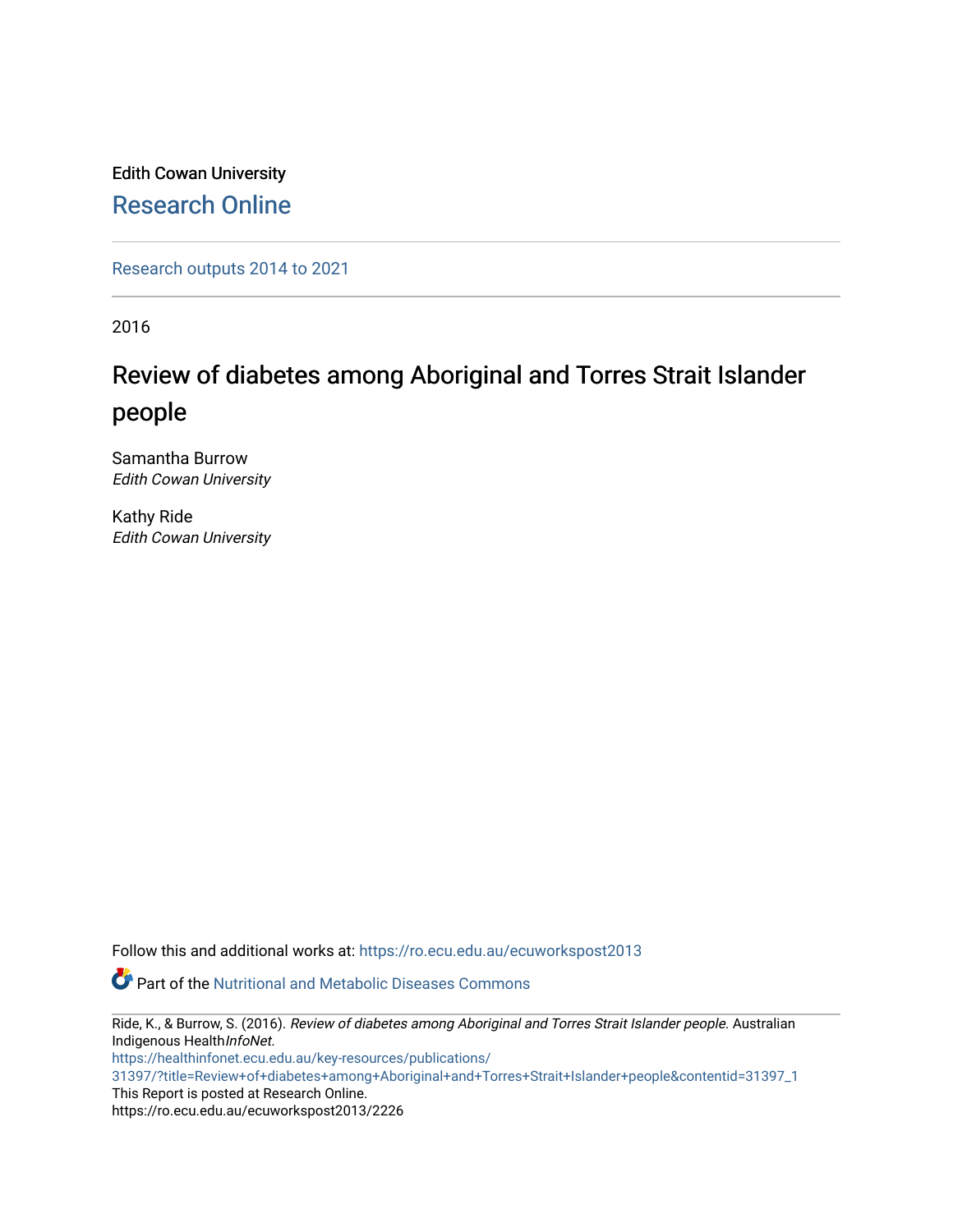## Australian Indigenous Health*Reviews* From the Australian Indigenous Health*InfoNet*



**No.17 March, 2016**

# *Review of diabetes among Aboriginal and Torres Strait Islander people*

Samantha Burrow $^1$  and Kathy Ride $^1$ 

1. Australian Indigenous Health*InfoNet*

### Suggested citation

Burrow S, Ride K (2016) Review of diabetes among Aboriginal and Torres Strait Islander people. Australian Indigenous Health*InfoNet.*

## Introduction

Diabetes is the world's fastest growing chronic disease [1]. Type 2 diabetes in particular, has reached epidemic proportions globally and in Australia, and poses a challenge for public health systems everywhere [2-4]. The greatest burden tends to fall on socially disadvantaged groups and Indigenous peoples [2]. Aboriginal and Torres Strait Islander Australians experience disproportionately high levels of diabetes. They are three times more likely to have diabetes<sup>1</sup> than non-Indigenous Australians [5, 6] and Aboriginal and Torres Strait Islander women are almost twice as likely to develop gestational diabetes as non-Indigenous women [7]. There is also evidence that Aboriginal and Torres Strait Islander children<sup>2</sup> are eight times more likely to develop type 2 diabetes (traditionally considered an adult disorder [2]) than their non-Indigenous peers [8]. Mortality rates are correspondingly high, and Aboriginal and Torres Strait Islander people are six times more likely to die from diabetes than non-Indigenous Australians [9].

1 Based on self-reported and biomedical data from a 2012-2013 national survey measuring type 1 diabetes, type 2 diabetes, and/or high sugar levels [5, 6].

Aged 10-14 years [8].



**This review – or an updated version can be viewed at:** http://www.healthinfonet.ecu.edu.au/diabetes\_review This review has been peer-reviewed

## **Contents**

| The context of Aboriginal and Torres Strait Islander  |
|-------------------------------------------------------|
| <b>Extent of diabetes among Aboriginal and Torres</b> |
| Complications and comorbidities associated with       |
|                                                       |
|                                                       |
|                                                       |
|                                                       |
|                                                       |
| <b>Appendix 1: data sources, limitations</b>          |
|                                                       |

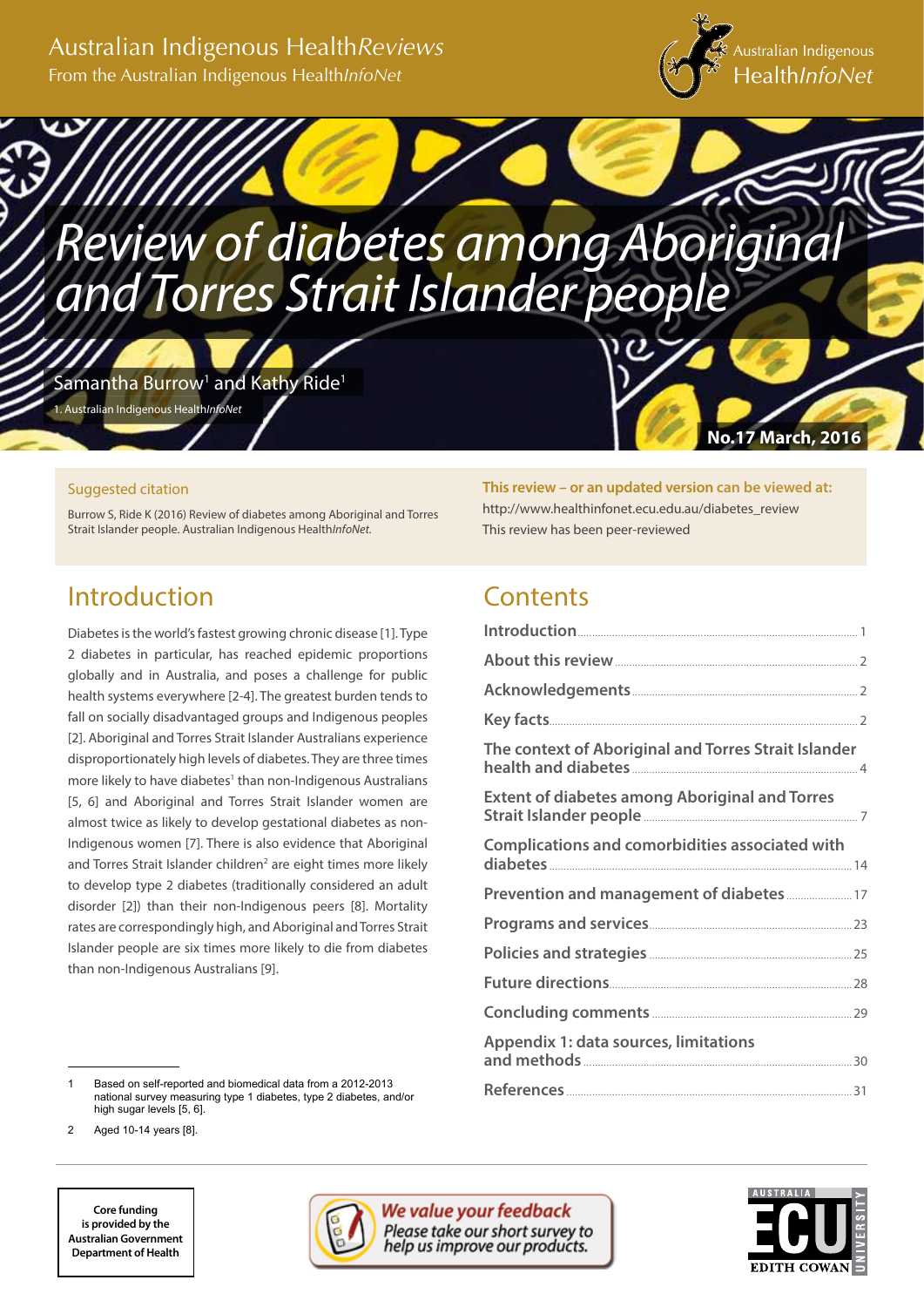#### **Box 1: Diabetes**

Diabetes (diabetes mellitus) is a disease marked by high levels of glucose in the blood [10]. It is caused by the body's inability to produce and/or use insulin effectively. It is a complex, chronic condition that can lead to morbidity, disability, reduced quality of life and premature death [3, 10, 11]. Diabetes can affect the entire body and typically requires lifelong management [3, 11]. There is currently no known cure [3]. If undiagnosed or poorly managed, diabetes can lead to a range of complications and death [6]. Complications include diseases of the large blood vessels (macrovascular disease), such as heart disease and stroke, and diseases of the small blood vessels (microvascular disease), such as kidney disease, eye disease and nerve disease [12]. Type 2 diabetes is the most common form of diabetes, frequently affecting older people but increasingly occurring in young people and children [2, 3]. Type 1 diabetes and gestational diabetes are the other main types of diabetes [10].

The high level of diabetes among Aboriginal and Torres Strait Islander people reflects a broad range of contributing factors [13, 14]. Addressing these factors should reduce the impact of diabetes on Aboriginal and Torres Strait Islander people; but this will require a range of tailored, culturally appropriate prevention and management programs, and broader action beyond the health service sector [13, 15, 16].

## About this review

The purpose of this review is to provide a comprehensive synthesis of key information on diabetes among Aboriginal and Torres Strait Islander people in Australia to: (1) inform those involved or interested in Aboriginal and Torres Strait Islander health; and (2) provide the evidence for those involved in policy, strategy and program development and delivery. The review focuses primarily on type 2 diabetes among Aboriginal and Torres Strait Islander people—which is responsible for the majority of cases of diabetes in this population—but also refers to type 1 diabetes and gestational diabetes where relevant. It provides general information on the historical, social and cultural context of diabetes, and the behavioural and biomedical factors that contribute to diabetes among Aboriginal and Torres Strait Islander people. This review provides detailed information on the extent of diabetes, and its complications and comorbidities among Aboriginal and Torres Strait Islander people, including: incidence and prevalence data; hospitalisations; mortality and burden of disease. This review discusses the issues of prevention and management of diabetes, and provides information on relevant programs, services, policies and strategies that address the health issue of diabetes among

Aboriginal and Torres Strait Islander people. This review concludes by discussing possible future directions for combatting the growing epidemic of diabetes in Australia.

This review draws mostly on journal publications, government reports, national data collections and national surveys, the majority of which can be accessed through the Health*InfoNet's* Australian Indigenous Health*Bibliography.*

When referring to Australia's Indigenous people, the Health*InfoNet* prefers to use the terms Aboriginal, Torres Strait Islander, or Aboriginal and Torres Strait Islander. However, when referencing information from other sources, our authors are ethically bound to utilise the terms from the original source unless they can obtain clarification from the report authors/copyright holders. As a result, readers may see these terms used interchangeably with the term 'Indigenous' in some instances. If they have any concerns they are advised to contact the Health*InfoNet* for further information.

## Acknowledgements

Special thanks are extended to:

- the anonymous reviewer whose comments greatly assisted finalisation of this review
- other staff at the Australian Indigenous Health*InfoNet*, particularly to Christine Potter, Miranda Poynton and Millie Hardford-Mills, for their assistance and support
- the Australian Government Department of Health for their ongoing support of the work of the Health*InfoNet.*

## Key facts

## The context of Aboriginal and Torres Strait Islander health and diabetes

- The factors contributing to diabetes among Aboriginal and Torres Strait Islander people reflect a combination of broad historical, social and cultural factors as well as proximal health risk factors.
- In 2012-2013, after age-adjustment, Aboriginal and Torres Strait Islander people were more likely than non-Indigenous people to: be overweight or obese (1.2 times); have high blood pressure (1.2 times); have abnormal high density lipoprotein cholesterol (1.8 times) and triglycerides (1.9 times); and to smoke (2.6 times). Aboriginal and Torres Strait Islander people were less likely to meet the guidelines for daily fruit intake (0.9 times) or daily vegetable intake (0.8 times) than non-Indigenous people.
- In 2012-2013, obese Aboriginal and Torres Strait Islander people were nearly five times as likely to have diabetes than those who were of normal weight or underweight (19% compared with 4%).

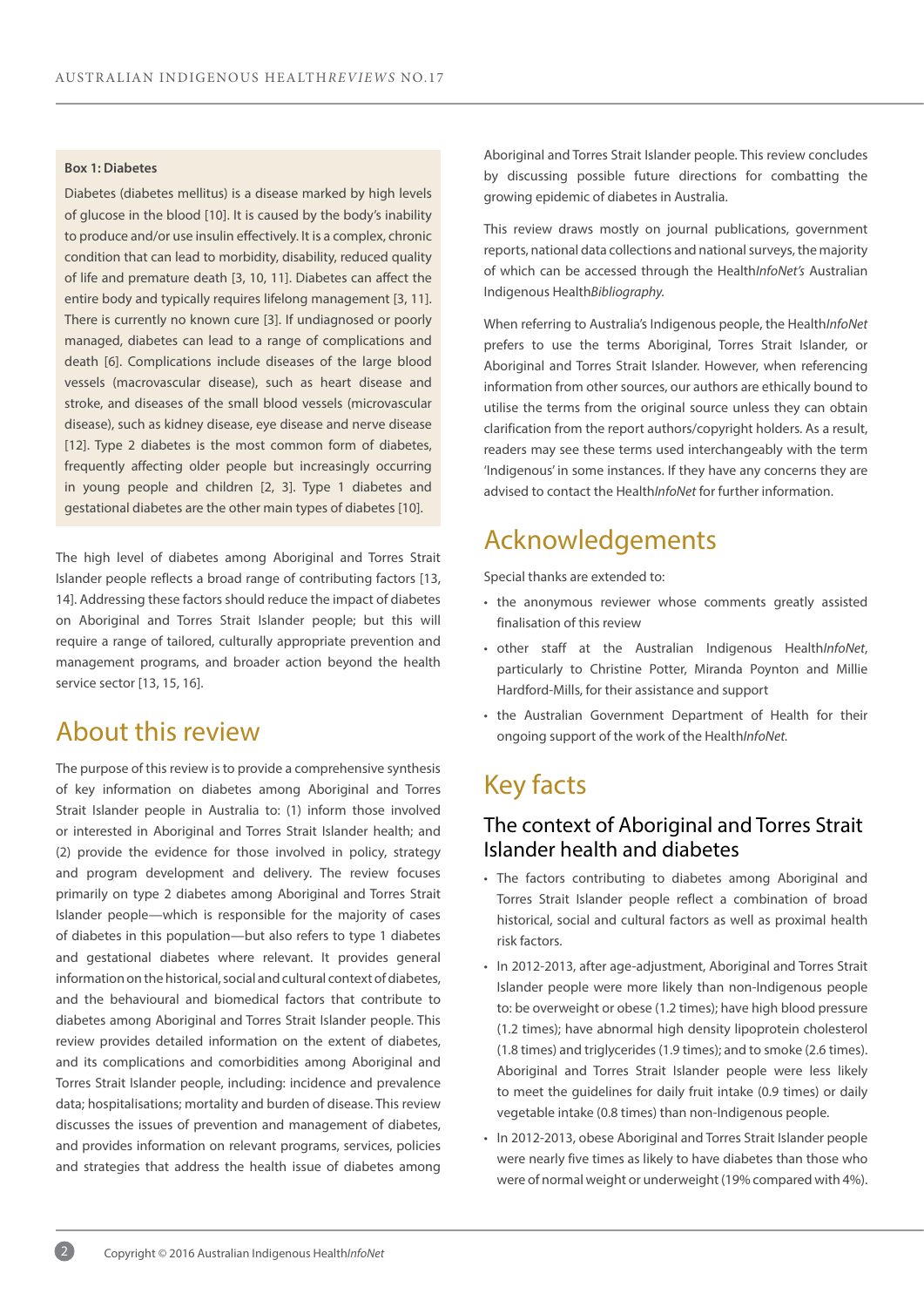• In 2012-2013, Aboriginal and Torres Strait Islander people with high blood pressure were nearly three times as likely as those without high blood pressure to have diabetes (24% compared with 9%).

## The extent of diabetes among Aboriginal and Torres Strait Islander people

- Individual studies provide varying estimates of the prevalence of diabetes in specific Aboriginal and Torres Strait Islander communities—some as low as 4%, others as high as 33%.
- In 2012-2013, national estimates of the prevalence of diabetes (type 1, type 2 or high sugar levels) among Aboriginal and Torres Strait Islander people ranged from 9% (based on self-reported data) to 11% (based on biomedical data). After age-adjustment, Aboriginal and Torres Strait Islander people were more than 3 times as likely as non-Indigenous people to have diabetes.
- Between 2006 and 2011, the age-specific incidence rates of type 2 diabetes for young Aboriginal and Torres Strait Islander people were more than eight times higher than those for non-Indigenous 10-14 year olds, and almost four times higher than those for non-Indigenous 15-19 year olds.
- Between 2005 and 2007, 1.5% of Aboriginal and Torres Strait Islander women who gave birth had pre-existing diabetes and 5.1% had gestational diabetes mellitus (GDM). Aboriginal and Torres Strait Islander women who gave birth were more than three times as likely to have pre-existing diabetes and almost two times as likely to have GDM as their non-Indigenous counterparts.
- In 2012-13, after age-adjustment, Aboriginal and Torres Strait Islander people were four times more likely to be hospitalised for diabetes than non-Indigenous people. They were nearly two times more likely to be hospitalised for type 1 diabetes and GDM, and four times more likely to be hospitalised for type 2 diabetes, than their non-Indigenous counterparts.
- In 2013, diabetes (excluding GDM) was the second leading underlying cause of death among Aboriginal and Torres Strait Islander people, with an age-adjusted death rate six times higher than that for non-Indigenous people.

## Complications and comorbidities associated with diabetes

- In 2012-13, age-standardised hospitalisation rates for complications of type 2 diabetes (as a principal diagnosis) were almost six times higher for Aboriginal and Torres Strait Islander people living in all jurisdictions, than those for non-Indigenous people.
- In 2012-13, hospitalisation rates for renal complications of type 2 diabetes were 10 times higher among Aboriginal and Torres Strait Islander people than those among non-Indigenous people.
- In 2012-13, Aboriginal and Torres Strait Islander people with diabetes, cardiovascular disease and chronic kidney disease (i.e. all three conditions at the same time) were seven times more likely to be hospitalised than their non-Indigenous counterparts.
- In 2005-2007, Aboriginal and Torres Strait Islander mothers who had diabetes during pregnancy were more likely than their non-Indigenous counterparts to have complications, including: pre-term delivery, pre-term induction, and a long hospital stay. Their babies were more likely than non-Indigenous babies to have a low Apgar score, high level resuscitation, and a long hospital stay.

## Prevention and management of diabetes

- Evidence suggests that short-term healthy lifestyle programs designed to prevent type 2 diabetes among Aboriginal and Torres Strait Islander people, can have positive health effects for up to two years, and are more likely to be effective if they are initiated by the community.
- Evidence suggests that structured management strategies used in primary care settings can lead to sustained improvements in diabetes care and health outcomes for Aboriginal and Torres Strait Islander people.

## Diabetes programs and services

- Evidence suggests that competent, culturally appropriate primary health care services can be effective in improving diabetes care and outcomes for Aboriginal and Torres Strait Islander people.
- Evidence suggests that primary health care services that apply continuous quality improvement (CQI), can experience improvements in both service delivery rates and clinical outcome measures in Aboriginal and Torres Strait Islander patients with diabetes.

## Diabetes policies and strategies

- In 2013, Diabetes Australia developed the *Aboriginal and Torres Strait Islanders and diabetes action plan*. It provided to government a proposed national plan, the first of its kind, to guide future approaches in Aboriginal and Torres Strait Islander diabetes policy and program development.
- At the end of 2015, the Federal Government released the *Australian national diabetes strategy 2016-2020*. This strategy includes a specific goal to reduce the impact of diabetes among Aboriginal and Torres Strait Islander people. Many of the potential areas for action identified in the strategy are consistent with recommendations in the Diabetes Australia *Action plan*.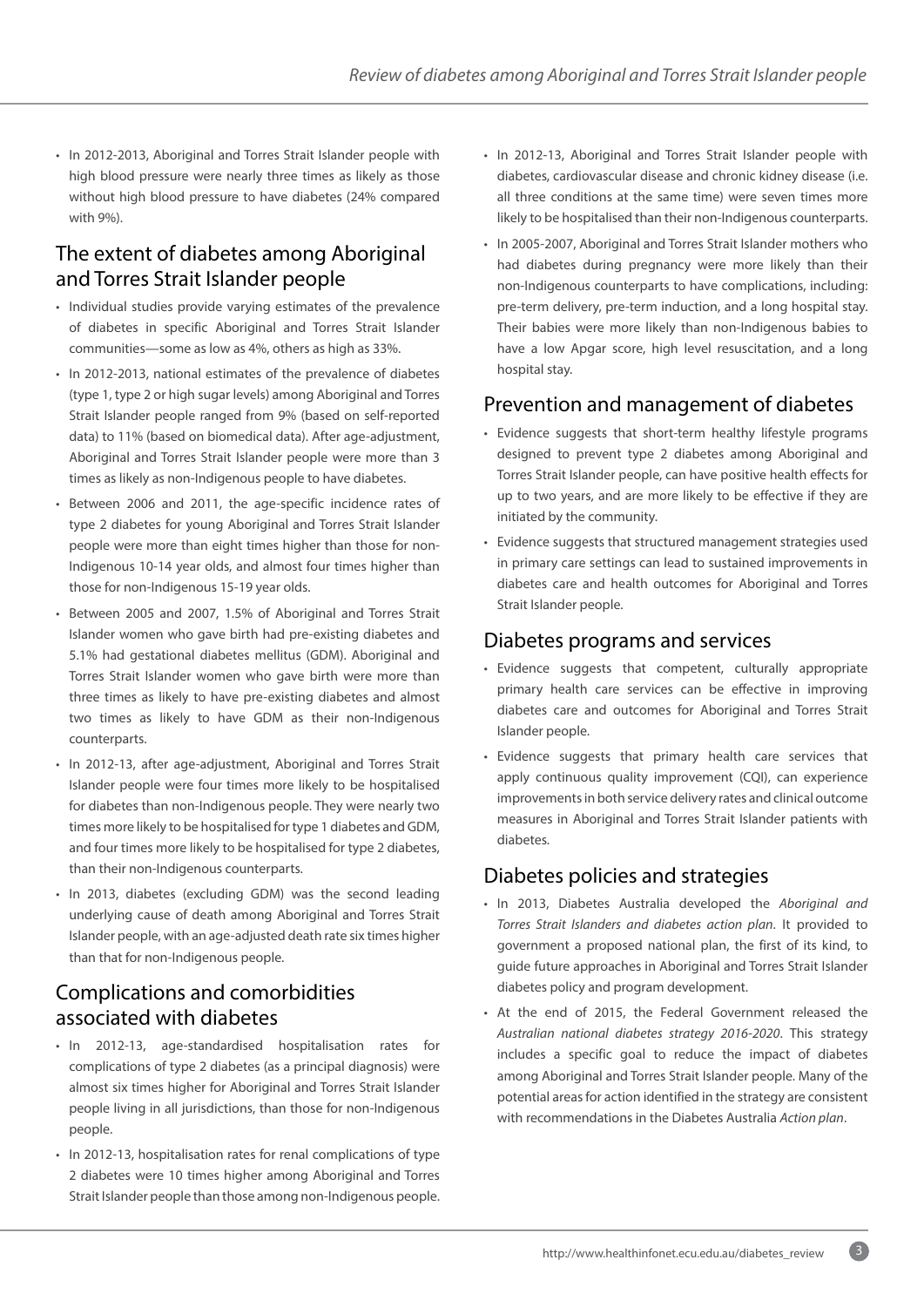• The Diabetes Australia *Action plan* and the new *National diabetes strategy* highlight the need for a coordinated national approach to guide the development of holistic diabetes programs that integrate cultural values and address the health of Aboriginal and Torres Strait Islander people across their lifespan.

## The context of Aboriginal and Torres Strait Islander health and diabetes

The risk of developing diabetes is influenced not only by an individual's behavior, but also by: historical, social, cultural, geographical, economic and community factors; and government health policies and services [16]. Diabetes exists alongside a broad range of historical, social and cultural determinants that influence the health of Aboriginal and Torres Strait Islander people [13, 15].

The broad health disadvantages experienced by Aboriginal and Torres Strait Islander people can be considered historical in origin [17], but they have been perpetuated by the contemporary social and cultural determinants of health that contribute to current Aboriginal and Torres Strait Islander health inequalities [18, 19]. To understand the impact of diabetes on Aboriginal and Torres Strait Islander people it is necessary to understand the historical, social and cultural context of Aboriginal and Torres Strait Islander health.

## The historical, social and cultural context

Aboriginal and Torres Strait Islander people maintained a huntergatherer lifestyle up until the late 18th century, but the arrival of Europeans in 1788 led to major changes in lifestyle [20, 21]. Traditional activities associated with finding renewable food and resources, maintaining familial and cultural practices, and sustaining the spiritual connection to country changed over time [17, 20-23].

Adverse changes in physical activity and nutrition (key risk factors for diabetes) played an important role in the development of diabetes in Aboriginal and Torres Strait Islander people, particularly in the second half of the 20th century [20, 23]. The first case of diabetes among Aboriginal and Torres Strait Islander people was recorded in Adelaide in 1923 [24]. Records prior to this time showed that Aboriginal and Torres Strait Islander people were fit and lean, and did not suffer from the metabolic conditions characteristic of European populations [25 cited in 26]. The earliest detailed studies investigating the development of diabetes in Aboriginal and Torres Strait Islander populations were not undertaken until the early 1960s [26]. These and subsequent studies found a significant correlation between the development of a 'westernised' lifestyle and the levels of diabetes in the Aboriginal and Torres Strait Islander population [26, 27].

In contemporary society, economic opportunity, physical infrastructure and social conditions influence the health of individuals and communities [18, 28, 29]. These factors are apparent in measures of education, employment, income, housing, access to services, connection with land, racism, and incarceration. On all these measures, Aboriginal and Torres Strait Islander people suffer substantial disadvantage in comparison with their non-Indigenous counterparts.

The factors contributing to diabetes among Aboriginal and Torres Strait Islander people reflect a combination of broad historical influences, and social and cultural determinants, as well as proximal health risk factors. It is beyond the scope of this review to discuss the underlying social and cultural determinants that influence the development of diabetes; or emerging evidence regarding the role of epigenetic factors<sup>3</sup>, the intrauterine environment and other early life factors [2]; but the main health risk factors are discussed below.

## Factors contributing to diabetes among Aboriginal and Torres Strait Islander people

Several behavioural and biomedical factors are known to increase the risk of developing diabetes, particularly type 2 diabetes [31]; conversely improvements in these factors can reduce the risk of diabetes and become protective in nature.

#### Protective factors

Beneficial changes in lifestyle, such as a reduction in obesity, increases in physical activity and improvements in diet, are critical to reducing the risk of type 2 diabetes [16, 31]. There is also evidence that breastfeeding can reduce the risk of maternal type 2 diabetes in later life [32]. An Australian study published in 2010, found an excess risk of diabetes among childbearing women who did not breastfeed, compared with women who did not have children. This risk was substantially reduced by breastfeeding, and the benefit increased with the duration of breastfeeding. Breastfeeding also reduces the risk of babies becoming overweight [13], and reduces the risk of early onset obesity and diabetes in babies born to mothers who have diabetes in pregnancy [15]. According to the 2004-2005 *National Aboriginal and Torres Strait Islander health survey*, 84% of Aboriginal and Torres Strait Islander mothers aged 18-64 years reported having breastfed their children [33]. In the 2008 *National Aboriginal and Torres Strait Islander social survey*, 76% of Aboriginal and Torres Strait children aged 0-3 years were reported to have been breastfed [34].

3 Epigenetics is the study of heritable changes in our genes that occur without altering the DNA or genetic code [30].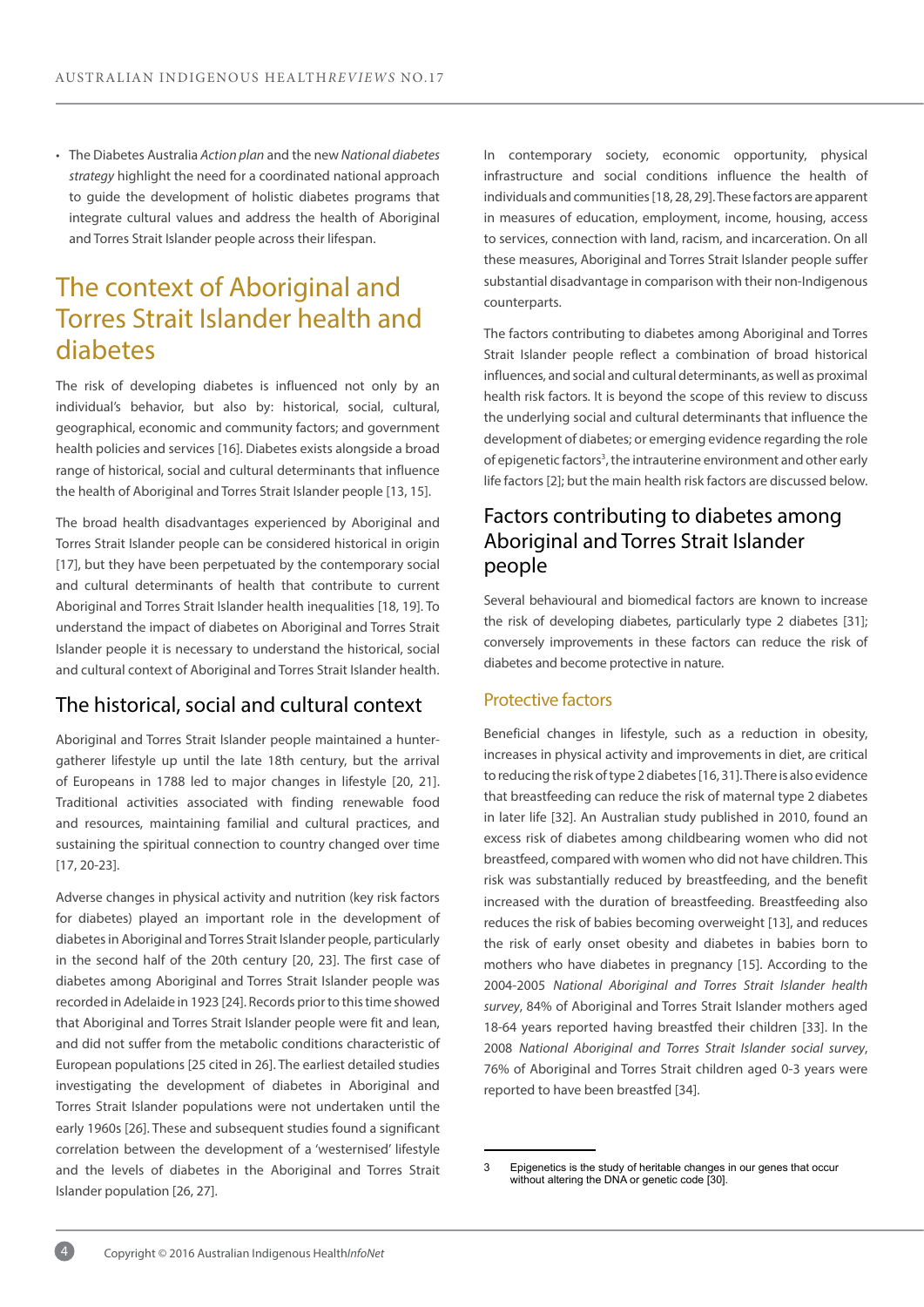### Risk factors

Behavioural and biomedical risk factors known to increase the risk of developing diabetes, particularly type 2 diabetes, include high blood pressure, high blood cholesterol, tobacco smoking, low levels of physical activity, poor diet, and being overweight or obese [31]. Aboriginal and Torres Strait Islander people are more likely to have these risk factors for diabetes than non-Indigenous Australians [5], and many who already have diabetes have multiple risk factors and other related health problems [35-37].

#### **Box 2: Health risk factors for diabetes**

Health risk factors refer to the behaviours, characteristics, or exposures that increase the likelihood of a person developing a disease [31]. When people have multiple risk factors, the likelihood of developing the disease is heightened. Risk factors can also increase the severity of the disease and the likelihood of developing complications or other diseases, and can compromise efforts to provide optimal care to people who already have the disease.

The conventional risk factors for diabetes can be divided into two main categories: non-modifiable and modifiable [31, 38]. Nonmodifiable risk factors include family history and age. Modifiable risk factors can be categorised as behavioural or biomedical and can be modified by changes in behaviour and lifestyle, or the use of medical interventions. Behavioural risk factors are healthrelated behaviours and include tobacco smoking, low levels of physical activity and poor nutrition. Biomedical risk factors are often influenced by behavioural risk factors, but refer to factors that are present in the body and include impaired glucose regulation, high blood pressure (hypertension), high blood cholesterol (dyslipidaemia) and obesity. When these risk factors occur together, known collectively as the metabolic syndrome, they greatly increase the risk of type 2 diabetes.

Having more than one risk factor increases the risk of diabetes and having diabetes increases the risk of some other diseases including cardiovascular disease, kidney disease and diabetic retinopathy [31, 39]. Cardiovascular disease is itself a risk factor for diabetes.

Self-reported and biomedical data regarding the prevalence of selected health risk factors among Aboriginal and Torres Strait Islander people is available from the 2012-13 *Australian Aboriginal and Torres Strait Islander health survey* (AATSIHS) [5, 6]. Although this data is from a national cross-sectional survey, and cause and effect cannot be attributed to risk factors and chronic conditions present at the time of the survey [31], the high prevalence of some risk factors among Aboriginal and Torres Strait Islander people is likely to contribute to the high prevalence of diabetes in this population compared with the non-Indigenous population [16].

#### **Box 3: The 2012-2013** *Australian Aboriginal and Torres Strait Islander health survey* **(AATSIHS)**

The 2012–2013 AATSIHS is the latest national Aboriginal and Torres Strait Islander health survey conducted by the Australian Bureau of Statistics (ABS). It collected information from a nationally representative sample of around 12,900 Aboriginal and Torres Strait Islander people [5, 6]. Results from the AATSIHS provide information on health risk factors, long-term health conditions (including diabetes/high sugar levels), use of health services, and biomarkers of chronic disease (including diabetes) and nutrition. The 2012-2013 AATSIHS expands on the information included in previous health surveys via two new components - the *National Aboriginal and Torres Strait Islander nutrition and physical activity survey* (NATSINPAS) and the *National Aboriginal and Torres Strait Islander health measures survey* (NATSIHMS).

Included among the health risk factors for which data has been collected in the 2012-13 AATSIHS, are several that are risk factors for diabetes, specifically: overweight and obesity; high blood pressure; abnormal cholesterol and triglycerides; smoking; and inadequate fruit and vegetable intake [5, 6].

#### **Overweight and obesity**

Sixty-six percent of Aboriginal and Torres Strait Islander people aged 15 years and over were either overweight (29%) or obese (37%) according to their body mass index (BMI) [40]. The proportion of Torres Strait Islanders<sup>4</sup> who were overweight or obese was slightly higher (33% and 40% respectively) than the proportion of Aboriginal people (28% and 37% respectively). The proportion of overweight or obese children aged 2-4 years was smaller in the Aboriginal and Torres Strait Islander population than in the non-Indigenous population (17% compared with 23%) but similar among children aged 5-9 years (24% and 23% respectively) [41]. The proportion of overweight or obese people in all other age groups was significantly greater for Aboriginal and Torres Strait Islander people than for non-Indigenous people [41, 42]. After ageadjustment, Aboriginal and Torres Strait Islander people aged 15 years and over were 1.2 times as likely as non-Indigenous people to be overweight or obese [42].

<sup>4</sup> Includes people who are of Torres Strait Islander origin only, and those who are of both Aboriginal and Torres Strait Islander origin [40]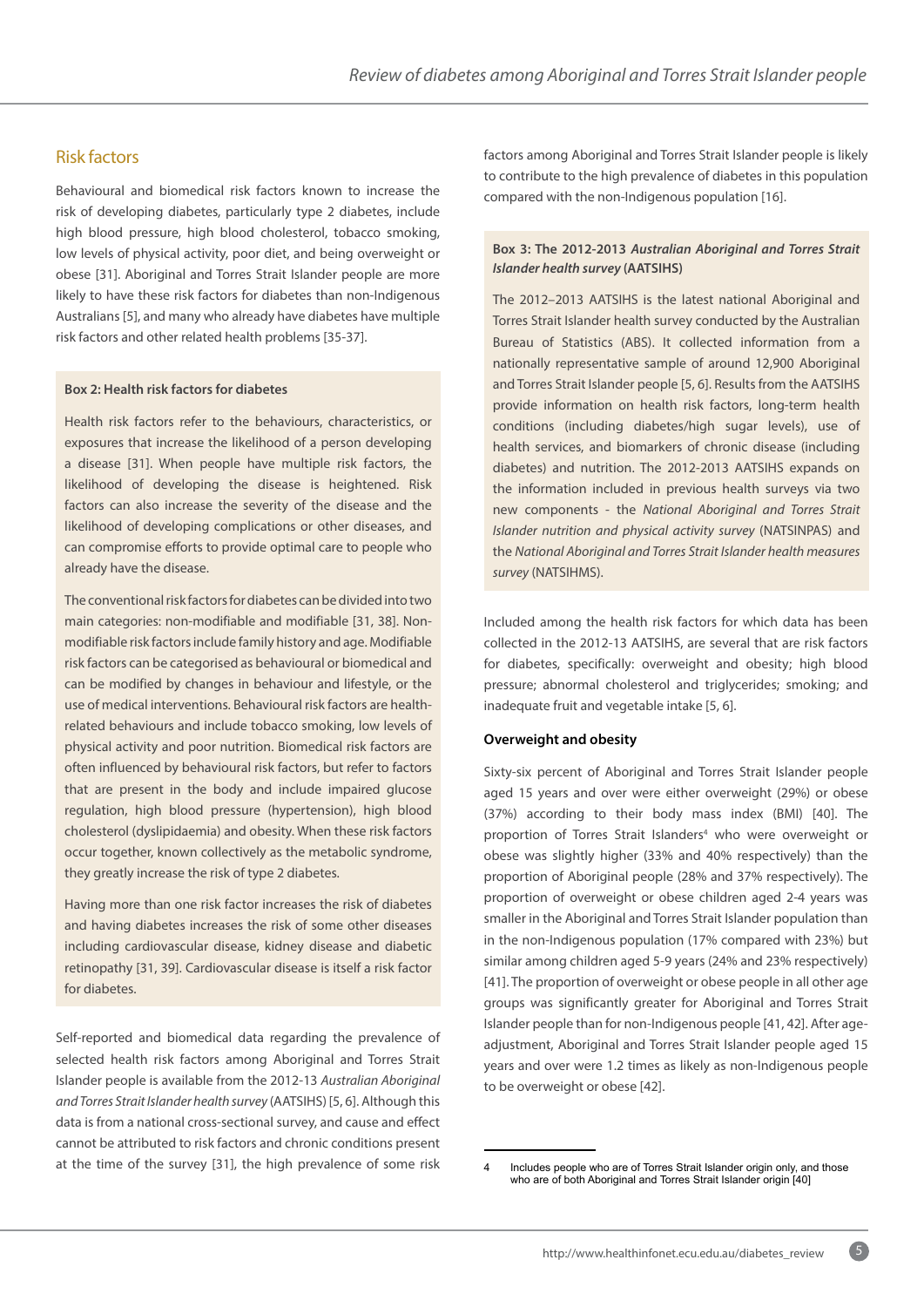Obese Aboriginal and Torres Strait Islander people aged 18 years and over were around five times more likely to have diabetes<sup>5</sup> than those who were of normal weight or underweight (19% compared with 4%) [36].

#### **High blood pressure**

Twenty percent of Aboriginal and Torres Strait Islander adults aged 18 years and over had high blood pressure (≥140/90 mmHg or higher) [43]. After age-adjustment, Aboriginal and Torres Strait Islander adults were more likely to have high blood pressure than non-Indigenous adults (rate ratio 1.2).

Aboriginal and Torres Strait Islander people with high blood pressure were nearly three times as likely as those without high blood pressure to have diabetes (24% compared with 9%) [36].

#### **Abnormal cholesterol and triglycerides**

The proportion of Aboriginal and Torres Strait Islander adults aged 18 years and over with abnormal test results for cholesterol or triglycerides was as follows [44]:

- twenty-five percent had abnormal test results for total cholesterol (≥5.5 mmol/L)
- twenty-five percent had abnormal test results for low density lipoprotein (LDL) cholesterol (≥3.5 mmol/L)
- forty percent had abnormal test results for high density lipoprotein (HDL) cholesterol (for males <1.0 mmol/L; for females < 1.3 mmol/L)
- twenty-five percent had abnormal test results for triglycerides (≥2.0 mmol/L).

After age-adjustment, Aboriginal and Torres Strait Islander adults were more likely to have abnormal HDL cholesterol and triglycerides than non-Indigenous adults (ratios of 1.8 and 1.9 respectively), but were less likely to have abnormal total cholesterol and LDL cholesterol (ratios for both were 0.8) [45].

Aboriginal and Torres Strait Islander adults with diabetes were around twice as likely to have abnormal HDL cholesterol (67% compared with 35%) and triglycerides (44% compared with 22%) than those without diabetes [37].

#### **Smoking**

Forty-two percent of Aboriginal and Torres Strait Islander people aged 15 years and over smoked on a daily basis (42% of Aboriginal people and 38% of Torres Strait Islander people) [40]. After ageadjustment, Aboriginal and Torres Strait Islander people aged 15 years and over were 2.6 times as likely as non-Indigenous people to be current daily smokers [46]. Sixty-nine percent of Aboriginal and Torres Strait Islander adults aged 18 years and over were current or ex-smokers (47% and 22% respectively).

Among current and ex-smokers, 11% and 17% (respectively) had diabetes, compared with 12% among those who had never smoked [36].

#### **Inadequate fruit and vegetable intake**

Forty-six percent of Aboriginal and Torres Strait Islander people aged 2 years and over had inadequate daily fruit intake and 92% had inadequate daily vegetable intake based on 2013 National Health and Medical Research Council (NHMRC) guidelines [47]. Among Aboriginal and Torres Strait Islander people aged 2 years and over, 93% had inadequate fruit and/or vegetable intake, and the proportion was higher (97%) among Aboriginal and Torres Strait Islander people aged 15 years and over. Torres Strait Islander people aged 15 years and over were less likely to have inadequate daily fruit intake (52%) compared with Aboriginal people (59%), but were similarly likely to have inadequate daily vegetable intake (94% and 95% respectively) [40]. After age-adjustment, Aboriginal and Torres Strait Islander people aged 15 years and over were less likely to meet the guidelines for daily fruit intake or daily vegetable intake than non-Indigenous people (ratios were 0.9 and 0.8 respectively) [5].

#### **Trends in chronic disease risk factors**

In a study conducted between 1992 and 2006, Wang and colleagues describe trends in chronic disease risk factors over a 10 to 14 year interval in a high-risk, remote Aboriginal community in the Northern Territory (NT) [48]. Community members aged five years or older participated in two health surveys, the first performed between 1992 and 1997 and the second between 2004 and 2006. Outcomes were compared across age-matched and sex-matched pairs. Results from the two surveys suggest improvements in some risk factors for diabetes over this period, including:

- a reduction in smoking and rates of elevated blood pressure for males aged 15-24 years
- a decrease in weight, BMI, systolic blood pressure and triglycerides among males aged 15-44 years
- higher levels of HDL cholesterol among males aged 15+ years
- improvements in HDL cholesterol for women aged 15+ years and LDL cholesterol for those aged 45+.

Despite these improvements, and a decrease in the prevalence of diabetes among males aged 45-54 years, the prevalence of other risk factors for diabetes increased (particularly among women) and the prevalence of diabetes remained the same or increased across all other age groups [48]. The prevalence of diabetes was



<sup>5</sup> Diabetes was diagnosed based on glycated haemoglobin (HbA1c) test results [36].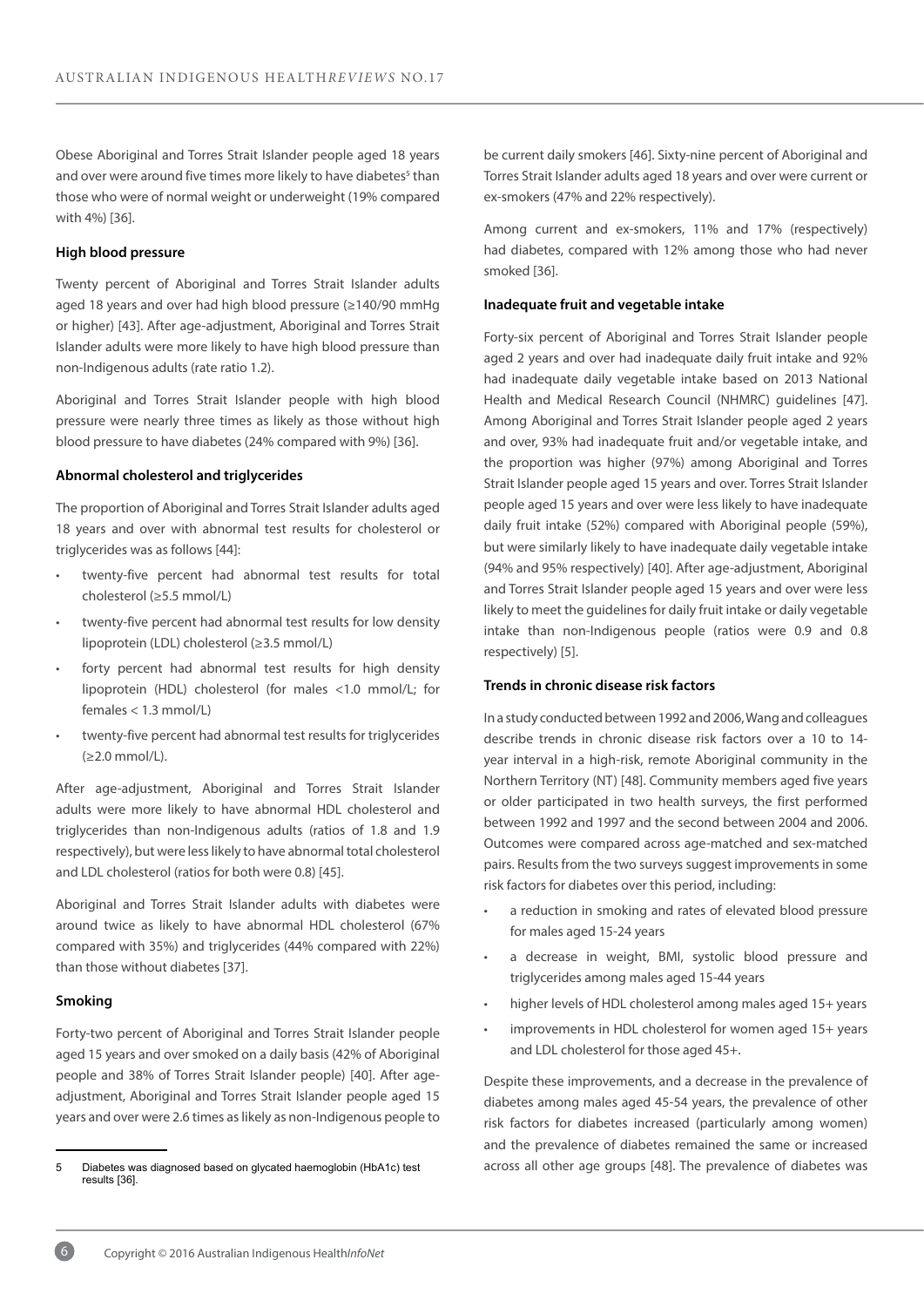notably higher among males aged 55 years and over and females aged 45 years and over, compared with the same age groups in the preceding survey. Approximately 50% or more of people in these age groups had diabetes at the time of the second survey, and the prevalence of diabetes increased by more than 50% in all females aged 15 years and over. Addressing the factors that increase the risk of diabetes remains critical to the prevention and management of this condition among Aboriginal and Torres Strait Islander people [13].

## Extent of diabetes among Aboriginal and Torres Strait Islander people

There are several types of diabetes, of which the most frequently occurring are type 1, type 2 and gestational diabetes (GDM) (see Box 4) [49, 50]. Type 1 diabetes is relatively uncommon in the Aboriginal and Torres Strait Islander population, but Aboriginal and Torres Strait Islander people experience disproportionately high levels of type 2 diabetes [51]. Levels of GDM are also higher among Aboriginal and Torres Strait Islander women than among non-Indigenous women [7, 52].

#### **Box 4: Types of diabetes**

*Type 1 diabetes* (also known as *type 1 diabetes mellitus* – T1DM) is most frequently diagnosed in childhood and adolescence [7, 35, 53]. It is an autoimmune condition that is characterised by hyperglycaemia (high blood sugar levels) resulting from the body's inability to produce insulin. Most cases are caused by the destruction of insulin-producing cells in the pancreas by the body's own immune system. People with type 1 diabetes need insulin replacement for survival.

*Type 2 diabetes* (also known as *type 2 diabetes mellitus* – T2DM) usually develops in adulthood, although it is increasingly reported in some child and adolescent populations [7, 53]. It is characterised by hyperglycaemia due to insulin resistance and/ or a deficiency in insulin production. This form of diabetes often runs in families, and typically occurs when risk factors such as obesity, poor nutrition, and lack of physical activity are present. Type 2 diabetes can usually be controlled through lifestyle modifications, but may require insulin treatment over time.

*Gestational diabetes* (also known as *gestational diabetes mellitus* – GDM) is a form of diabetes that develops during pregnancy in some women [7, 35, 53]. GDM is caused by placental hormones that block the action of insulin, leading to insulin resistance and high blood sugar levels in pregnant women not previously diagnosed with other forms of diabetes [7, 35, 53, 54]. This type

of diabetes is short term and usually develops in the second or third trimester of pregnancy, with potentially adverse outcomes for both mother and baby [7, 35]. GDM usually disappears after the baby is born, although it puts the mother at increased risk of developing type 2 diabetes later in life. GDM can recur in later pregnancies.

There are various ways to measure the extent of diabetes in a given population, including prevalence, incidence, health service utilisation, mortality and burden of disease. This review focuses primarily on national data that provide an aggregate picture of the impact of diabetes on Aboriginal and Torres Strait Islander people. Much of the published data pertains to type 2 diabetes, but figures for type 1 diabetes and GDM are reported where available. Separate data for Torres Strait Islanders is limited, but is also provided where available. The various measurements used in this review are defined below (see Box 5). It should be noted however, that:

- the availability and quality of data varies
- there are data limitations associated with each of the measures of diabetes
- statistics about diabetes for Aboriginal and Torres Strait Islander people are often underestimated (Appendix 1 provides a brief discussion of limitations associated with data sources used in this review).

#### **Box 5: Measuring diabetes**

*Incidence* is the number of new cases of diabetes that occur during a given period [55].

*Prevalence* is the number or proportion of cases of diabetes in a population at a given time [55].

*Age-standardised rates* enable comparisons of rates of diabetes between populations that have different age structures [56]. Age standardisation is often used when comparing Aboriginal and Torres Strait Islander people and non-Indigenous people because the Aboriginal and Torres Strait Islander population has a younger age structure than the non-Indigenous population.

*Rate ratio* (RR) is the rate of Aboriginal and Torres Strait Islander people affected by diabetes divided by the rate of non-Indigenous people affected by diabetes [56].

*Ratio* (R) is the proportion of Aboriginal and Torres Strait Islander people affected by diabetes divided by the proportion of non-Indigenous people affected by diabetes.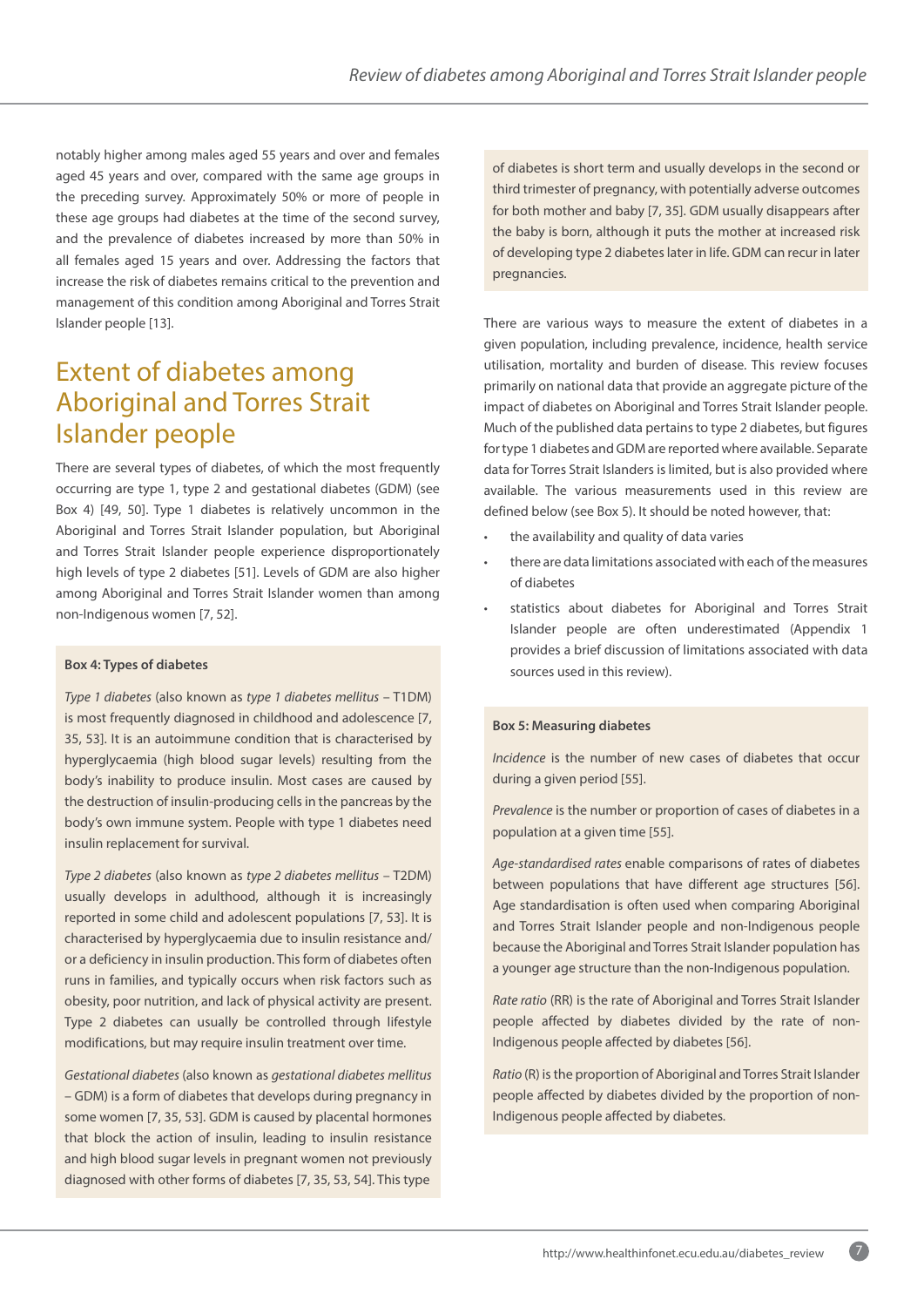*Potentially preventable hospitalisations* are hospital admissions for conditions (including diabetes) that may have been avoided through appropriate preventive measures and early disease management, usually delivered in primary care and communitybased care settings [56].

*Potentially avoidable deaths* are deaths among people aged less than 75 years from conditions (including diabetes) considered potentially preventable and treatable [56]. Potentially avoidable deaths can be reduced through lifestyle improvements and appropriate primary prevention, early intervention and medical treatment.

*Burden of disease* is measured in disability-adjusted life years (DALYs). It provides a combined estimate of years of life lost due to premature mortality caused by diabetes, and years of life lost due to disability or ill health caused by diabetes [57].

*Fatal burden* is measured in years of life lost (YLLs) and refers to the burden of disease that is caused by premature mortality from diabetes [57].

## Prevalence

A systematic review conducted in 2011—of studies published between 1997 and 2010—reported considerable variation in the prevalence of diabetes among Aboriginal and Torres Strait Islander people [58]. Estimates of the prevalence of diabetes ranged from 4% to 33% depending on the communities or groups surveyed. According to the 2012-2013 AATSIHS, national estimates of the prevalence of diabetes (type 1, type 2 or high sugar levels) among Aboriginal and Torres Strait Islander people range from 8.6% (based on self-reported data [5]) to 11.1% (based on biomedical data [6]).

#### Self-reported data

According to the 2012-2013 AATSIHS, around 8.6% of Aboriginal and Torres Strait Islander people (8.8% of Aboriginal people and 7.0% of Torres Strait Islander people) aged 2 years and over reported that they had type 1 or type 2 diabetes and/or high sugar levels in their blood or urine [5, 40]. After age-adjustment, rates of diabetes and/or high sugar levels were 3.2 times higher among Aboriginal and Torres Strait Islander people than among non-Indigenous people [59]. Diabetes and/or high sugar levels were reported by a higher proportion of Aboriginal and Torres Strait Islander females (9.6%) than males (7.7%) [60].

The prevalence of diabetes and/or high sugar levels increased with age,<sup>6</sup> [61] ranging from 1% for Aboriginal and Torres Strait Islander people aged 2-14 years to 40% for those aged 55 years and over (Table 1) [59]. The age-specific levels from 25 years onwards were between three and five times higher than those for non-Indigenous people.

| Table 1. | Proportions (%) <sup>1</sup> of people reporting diabetes/high sugar levels as a long-term health condition, by Indigenous status, and Indigenous:non- |
|----------|--------------------------------------------------------------------------------------------------------------------------------------------------------|
|          | Indigenous ratios, Australia, 2012-2013                                                                                                                |

| Age group (years) | <b>Aboriginal and Torres</b><br><b>Strait Islander (%)</b> | <b>Non-Indigenous (%)</b> | Ratio $^{2,4}$  |
|-------------------|------------------------------------------------------------|---------------------------|-----------------|
| $2 - 14$          | 0.5                                                        | NA <sup>3</sup>           | NA <sup>3</sup> |
| $15 - 24$         | 1.4                                                        | NA <sup>3</sup>           | NA <sup>3</sup> |
| 25-34             | 5.3                                                        | 1.1                       | 4.8             |
| $35 - 44$         | 11                                                         | 2.8                       | 4.0             |
| 45-54             | 23                                                         | 5.6                       | 4.2             |
| $55+$             | 40                                                         | 14                        | 2.9             |

Notes: 1. Proportions are expressed as percentages

2. Ratio is the Indigenous proportion divided by the non-Indigenous proportion

3. Not available

4. Rounding may result in inconsistencies in calculated ratios

Source: ABS, 2014 (derived from Table 6.3) [59]



<sup>6</sup> Data for age groups less than 25 should be used with caution due to the associated high standard error. Prevalence data for non-Indigenous people aged 2-14 and 15-24 was not reported [59].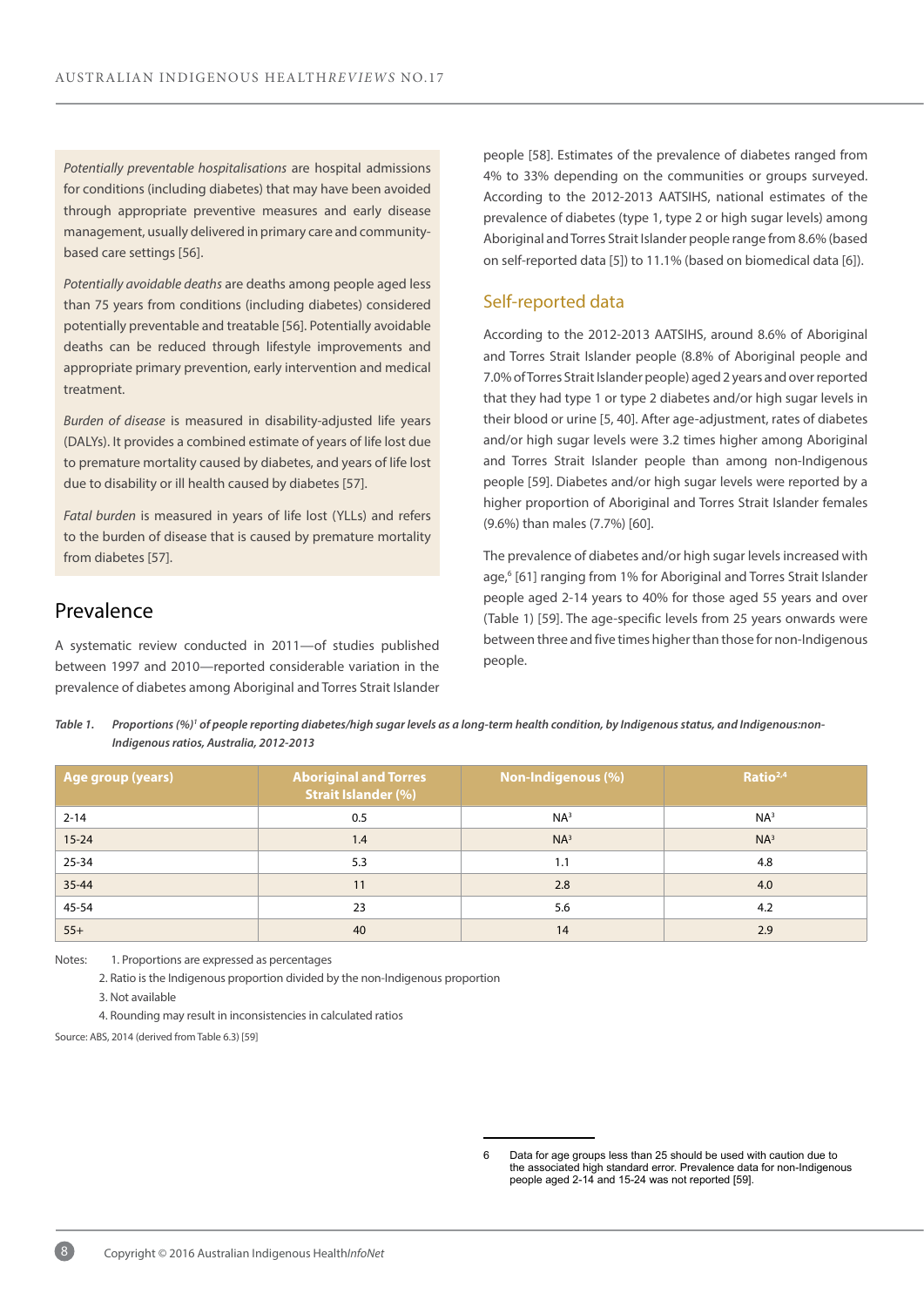The prevalence of diabetes/high sugar levels was lower among Aboriginal and Torres Strait Islander people living in non-remote areas (7.5%) than among those living in remote areas (12.8%) [59] and varied between states and territories [45]. The prevalence among Aboriginal and Torres Strait Islander people was highest in the Northern Territory (NT) at 12%, and lowest in Tasmania (Tas) at 3.8%, with 10% in Western Australia (WA), 8.9% in South Australia (SA), 8.3% in Queensland (Qld), 8.1% in New South Wales (NSW), 7.6% in the Australian Capital Territory (ACT), and 7.1% in Victoria (Vic).

### Biomedical data

Biomedical results broadly confirmed the self-reported results obtained from the AATSIHS. Biomedical data was obtained for a subset of Aboriginal and Torres Strait Islander adults (18 years and over) who provided blood and urine samples [6]. Results for fasting plasma glucose levels revealed that 11% of Aboriginal and Torres Strait Islander adults had diabetes (9.6% had known diabetes and 1.5% were newly diagnosed from their test results) [62]. A further 4.7% of Aboriginal and Torres Strait Islander adults were at high risk of diabetes. After age-adjustment, Aboriginal and Torres Strait Islander adults were 3.3 times as likely as non-Indigenous adults to have diabetes [63]. Biomedical results also revealed that:

- diabetes prevalence among Aboriginal and Torres Strait Islander adults increased with age, with particularly high rates among those aged 55 years and over (35%) [63]
- diabetes tended to occur at earlier ages among Aboriginal and Torres Strait Islander adults than among non-Indigenous adults, with Aboriginal and Torres Strait Islander people having diabetes at rates similar to those of non-Indigenous people who were 20 years older [63]
- Aboriginal and Torres Strait Islander adults in remote areas were twice as likely to have diabetes as those living in non-remote areas (20.8% compared with 9.4%) [64]
- around half of Aboriginal and Torres Strait Islander adults with diabetes also had signs of chronic kidney disease (53% compared with 11% without diabetes) [37].

## Gestational diabetes mellitus

The Australian Institute of Health and Welfare (AIHW) has analysed data from the *National perinatal data collection* (NPDC) and calculated the prevalence of GDM for the period 2005-2007 [7]. In this period, 6.6% of Aboriginal and Torres Strait Islander women who gave birth in Australia had diabetes during pregnancy: 1.5% had pre-existing diabetes and 5.1% had GDM. Aboriginal and Torres Strait Islander women who gave birth were 3.2 times more likely than their non-Indigenous counterparts to have pre-existing diabetes and 1.6 times more likely to have GDM.

A systematic review investigating GDM prevalence among Aboriginal and Torres Strait Islander women was published in 2015. The meta-analysis of studies conducted between 1980 and 2013, found that the prevalence of GDM among Aboriginal and Torres Strait Islander women was 5.7% [52]. This pooled GDM prevalence is similar to that reported for 2005-2007 [7]; however GDM prevalence varied substantially between studies (1.3% to 18.5%) [52]. The researchers noted that the prevalence of GDM increased fourfold between 1985-1987 and 1989 (from 3% to 12%)—following the introduction of universal screening for Aboriginal women in Central Australia—and concluded that those studies reporting higher screening rates are more likely to reflect the true prevalence.

## Incidence

### Insulin-treated diabetes

National incidence data for diabetes is based on estimates for insulin-treated diabetes (type 1, type 2 and GDM) and obtained from the *National (insulin-treated) diabetes register* (NDR) [10] (Appendix 1 provides information regarding the limitations associated with this data).

In 2013, there were 70 new cases of type 1 diabetes among Aboriginal and Torres Strait Islander people, accounting for 3% of all new cases [65]. Between 2005 and 2013, 489 Aboriginal and Torres Strait Islander people were diagnosed with type 1 diabetes. The incidence rate for Aboriginal and Torres Strait Islander people in this period was lower than the rate for non-Indigenous people (7 per 100,000 population compared with 10 per 100,000 population).

In 2011, 62 Aboriginal and Torres Strait Islander people were diagnosed with type 1 diabetes<sup>7</sup>, 656 began using insulin to treat type 2 diabetes and 118 Aboriginal and Torres Strait Islander females began using insulin to treat GDM<sup>8</sup> [10]. Of the new cases of insulin-treated diabetes identified in 2011, Aboriginal and Torres Strait Islander people accounted for 2.6% of cases of type 1 diabetes, 1.8% of cases of type 2 diabetes, and 1.9% of cases of GDM among females aged 15-49. Type 1 diabetes occurred more frequently among Aboriginal and Torres Strait Islander males (60%) than females, and type 2 diabetes (insulin-treated cases only) occurred more frequently among Aboriginal and Torres Strait Islander females (54%) than males.

Aggregated data for the years between 2006 and 2011 revealed that [10]:

• age-adjusted incidence rates of insulin-treated type 2 diabetes

<sup>7</sup> Year of first insulin use is a proxy for year of diagnosis [10].

<sup>8</sup> Results should be interpreted with caution as status (Indigenous/non-Indigenous) was not recorded for: 24% of cases of type 1 diabetes; 54% of cases of type 2 diabetes; and 26% of cases of GDM [10].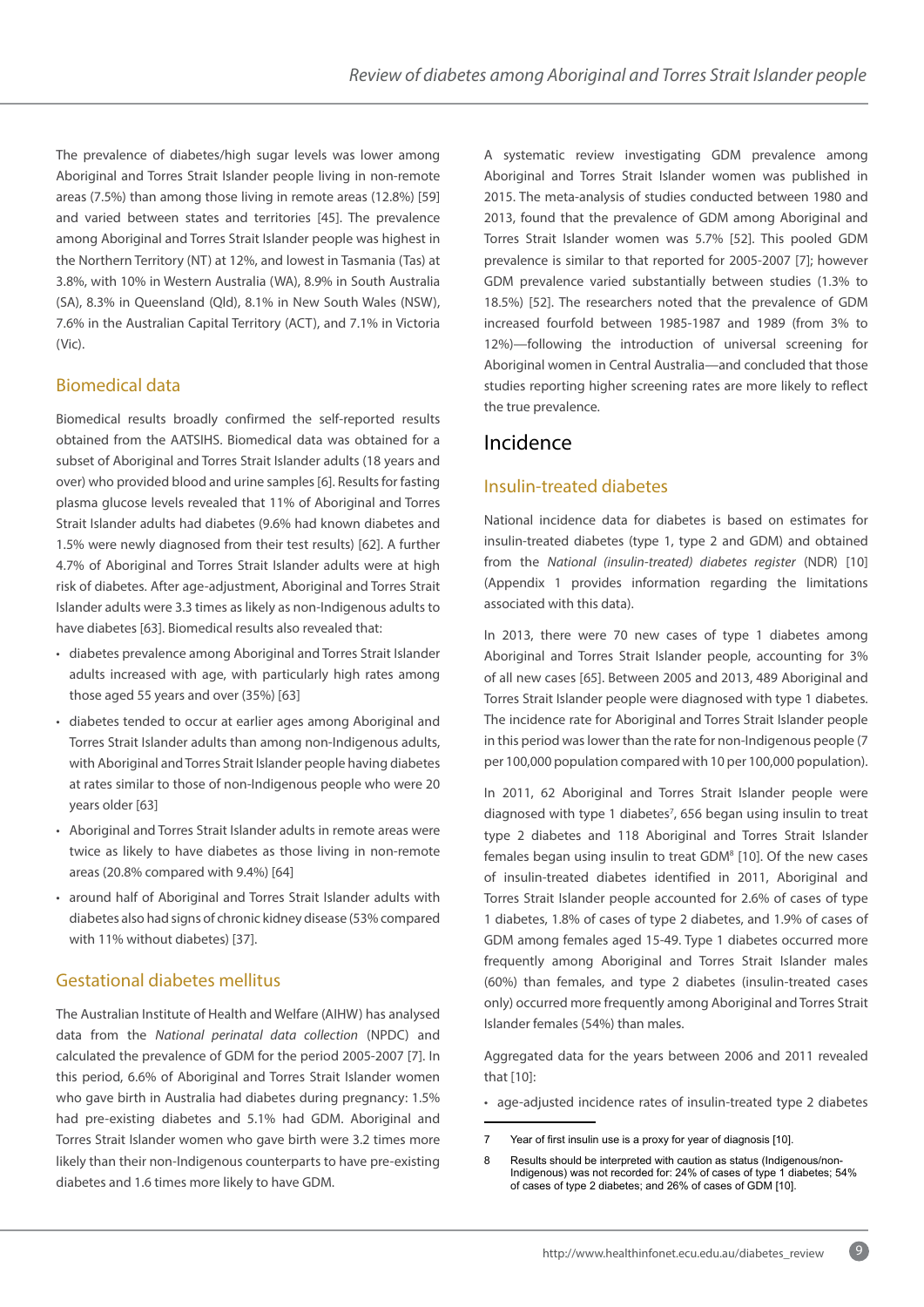were almost 4 times higher for Aboriginal and Torres Strait Islander people (134 per 100,000) than non-Indigenous people (36 per 100,000)

- age-adjusted incidence rates of type 1 diabetes were lower for Aboriginal and Torres Strait Islander people (7 per 100,000) than for non-Indigenous people (10 per 100,000)
- age-adjusted incidence rates of insulin-treated GDM were similar for Aboriginal and Torres Strait Islander females (60 per 100,000) and non-Indigenous females (59 per 100,000).

### Type 2 diabetes in Aboriginal and Torres Strait Islander children and adolescents

There is growing concern regarding the emergence of type 2 diabetes in Aboriginal and Torres Strait Islander children and adolescents [2]. Data is limited, but type 2 diabetes accounts for the majority of new cases of diabetes in this population [8]. It occurs more frequently among Aboriginal and Torres Strait Islander adolescents than among their non-Indigenous counterparts [66], and places them at heightened risk of comorbidities, diabetes complications and associated premature mortality [67].

Between 2006 and 2011, 252 new cases of diabetes were reported among Aboriginal and Torres Strait Islander youth aged 10-19 years at diagnosis<sup>9</sup> [8]. Of these, 55% were type 2 and 43% were type 1 diabetes. The age-specific rates of type 2 diabetes for young Aboriginal and Torres Strait Islander people were much higher than for their non-Indigenous counterparts (8.3 times as high among 10-14 year olds and 3.6 times as high for 15-19 year olds). After ageadjustment, the incidence rate of type 2 diabetes for Aboriginal and Torres Strait Islander people aged 10-39 years was 3.5 times that of non-Indigenous people.

A population-based study conducted in NSW between 2001 and 2008, found that young Aboriginal and Torres Strait Islander people (aged 10-18 years) experienced a disproportionately high rate of type 2 diabetes<sup>10</sup> [68]. The mean annual incidence of type 2 diabetes was 6.9 times higher in Aboriginal and Torres Strait Islander youth than in their non-Indigenous peers. Young Aboriginal and Torres Strait Islander females were more likely to be diagnosed with type 2 diabetes than their male counterparts (55% compared with 45%). Aboriginal and Torres Strait Islander youth were diagnosed with type 2 diabetes at an earlier average age than their non-Indigenous peers (13.5 years compared with 14.8 years) and were more likely to reside in rural areas than urban areas (71% compared with 26%).

## Health service utilisation

Measures of health service utilisation cannot provide information about whether the health system is meeting the needs of Aboriginal and Torres Strait Islander people, but they give some indication of the demand for, and access to, health services [69]. Included among these measures are figures for attendance at general practices and hospitals.

#### General practice attendances

General practitioners (GPs) are usually the initial point of contact for people with diabetes and often play a key role in coordinating the other specialised services and health professionals who are needed to manage the condition [38]. *The Bettering the evaluation and care of health* (BEACH) *survey* is a continuous, national, crosssectional survey of the clinical activity of GPs [70]. The survey provides some evidence of the frequency with which GPs manage diabetes for Aboriginal and Torres Strait Islander patients.

According to survey data for the period April 2008 to March 2013, GPs were twice as likely to manage type 2 diabetes during encounters with Aboriginal and Torres Strait Islander patients compared with encounters with other patients (8.2 per 100 encounters compared with 4.0 per 100 encounters) [71].

Based on survey data for the period April 2006 to March 2011, diabetes was the most common individual problem managed by GPs during encounters with Aboriginal and Torres Strait Islander patients (7.6 per 100 encounters), due mainly to the higher management rate of type 2 diabetes (7.2 per 100 encounters) [72]. After adjusting for age, this was almost three times the rate for non-Indigenous patients. GP encounters with Aboriginal and Torres Strait Islander patients with type 1 diabetes or GDM occurred much less frequently (0.3 and 0.1 per 100 encounters respectively). After adjusting for age, these rates were higher than rates for non-Indigenous patients (1.6 times and 1.5 times respectively) but the differences were not statistically significant.

#### Hospitalisation

Hospital services are typically required to treat the advanced stages of complications of diabetes or acute episodes of poor glycaemic control [35]. Hospitalisation data therefore usually provides information on the more severe aspects of the disease and doesn't necessarily reflect the burden of diabetes in the community [38]. Despite these limitations (Appendix 1 provides further information regarding the limitations associated with this data), hospitalisation data remains the most comprehensive source of information about health service utilisation. The higher levels of diabetes observed among Aboriginal and Torres Strait Islander people are clearly reflected in hospitalisation figures.



<sup>9</sup> Based on combined data from the *National diabetes services scheme* (NDSS) and the Australasian Paediatric Endocrine Group (APEG) [8].

<sup>10</sup> Based on data from the APEG diabetes register and the NDR [68].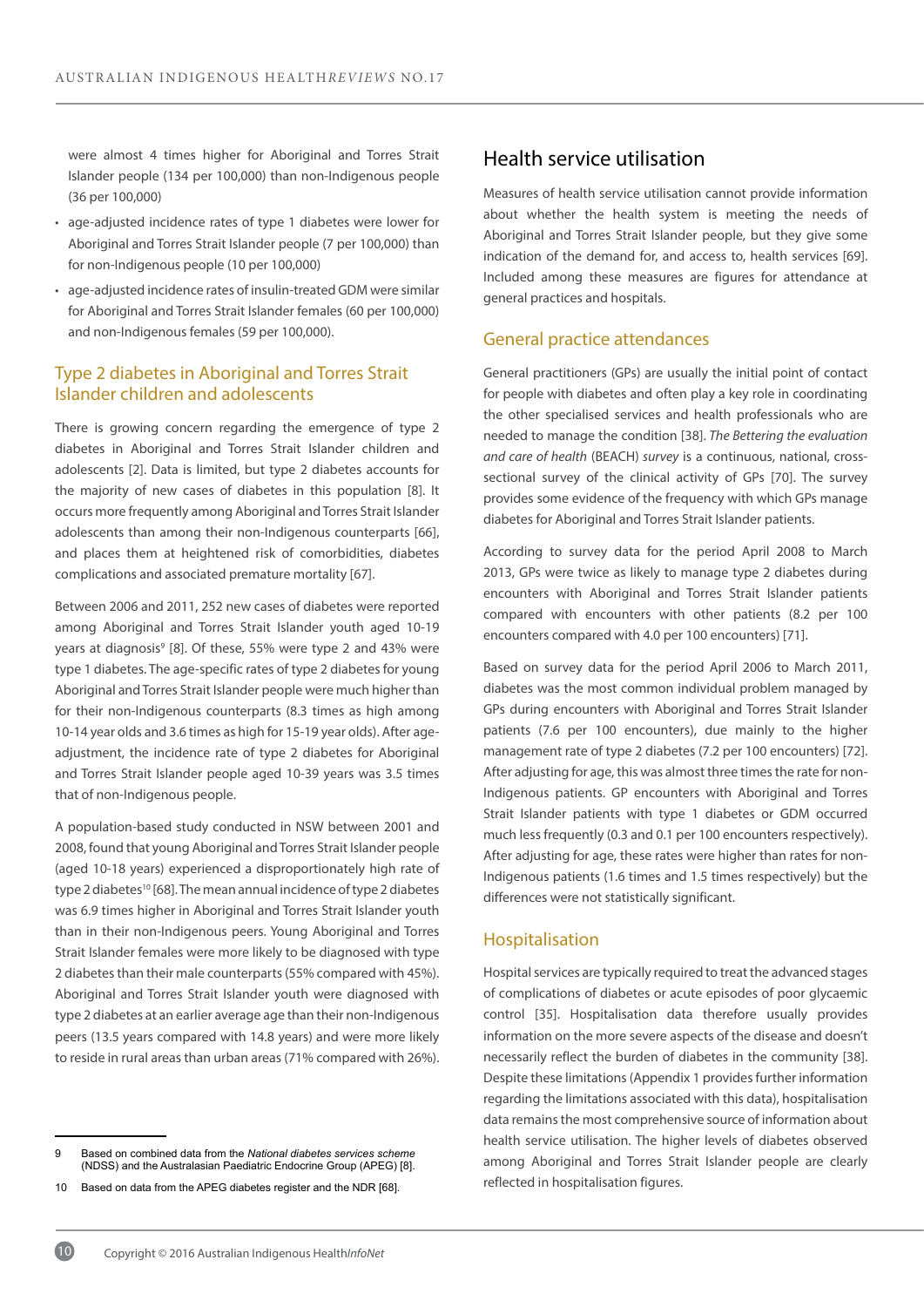In 2012-13 there were 2,749 hospital separations for diabetes (excluding GDM) for Aboriginal and Torres Strait Islander people in all Australian jurisdictions<sup>11</sup> [56]. After age-adjustment, Aboriginal and Torres Strait Islander people were four times more likely to be hospitalised for diabetes than non-Indigenous people.

There were similar numbers of hospitalisations for Aboriginal and Torres Strait Islander males and females (1,379 and 1,370 respectively). In comparison, males were 3.5 times more likely to be hospitalised, and females 4.7 times more likely to be hospitalised, than their non-Indigenous counterparts [56].

Hospitalisation rates for Aboriginal and Torres Strait Islander people with diabetes increased with increasing remoteness [56]. Age-standardised hospitalisation rates for Aboriginal and Torres Strait Islander people were highest in remote and very remote areas (11 per 1,000), followed by inner and outer regional areas (6.0 per 1,000), and major cities (4.3 per 1,000). Aboriginal and Torres Strait Islander people were 5.3 times more likely to be hospitalised for diabetes in remote and very remote areas, 3.4 times more likely to be hospitalised in inner and outer regional areas, and 2.8 times more likely to be hospitalised in major cities, than their non-Indigenous counterparts.

Further details are available for hospitalisations for diabetes as the principal and/or an additional diagnosis<sup>12</sup>. In 2012-13, Aboriginal and Torres Strait Islander people were four times more likely to

be hospitalised for diabetes (all types<sup>13</sup>) as the principal and/or an additional diagnosis than non-Indigenous people [35]. Aboriginal and Torres Strait Islander males and females were both more likely to be hospitalised than their non-Indigenous counterparts (three and five times respectively).

Age-standardised hospitalisation rates for Aboriginal and Torres Strait Islander people with a principal or additional diagnosis of type 2 diabetes (5.5 and 115 per 1,000 respectively) were higher than those with a principal or additional diagnosis of type 1 diabetes (0.8 and 3.4 per 1,000 respectively) [35]. Aboriginal and Torres Strait Islander people were four times more likely to be hospitalised for type 2 diabetes, and 1.7 times more likely to be hospitalised for type 1 diabetes, than non-Indigenous people. Age-standardised hospitalisation rates for Aboriginal and Torres Strait Islander females with a principal or additional diagnosis of GDM were 1.5 and 3.9 per 1,000 respectively. Aboriginal and Torres Strait Islander females were 1.9 times more likely to be hospitalised for GDM than non-Indigenous females. Aboriginal and Torres Strait Islander males and females were more likely to be hospitalised for each type of diabetes than their non-Indigenous counterparts. When principal and additional diagnoses were analysed separately, the disparity was greatest for Aboriginal and Torres Strait Islander females with a principal diagnosis of type 2 diabetes, who were 8.1 times more likely to be hospitalised than non-Indigenous females (Tables 2 and 3).

| Table 2. | Diabetes hospitalisation rates, as the principal diagnosis, by Indigenous status and sex, 2012-13 (rate per 100,000 population) |
|----------|---------------------------------------------------------------------------------------------------------------------------------|
|          |                                                                                                                                 |

| Diabetes type |            | <b>Males</b>   |           |            | / Females      |           |
|---------------|------------|----------------|-----------|------------|----------------|-----------|
|               | Indigenous | Non-Indigenous | <b>RR</b> | Indigenous | Non-Indigenous | <b>RR</b> |
| Type 1        | 88         | 61             | 1.4       | 78         | 63             | 1.2       |
| Type 2        | 563        | 129            | 4.4       | 529        | 65             | 8.1       |
| <b>GDM</b>    |            |                |           | 150        | 19             | 7.9       |

Notes: 1. 'Non-Indigenous' includes hospitalisations of those for whom Indigenous status was not stated. 2. Directly age-standardised to the 2001 Australian standard population.

Source: AIHW, 2014 (derived from Tables A6, A7 and A8) [35]

<sup>11</sup> Data is for public and private hospitals in all jurisdictions. Data for all jurisdictions is considered to be of acceptable quality from 2010-11 onwards [56].

<sup>12</sup> A principal diagnosis is the diagnosis considered to be chiefly responsible for the patient's hospitalisation. An additional diagnosis is recorded when another condition affects the patient's care during hospitalisation [35].

<sup>13</sup> ICD-10-AM codes E10-E14 (type 1, type 2, other and unspecified diabetes) and O24.4 (GDM) [35].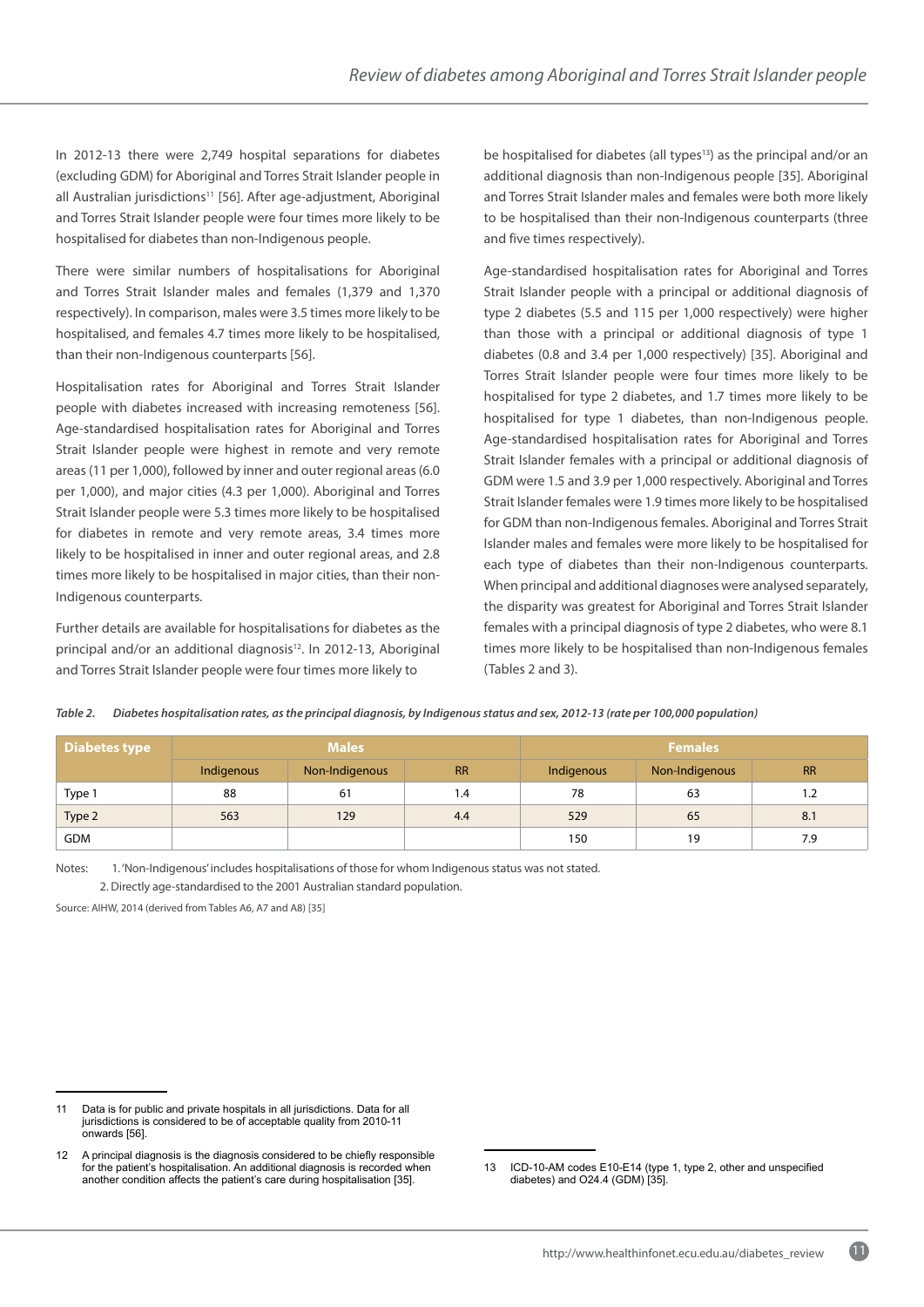| Diabetes type |            | <b>Males</b>   |           | <b>Females</b> |                |           |
|---------------|------------|----------------|-----------|----------------|----------------|-----------|
|               | Indigenous | Non-Indigenous | <b>RR</b> | Indigenous     | Non-Indigenous | <b>RR</b> |
| Type 1        | 328        | 181            | 1.8       | 344            | 177            | 1.9       |
| Type 2        | 10,126     | 3,258          | 3.1       | 12,821         | 2,200          | 5.8       |
| <b>GDM</b>    |            |                |           | 390            | 266            | 1.5       |

*Table 3. Diabetes hospitalisation rates, as an additional diagnosis, by Indigenous status and sex, 2012-13 (rate per 100,000 population)*

Notes: 1. 'Non-Indigenous' includes hospitalisations of those for whom Indigenous status was not stated.

2. Directly age-standardised to the 2001 Australian standard population.

Source: AIHW, 2014 (derived from Tables A6, A7 and A8) [35]

Hospitalisation figures for 2012-13 do not provide an analysis of hospital separations for diabetes by age and Indigenous status, but these figures are available for the period July 2008 to June 2010 for Aboriginal and Torres Strait Islander people with a principal diagnosis of diabetes (all types excluding GDM) living in NSW, Vic, Qld, WA, SA and the NT<sup>14</sup> [72]. In this period, age-specific hospitalisation rates for diabetes increased with age for both Aboriginal and Torres Strait Islander people and non-Indigenous

people, but Aboriginal and Torres Strait Islander males and females had much higher hospitalisation rates for diabetes than their non-Indigenous counterparts in all age groups from 15–24 years onwards (Table 4). The greatest rate ratio between Aboriginal and Torres Strait Islander and non-Indigenous hospitalisation rates occurred among males in the 35-44 year age group and females in the 45-54 year age group, for which Indigenous rates were 9.1 and 11.8 times greater than their non-Indigenous counterparts.

Table 4. Age-specific hospitalisation rates for a principal diagnosis of diabetes<sup>1</sup>, by Indigenous status and sex, NSW, Vic, Qld, WA, SA, and NT<sup>2</sup>, July 2008 to *June 2010 (age-standardised rate per 1,000 population)*

| Age group    |            | <b>Males</b>   |        | <b>Females</b> |                |        |
|--------------|------------|----------------|--------|----------------|----------------|--------|
|              | Indigenous | Non-Indigenous | RR 3,5 | Indigenous     | Non-Indigenous | RR 3,5 |
| $0 - 4$      | 0.1        | 0.3            | 0.4    | 0.2            | 0.3            | 0.5    |
| $5 - 14$     | 1.1        | 0.9            | 1.2    | 1.0            | 1.0            | 1.0    |
| $15 - 24$    | 1.6        | 0.9            | 1.7    | 1.9            | 1.2            | 1.6    |
| $25 - 34$    | 3.0        | 0.8            | 4.0    | 4.8            | 0.9            | 5.5    |
| $35 - 44$    | 11         | 1.2            | 9.1    | 9.8            | 1.1            | 9.2    |
| $45 - 54$    | 21         | 2.5            | 8.6    | 20             | 1.7            | 11.8   |
| 55-64        | 34         | 6.6            | 5.2    | 36             | 3.9            | 9.1    |
| $65+$        | 42         | 20             | 2.1    | 44             | 14             | 3.1    |
| All ages $4$ | 14         | 4.1            | 3.4    | 14             | 3.0            | 4.8    |

Notes: 1. Based on the ICD-10-AM sixth edition codes E10-E14 (this excludes GDM). Indigenous rates are calculated using population estimates based on the 2006 Census.

2. Data excludes private hospitals in the NT

3. RR is the rate ratio Indigenous: non-Indigenous people

4. Directly age-standardised using the Australian 2001 standard population

5. Rounding may result in inconsistencies in calculated ratios

Source: AIHW, 2013 (derived from Table 1.09.6) [72]

Age-standardised hospitalisation rates for Aboriginal and Torres Strait Islander people with diabetes were greatest in WA (21 per 1,000), followed by SA (18 per 1,000), the NT (17 per 1,000), Qld (17 per 1,000), NSW (8.7 per 1,000), and Vic (8.1 per 1,000) [72]. The

greatest disparities between Aboriginal and Torres Strait Islander and non-Indigenous hospitalisation rates were seen among females in WA and the NT (6.2 and 7.2 times higher respectively).



<sup>14</sup> Data from the NT is for public hospitals only [72].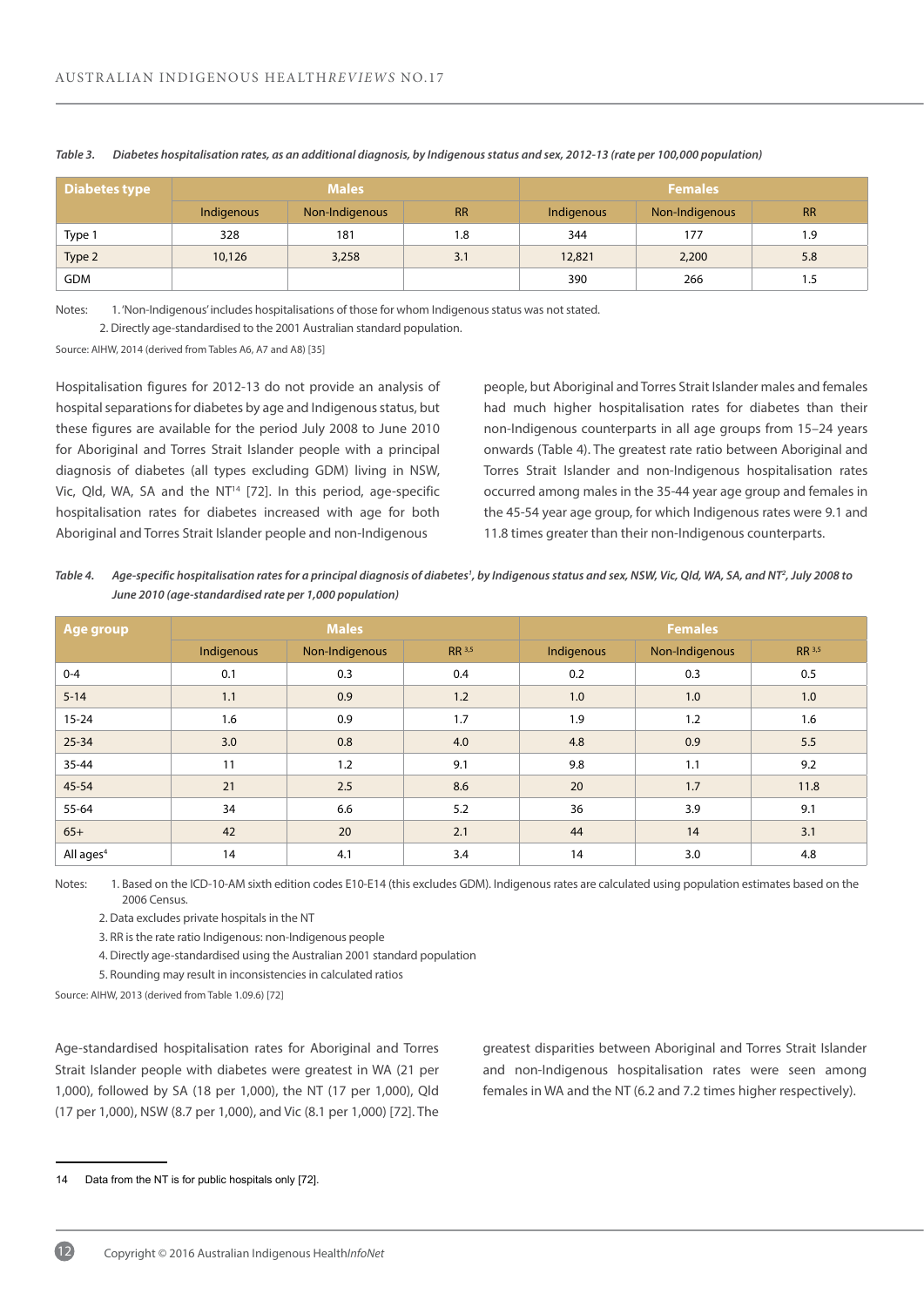#### **Potentially preventable hospitalisations**

Hospitalisations for various chronic conditions, including complications of diabetes, are considered potentially preventable [56]. In 2012-13, after age-adjustment, Aboriginal and Torres Strait Islander people were hospitalised for potentially preventable chronic conditions at 4.3 times the rate for non-Indigenous people<sup>15</sup>. Diabetes complications accounted for the largest proportion (67%) of these hospitalisations, resulting in an age-adjusted rate for Aboriginal and Torres Strait Islander people that was 6.1 times greater than the rate for non-Indigenous people.

Age-adjusted hospitalisation rates for diabetes complications were greatest for Aboriginal and Torres Strait Islander people in remote and very remote areas combined, where they were 10.5 times greater than rates for their non-Indigenous counterparts [56]. In comparison, rates in major cities, and inner and outer regional areas (combined), were 5.7 and 4.5 times greater (respectively) for Aboriginal and Torres Strait Islander people.

## Mortality

In 2013<sup>16</sup>, diabetes<sup>17</sup> was the second leading underlying cause of death for Aboriginal and Torres Strait Islander people, with an ageadjusted death rate six times higher than that for non-Indigenous people [9, 73]. Diabetes was responsible for 7.6% of deaths (202 deaths) among Aboriginal and Torres Strait Islander people living in NSW, Qld, SA, WA and the NT. In comparison, diabetes was responsible for 2.7% of deaths (2,726 deaths) of non-Indigenous people in these jurisdictions.

Diabetes was the leading cause of death among Aboriginal and Torres Strait Islander females in 2013, responsible for 121 deaths (10%). In comparison, there were 81 deaths (5.7%) among Aboriginal and Torres Strait Islander males [73]. After agestandardisation, Aboriginal and Torres Strait Islander females and males were both more likely to die from diabetes than their non-Indigenous counterparts (8.1 and 4.2 times respectively).

Between 2009 and 2013, the number of Aboriginal and Torres Strait Islander females dying from diabetes increased by 15.2%, compared with a 2.1% increase in deaths among non-Indigenous females [9]. In this period, the greatest disparity in Indigenous: non-Indigenous age-specific death rates occurred in the 45-54 year age group [73]. In this age group Aboriginal and Torres Strait Islander people were 17 times more likely to die from diabetes than their non-Indigenous counterparts (rate ratios were 26.5 for females and 12.9 for males). Age-standardised death rates for diabetes for Aboriginal and Torres Strait Islander people were greatest in the NT (180 per 100,000), followed by WA (139 per 100,000), Qld (87 per 100,000), SA (60 per 100,000) and NSW (50 per 100,000). The greatest disparity in Indigenous: non-Indigenous death rates were observed in WA (9.0 times higher among Aboriginal and Torres Strait Islander people), followed by the NT (7.9), Qld (5.6), NSW (3.5) and SA (3.3) [73].

From 2010-2012, diabetes was the underlying cause of death for 564 Aboriginal and Torres Strait Islander people (8% of all Indigenous deaths) in NSW, Qld, SA, WA and the NT [14]. Of these deaths, the underlying cause of death was recorded as: type 1 diabetes (5.0% of deaths); type 2 diabetes (46% of deaths); or the type of diabetes was unspecified (49% of deaths). In this period, diabetes was the underlying or associated cause of death for 1,474 Aboriginal and Torres Strait Islander people (21% of all Indigenous deaths).

For the period 2008-2012, diabetes was the third most common cause of avoidable mortality (after ischaemic heart disease and cancer) among Aboriginal and Torres Strait Islander people, responsible for 734 (10%) potentially avoidable deaths [56]. After age-adjustment, the potentially avoidable mortality rate from diabetes was 12.0 times greater for Aboriginal and Torres Strait Islander people than the rate for non-Indigenous people.

## Burden of disease

The latest in a series of reports from the *Australian burden of disease study 2011* (ABDS) provides estimates of the fatal burden of disease and injury for Aboriginal and Torres Strait Islander people, and the 'gap' in fatal burden between Aboriginal and Torres Strait Islander people and non-Indigenous people for the 2010 reference year<sup>18</sup> [57]. Burden of disease estimates from the ABDS 2011 provide evidence regarding the diseases and injuries currently making the greatest contribution to Aboriginal and Torres Strait Islander mortality<sup>19</sup>.

Endocrine disorders (which include diabetes) were the sixth most common contributor to fatal burden<sup>20</sup> (5%) for Aboriginal and Torres Strait Islander people and were in the top five causes of fatal burden for both Aboriginal and Torres Strait Islander men and women in all age groups from 45 years and over [57].

<sup>15</sup> Data is from public and private hospitals in all jurisdictions [56].

<sup>16</sup> At the time of writing, cause of death data for 2013 was preliminary and subject to a revision process [73].

<sup>17</sup> Based on the ICD-10-AM sixth edition codes E10-E14 (this excludes GDM) [73].

<sup>18</sup> The estimates use the average of deaths data from 2009, 2010 and 2011 [57].

<sup>19</sup> Methodological advancements used to calculate burden of disease estimates from the ABDS 2011 preclude direct comparisons with previous burden of disease estimates for Aboriginal and Torres Strait Islander people [57].

<sup>20</sup> The five most common contributors to fatal burden for Aboriginal and Torres Strait Islander people of all ages were: injuries, cardiovascular diseases, cancer, infant and congenital conditions and gastrointestinal diseases [57].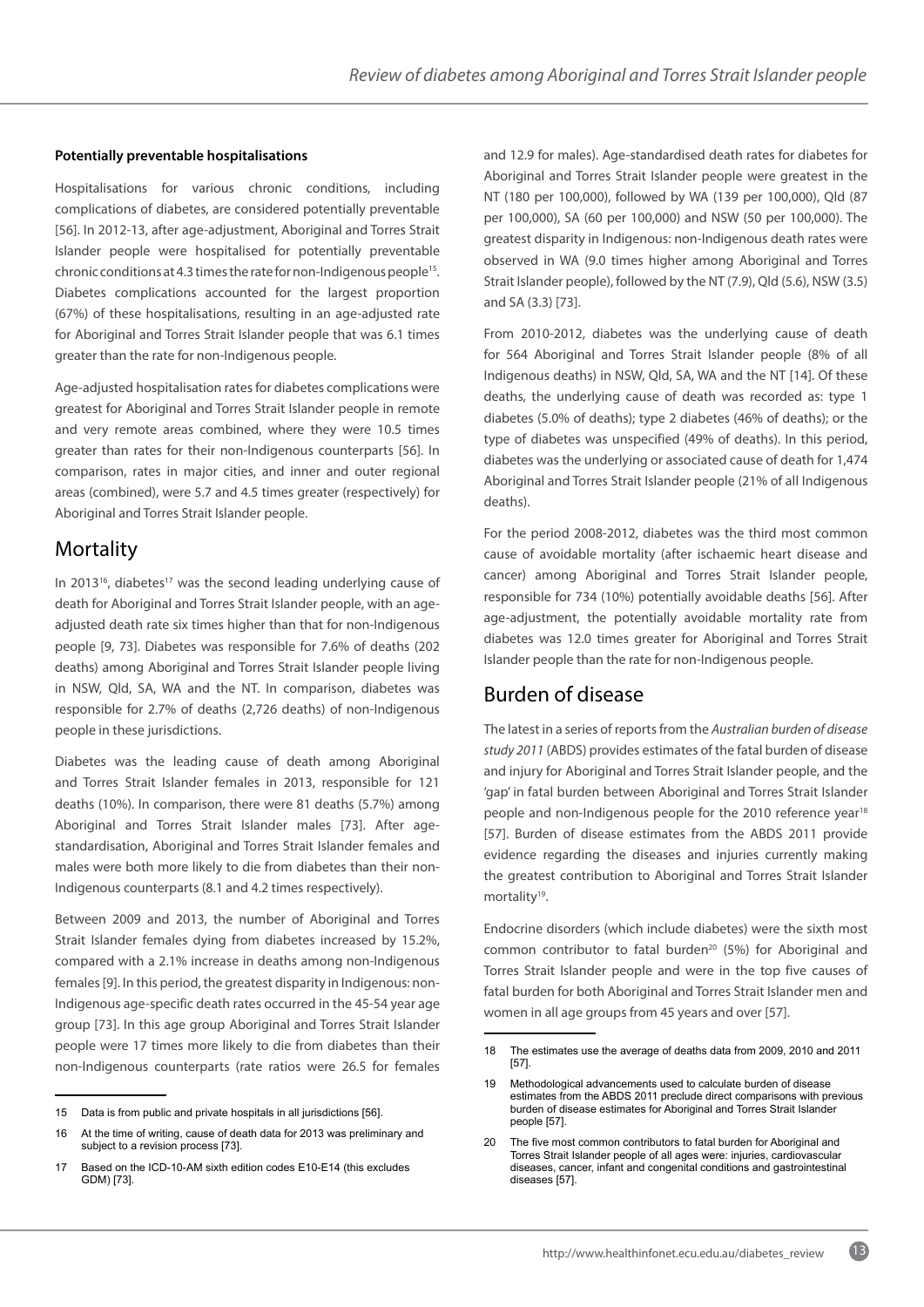Endocrine disorders were the fourth most common contributor to the gap in fatal burden<sup>21</sup> (10%) and had the highest relative disparity in fatal burden, with the rate for Aboriginal and Torres Strait Islander people being 7.9 times higher than the rate for non-Indigenous Australians [57]. The ABDS suggests that reducing Aboriginal and Torres Strait Islander deaths from endocrine disorders has the potential to make major inroads to 'closing the gap' in fatal burden between Aboriginal and Torres Strait Islander people and non-Indigenous people.

## Complications and comorbidities associated with diabetes

Diabetes can cause many serious health complications [74] and is frequently accompanied by comorbidities, particularly cardiovascular disease (CVD) and chronic kidney disease (CKD) [35].

## Complications

Some complications of diabetes may occur soon after diagnosis while others may develop over several years [74]. Short-term health complications include: diabetic ketoacidosis<sup>22</sup>, hypoglycaemia (low blood glucose level), increased susceptibility to infections and reduced ability to heal [10]. Over the longer term diabetes may progress to diseases of the small blood vessels (microvascular diseases) and diseases of the large blood vessels (macrovascular diseases) [74]. Diabetes can also contribute to feelings of distress, anxiety and depression [8].

Microvascular and macrovascular complications are the major causes of associated morbidity and mortality in people with diabetes [38]. Microvascular complications of diabetes include damage to the kidneys (nephropathy), nerves (neuropathy) and eyes (retinopathy) [53, 74]. Macrovascular complications include coronary heart disease, stroke and peripheral vascular disease.

Common complications of diabetes can be broadly grouped into circulatory, renal, ophthalmic and other complications<sup>23</sup> [56] and are described briefly in Box 6. Complications in pregnancy are discussed separately in the following section [10].

#### **Box 6: Common complications of diabetes**

#### *Circulatory complications*

Circulatory complications of diabetes affect the heart and blood vessels and include coronary heart disease (angina and heart attacks), stroke, and peripheral vascular disease [35, 38].

*Angina –* temporary pain or discomfort in the chest resulting from inadequate blood supply in the heart at times of extra need, such as during exercise [35].

*Heart attack* – a life-threatening emergency that occurs when a blood clot suddenly blocks a vessel that supplies blood to the heart muscle [35].

*Stroke* – a sudden blockage or bleed in an artery supplying blood to the brain. This may cause paralysis of parts of the body, speech problems, or other disabilities [35].

*Peripheral vascular disease* (PVD) – inadequate blood supply to the extremities, often the legs, characterised by pain in the affected areas [35]. PVD, in association with peripheral neuropathy, increases the risk of developing foot complications, specifically foot ulcers and infections, which can in turn lead to lower limb amputations [38].

#### *Renal complications*

Renal complications of diabetes affect the kidneys and include *diabetic nephropathy* and *chronic kidney failure* [38]. These occur when high blood sugar levels damage the capillaries in the kidneys, reducing their filtering efficiency. Diabetic nephropathy is often asymptomatic until the disease is wellestablished, by which time interventions are less effective. Severe cases of diabetic nephropathy may lead to a type of chronic kidney failure called *end-stage kidney disease* (ESKD) that, if left untreated, is fatal.

#### *Ophthalmic complications*

Ophthalmic complications of diabetes affect the eyes and include diabetic retinopathy, cataracts and glaucoma [38]. They can result in vision impairment and blindness if not identified and treated in the early stages.

*Diabetic retinopathy* (DR) – damage to the blood vessels of the light-sensitive tissue at the back of the eye (retina).

*Cataract* – clouding of the normally clear lens that leads to a reduction in light entering the eye.

*Glaucoma* – pressure in the eye pinches the capillaries that carry blood to the retina and optic nerve. Over time this causes damage to these parts of the eye.

<sup>21</sup> The three most common contributors to the gap in fatal burden were: CVD, cancer and injuries [57].

<sup>22</sup> Diabetic ketoacidosis occurs when the breakdown of fat in the body results in an accumulation of ketones, and an increased acidity in the blood. This condition can be life-threatening if not treated [10].

<sup>23</sup> Categories are based on ICD-10-AM classification of diseases [56].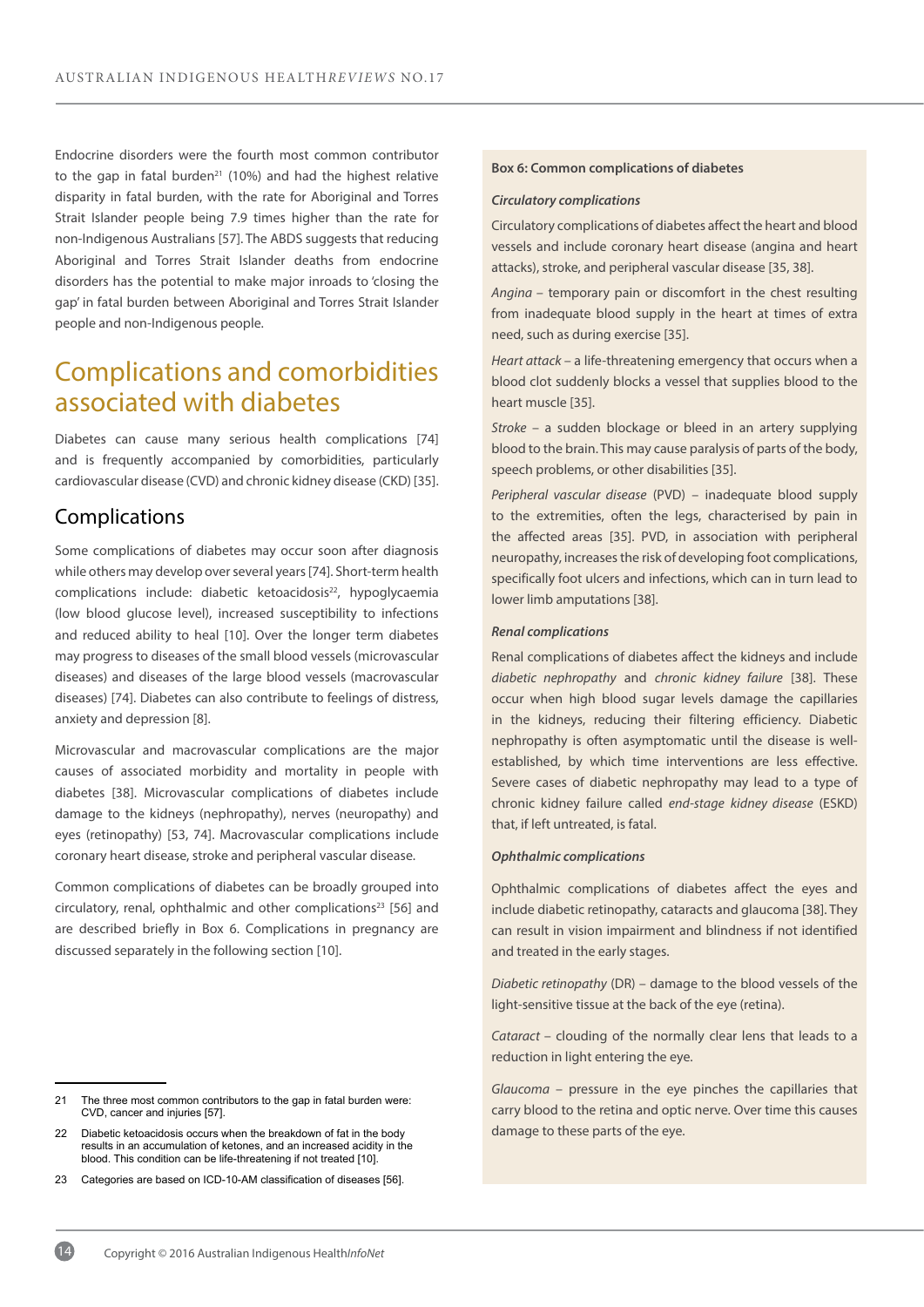#### *Other specified complications*

Other specified complications of diabetes include damage to the nerve structure and function (neuropathy) and occur as a result of reduced blood flow to the nerves [38].

*Peripheral neuropathy* – occurs most frequently in the nerves of the toes, feet and legs, however the hands and arms can also be affected. Some sufferers will require amputation of the affected limbs.

*Autonomic neuropathy* – affects the nerves that control the heart and blood vessels, digestive system, urinary tract, sex organs, sweat glands and eyes leading to dysfunction in the major organs.

Hospitalisation figures are available for some of the conditions that can result from diabetes. These complications of diabetes are categorised according to the ICD-10-AM24 classification of diseases and refer to specific peripheral circulatory complications, renal complications, ophthalmic complications and other specified complications [56].

In 2012-13, age-standardised hospitalisation rates for complications of type 2 diabetes (as a principal diagnosis) were 5.6 times higher for Aboriginal and Torres Strait Islander people living in all jurisdictions, than those for non-Indigenous people [56]. The disparity in hospitalisation rates between Aboriginal and Torres Strait Islander people and non-Indigenous people was greatest for renal complications of type 2 diabetes (10 times higher). In comparison, hospitalisation rates for circulatory and opthalmic complications were 2.8 and 2.7 times higher (respectively) for Aboriginal and Torres Strait Islander people than for other Australians. The hospitalisation rate for multiple complications of diabetes was 6.5 times higher for Aboriginal and Torres Strait Islander people.

In 2012-13, age-standardised hospitalisation rates for complications of type 2 diabetes were greater for Aboriginal and Torres Strait Islander people than for non-Indigenous people regardless of the areas in which they lived. Disparities in the rates of renal and circulatory complications were greatest in regional areas (10.7 and 3.5 times higher respectively); for ophthalmic complications the disparity was greatest in remote areas (3.1 times higher) (Table 5) [56]. Hospitalisations for multiple complications of type 2 diabetes were 9.7 times more likely to occur among Aboriginal and Torres Strait Islander people in remote areas than among their non-Indigenous counterparts. In comparison, the age-standardised hospitalisation rates for Aboriginal and Torres Strait Islander people with multiple complications in regional areas and major cities were 5.2 and 3.3 times greater (respectively) than for other Australians.

| Table 5. | Hospitalisations for type 2 diabetes as a principal diagnosis among Aboriginal and Torres Strait Islander people, by complication, by remoteness, |
|----------|---------------------------------------------------------------------------------------------------------------------------------------------------|
|          | 2012-13 (age standardised rate per 100,000 population and rate ratio)                                                                             |

| Complication <sup>1</sup> |                   | Major cities <sup>2</sup> | Inner and outer regional<br>combined <sup>2</sup> |                         |                   | <b>Remote and very remote</b><br>combined <sup>2</sup> | <b>Total</b>      |                         |
|---------------------------|-------------------|---------------------------|---------------------------------------------------|-------------------------|-------------------|--------------------------------------------------------|-------------------|-------------------------|
|                           | Rate <sup>3</sup> | Rate ratio <sup>4</sup>   | Rate <sup>3</sup>                                 | Rate ratio <sup>4</sup> | Rate <sup>3</sup> | Rate ratio <sup>4</sup>                                | Rate <sup>3</sup> | Rate ratio <sup>4</sup> |
| Circulatory               | 34                | 2.8                       | 37                                                | 3.5                     | 23                | 1.3                                                    | 33                | 2.8                     |
| Renal                     | 15                | 5.3                       | 31                                                | 10.7                    | 52                | 7.7                                                    | 30                | 10.4                    |
| Ophthalmic                | 26                | 2.8                       | 16                                                | 3.0                     | 29                | 3.1                                                    | 23                | 2.7                     |
| Other specified           | 143               | 3.8                       | 251                                               | 6.0                     | 413               | 8.3                                                    | 252               | 6.5                     |
| Multiple                  | 94                | 3.3                       | 153                                               | 5.2                     | 412               | 9.7                                                    | 192               | 6.7                     |
| No complications          | 21                | 4.5                       | 13                                                | 3.3                     | 22                | 4.6                                                    | 18                | 4.1                     |
| Total <sup>5</sup>        | 334               | 3.5                       | 502                                               | 5.3                     | 951               | 7.3                                                    | 549               | 5.8                     |

Notes:1. Categories are based on ICD-10-AM classification of diseases (International Statistical Classification of Diseases and Related Health Problems, 10<sup>th</sup> Revision, Australian Modification).

- 2. Disaggregation by remoteness area is based on the ABS' 2011 Australian Statistical Geography Standard (ASGS) and relates to the patient's usual residence, not the location of the hospital.
- 3. The age standardised rates per 100,000 population are calculated using the ABS Estimated 2012 Resident population by remoteness classification from the 2011 Census. Rates were directly age-standardised to the 2001 Australian population. Results for individual complications may be affected by small numbers and should be interpreted with caution.
- 4. Rate ratio is the age standardised Aboriginal and Torres Strait Islander hospitalisation rate divided by the non-Indigenous hospitalisation rate.
- 5. The total is not the sum of the individual conditions because diabetes complications overlap other categories.

Source: Derived from Steering Committee for the Review of Government Service Provision, 2014 (based on unpublished data from the National Hospital Morbidity Database (NHMD))

<sup>24</sup> The ICD-10-AM (International Statistical Classification of Diseases and Related Health Problems, 10th Revision, Australian Modification) is the classification system used to code diseases and health problems in Australian hospitals [56].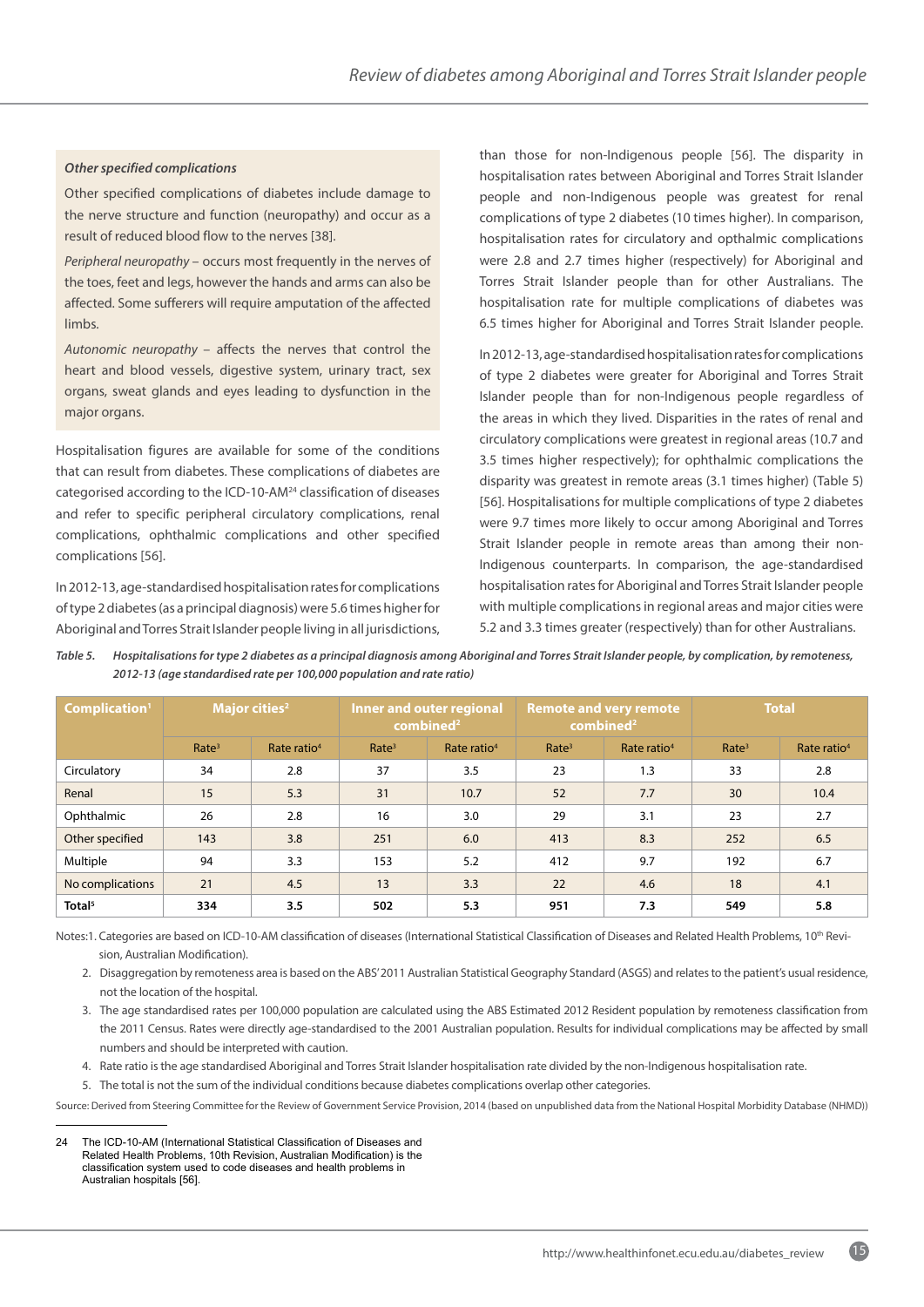## Complications in pregnancy

Diabetes in pregnancy refers to GDM and pre-existing diabetes, all of which can lead to a range of complications for the mother and child (see Box 7) [7].

#### **Box 7: Complications associated with diabetes in pregnancy**

*Risks for the child include:* miscarriage, stillbirth, congenital malformations and respiratory distress. There is also increased risk of obesity, impaired glucose tolerance and type 2 diabetes in early adulthood [7].

*Risks for the mother include:* miscarriage, pre-eclampsia, induced labour, pre-term birth, caesarean section, and first appearance or progression of complications including those associated with kidney, eye and cardiovascular diseases [7]. For mothers with GDM there is a risk of recurrent GDM in subsequent pregnancies and progression from GDM to type 2 diabetes.

Among Australian women who have diabetes during pregnancy, Aboriginal and Torres Strait Islander mothers and babies are more likely to experience adverse effects during pregnancy, labour and delivery than non-Indigenous mothers and babies [7]. Aboriginal and Torres Strait Islander mothers have higher rates of pre-term delivery, pre-term induction and hypertension than non-Indigenous mothers, and are more likely to have a long hospital stay. Aboriginal and Torres Strait Islander babies have higher rates of pre-term birth, low Apgar score<sup>25</sup> and high level resuscitation<sup>26</sup>, and are more likely to have a long hospital stay. National figures regarding complications of diabetes in pregnancy for Aboriginal and Torres Strait Islander mothers and babies are available for the period 2005-07 (Table 6).

*Table 6. Selected maternal and infant complications of diabetes among Aboriginal and Torres Strait Islander women who gave birth, by diabetes in*  pregnancy status, Australia, 2005-07 (percentage<sup>1</sup> and standardised incidence ratio<sup>2</sup>)

| <b>Complication</b>                        | <b>Pre-existing diabetes</b> |                     |                 | <b>GDM</b>          | <b>No diabetes</b> |                     |
|--------------------------------------------|------------------------------|---------------------|-----------------|---------------------|--------------------|---------------------|
| <b>Maternal</b>                            | $^{0}/_{0}^{1}$              | Ratio <sup>3</sup>  | $^{0}/_{0}^{1}$ | Ratio <sup>3</sup>  | $^{0}/_{0}^{1}$    | Ratio <sup>3</sup>  |
| Pre-term delivery <sup>4</sup>             | 34                           | 7.8                 | 14              | 17.7                | 13                 | 7.3                 |
| Pre-term induction <sup>5</sup>            | NA <sup>6</sup>              | NA <sup>6</sup>     | 10 <sup>7</sup> | 2 <sup>8</sup>      | 10 <sup>7</sup>    | 2 <sup>8</sup>      |
| Long antenatal hospital stay <sup>9</sup>  | 13                           | 2.9                 | 5.2             | 3.4                 | 1.2                | 1.8                 |
| Long postnatal hospital stay <sup>10</sup> | 19                           | 1.9                 | 9.2             | 2.5                 | 5.0                | 2.0                 |
| Infant <sup>11</sup>                       | $^{0}/_{0}^{1}$              | Ratio <sup>12</sup> | %1              | Ratio <sup>12</sup> | $^{0}/_{0}^{1}$    | Ratio <sup>12</sup> |
| Pre-term birth <sup>13</sup>               | 34                           | 1.4                 | 15              | 1.4                 | 13                 | 1.7                 |
| Low Apgar score <sup>14</sup>              | 4.2                          | $1.4*$              | 2.3             | 1.7                 | 2.2                | 1.5                 |
| High level resuscitation <sup>15</sup>     | 21                           | 1.4                 | 12              | 1.4                 | 9.3                | 1.2                 |
| Long hospital stay <sup>16</sup>           | 33                           | 1.6                 | 15              | 1.7                 | 11                 | 1.7                 |

#### Notes: 1. Not age-standardised.

 2. The standardised incidence ratio of actual cases divided by the expected number of cases among the Indigenous population based on the age-specific rate of the non-Indigenous population.

3. Indirectly age-standardised to the 2005-07 non-Indigenous maternal population, by diabetes in pregnancy status.

4. Duration of pregnancies from 20-36 weeks (5 pregnancies of less than 20 weeks duration also included).

5. Labour induced at less than 37 weeks.

6. Not available due to the small number of inductions among Indigenous women with pre-existing diabetes.

 7. Approximate figure only. Directly age-standardised to the 2005-07 population of Indigenous women with induced labour and without diabetes in pregnancy.

8. Approximate figure only.

9. Includes Indigenous women who gave birth in hospital (only) and were in hospital for seven or more days prior to giving birth.

- 25 The Apgar score is an assessment tool to test a baby's condition after delivery [7]. A score of 0-6 at 5 minutes after birth indicates the presence of complications and poor outcomes for the baby. A score of 7-10 is normal.
- 26 The level of resuscitation applied to a baby immediately after birth to promote normal breathing is an indication of a baby's health and expected outcome [7]. Resuscitation measures vary from none, to suction and oxygen (low level), to ventilation and external cardiac massage (high level).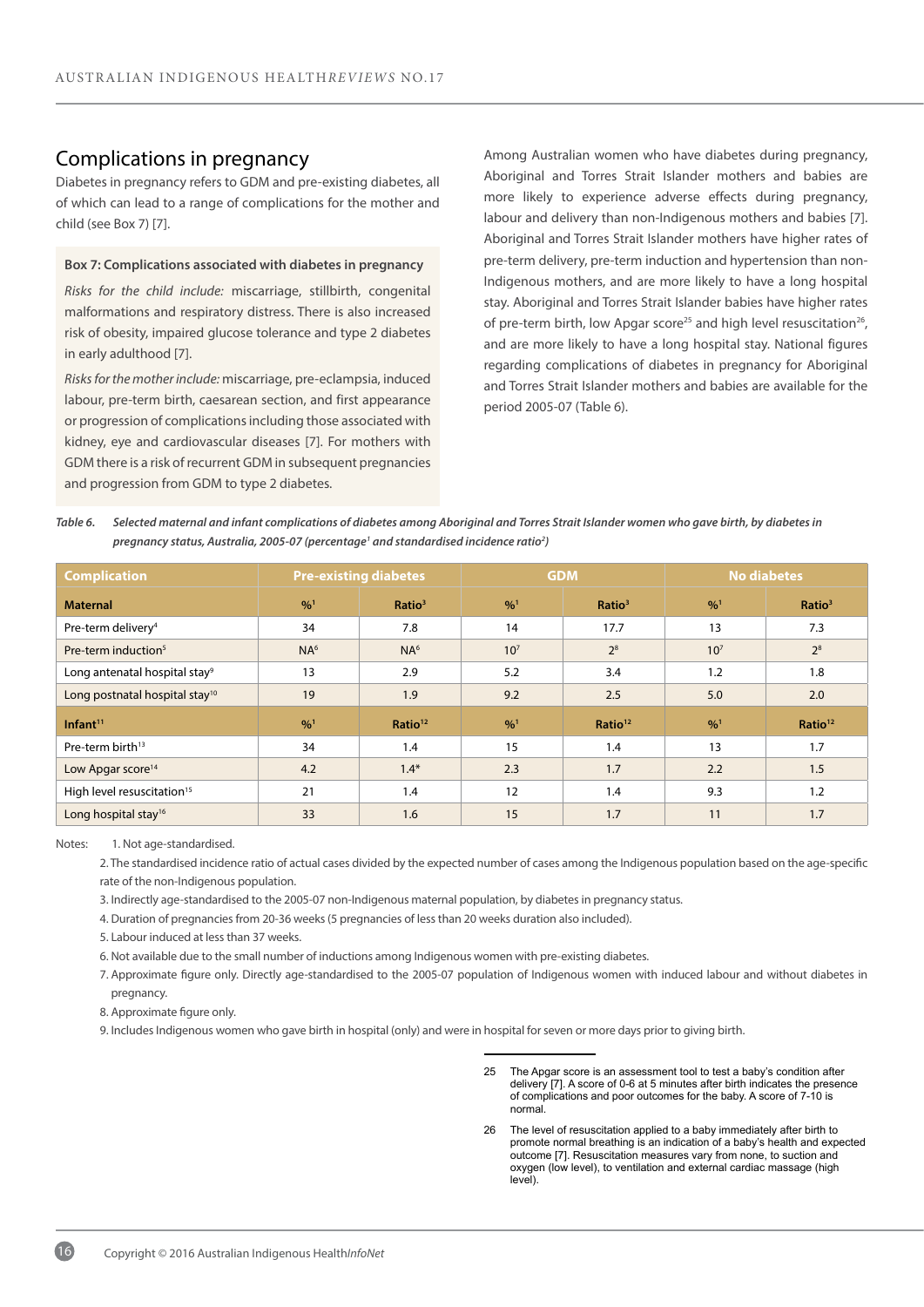10. Includes Indigenous women who gave birth in hospital and were discharged home (only) and were in hospital for seven or more days after giving birth. 11. Includes live born babies only.

- 12. Indirectly age-standardised to the 2005-07 population of live born babies of non-Indigenous women, by maternal diabetes in pregnancy status.
- 13. Gestational age of live born babies from 20-36 weeks (5 babies of less than 20 weeks gestational age were also included).
- 14. Apgar score (at five minutes) of 0-6.
- 15. High level resuscitation includes intermittent positive pressure respiration through bag and mask, endotracheal intubation and intermittent positive pressure respiration, and external cardiac massage and ventilation.
- 16. Includes live born babies discharged home (only) seven or more days following birth.
- \* Not significant
- Source: Derived from AIHW, 2010 (based on data from the NHMD and NPDC)

## Comorbidities

When a person has two or more health problems at the same time it is known as comorbidity [35]. Diabetes, CVD and CKD share complex causal relationships and often occur together in the same individual. The effects of comorbidity may lead to more severe illness and poorer outcomes for people with diabetes. This is apparent in hospitalisation figures for Aboriginal and Torres Strait Islander people.

The disparity in hospitalisation rates seen between Aboriginal and Torres Strait Islander people with diabetes and non-Indigenous people with diabetes, increases with greater comorbidity [35]. In 2012-13, Aboriginal and Torres Strait Islander people with diabetes, CVD and CKD were 7.3 times more likely to be hospitalised than their non-Indigenous counterparts. Aboriginal and Torres Strait Islander males and females aged 25 years and over, with all three diseases, were 5.0 and 10.7 times more likely (respectively) to be hospitalised than non-Indigenous males and females.

## Prevention and management of diabetes

The prevention and management of diabetes is vital to the current and future health of Aboriginal and Torres Strait Islander people [15]. It is generally accepted that for diabetes prevention and management programs to be effective they require evidence based health promotion measures, public health interventions and clinical services. It is important that programs for Aboriginal and Torres Strait islander people are delivered sensitively, tailored to community needs, and not perceived as being forced upon communities [13]. It is also recommended that such programs be complimented by broader action that extends beyond the health service sector , and addresses the social determinants of Aboriginal and Torres Strait Islander health such as poverty, culture, racism, employment and education [13, 15].

Formal evaluations of long-term diabetes prevention and management programs for Aboriginal and Torres Strait Islander communities are limited, but the Australian experience suggests that the current high levels of diabetes among Aboriginal and Torres Strait Islander people are potentially preventable [75].

## Prevention

There is currently no known way to prevent type 1 diabetes $27$ [76] or GDM<sup>28</sup> [77], but the prevention of type 2 diabetes in high risk individuals is a critical component of diabetes care [78]. Best practice primary prevention can prevent or delay the onset of type 2 diabetes in high risk individuals by :

- identifying those at high risk through the use of risk assessment tools
- delivering education programs
- promoting lifestyle modifications that focus on increased physical activity, dietary change and weight loss.

The *Aboriginal and Torres Strait Islanders and diabetes action plan* [13], released by Diabetes Australia in 2013, recommends implementing prevention programs that focus on Aboriginal and Torres Strait Islander people across the lifecycle. A predisposition to diabetes starts *in utero* and it is recommended that prevention programs include a focus on: women prior to and during pregnancy; pre-school and school-aged children; adolescents; and high risk people of all ages. It is also important to prevent complications in people with existing diabetes.

#### Risk assessment

To deliver evidence based prevention programs to high risk Aboriginal and Torres Strait Islander people they must first be identified through culturally appropriate risk assessment [13]. Systematic risk assessment of Aboriginal and Torres Strait Islander people during initial consultations with health professionals is recommended to ensure high risk individuals are identified.

The *Australian type 2 diabetes risk assessment tool* (AUSDRISK) has been developed to facilitate identification of high risk individuals. This non-invasive assessment uses basic clinical information including anthropometric measurements, family history, ethnic background, age and gender to calculate the risk of developing diabetes over a 5-year period [78-80]. The tool can be self-

<sup>27</sup> Type 1 diabetes is an autoimmune condition that cannot currently be prevented or cured [76].

<sup>28</sup> Although losing excess weight before pregnancy, and adopting healthy eating and exercise habits before and during pregnancy, may reduce the risk of developing GDM and subsequent type 2 diabetes [77].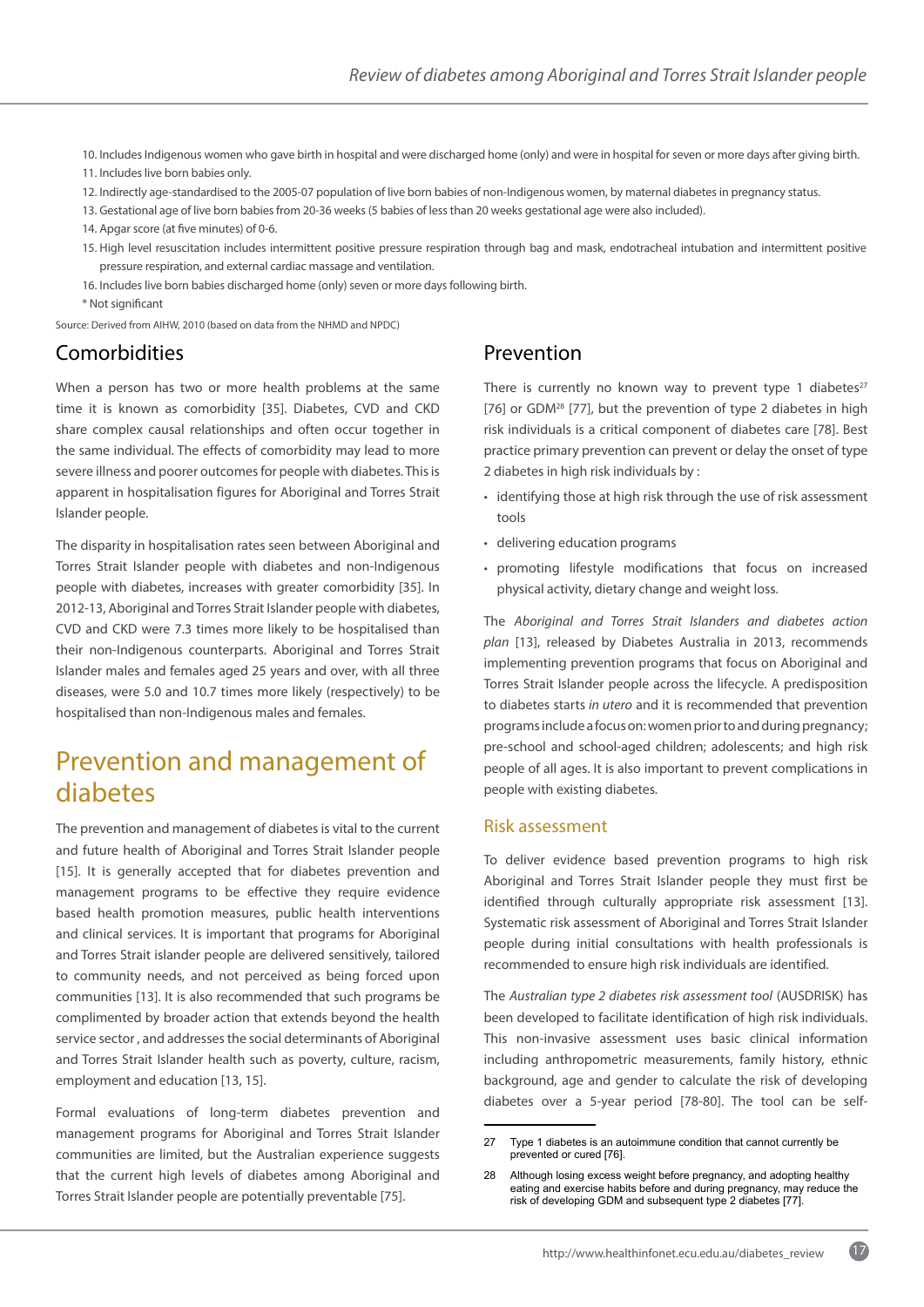administered, it is practical for use in community settings, and its utility has been recognised by all Australian governments.

It is recommended that Aboriginal and Torres Strait Islander people are screened using the AUSDRISK tool from the age of 18 years<sup>29</sup> [78]. There are however, some limitations associated with its use in this population:

- development of the AUSDRISK tool relied on an approach that may not give a true representation of the level of diabetic risk in the Aboriginal and Torres Strait Islander population [81, 82]
- use of the AUSDRISK tool to assess whether Aboriginal and Torres Strait Islander people should have a blood glucose test is considered controversial as it does not take into account the heterogeneity of this population [83].

In 2015, Adegbija and colleagues published an article describing the development of a new diabetes prediction model and tool based on long-term cohort data from a remote Aboriginal community [82]. The model predicts the 10-year absolute risk of type 2 diabetes for individuals in the community, based on waist circumference (WC) and age. To date this work has not been replicated to assess whether the findings can be generalised to other Aboriginal and Torres Strait Islander communities. The authors recommend that the prediction tool be validated with the inclusion of other risk factors such as family history of diabetes, physical activity and diet.

### Education

It is recommended that education in diabetes prevention is tailored for Aboriginal and Torres Strait Islander communities, families and individuals [13]. Education should raise awareness of the risk of diabetes, and the positive steps required to lower that risk. It should also challenge the perception that diabetes is 'normal' in Aboriginal and Torres Strait Islander communities.

Early years education and intervention programs, including a systematic approach to improving nutritional status in infants and children [15], is considered critical to preventing risk factors and diabetes in later life [13]. It is suggested that children who are healthy in mind and body develop resilience and self-regulation and are more likely to make healthy choices as young adults. Programs for children and adolescents, including school-based education programs, can play an important part in providing the knowledge necessary for them to make informed decisions about their health in later life.

The *Deadly choices program* has conducted school-based chronic disease education initiatives for young Aboriginal and Torres Strait Islander students (years 7 to 12) in Brisbane, Qld [84]. The program provided health education and opportunities for participation in physical activity, and made arrangements for health checks. A recent evaluation of the program found that participants demonstrated significant improvements over time in knowledge, attitudes and self-efficacy associated with types of chronic disease, chronic disease risk factors, prevention and health checks. The evaluation also found significant increases in breakfast frequency and physical activity per week, fruit and vegetable consumption per day, and the uptake of health checks among students who participated in the program. The students who took part in the program showed a significant improvement in their knowledge of chronic disease and associated risk factors, and a significant increase in their breakfast frequency compared with a control group.

#### Lifestyle modifications

Excess weight, poor nutrition and physical inactivity are risk factors that contribute to the disproportionately high levels of diabetes seen in Aboriginal and Torres Strait Islander communities [13]. Internationally, intensive lifestyle programs have reduced the incidence of diabetes among overweight people with prediabetes to an extent that is comparable to the use of medication [16]. Whether similar programs would be effective for Aboriginal and Torres Strait Islander people has yet to be established, but culturally appropriate, locally supported, targeted prevention programs are recommended for Aboriginal and Torres Strait Islander people with pre-diabetes [13, 16]. Such programs would provide participants with the life skills, knowledge and support needed to make sustainable lifestyle changes to prevent the onset of type 2 diabetes [13].

A recent review of healthy lifestyle programs addressing physical activity and nutrition among Aboriginal and Torres Strait Islander people found that programs can have positive health effects for up to two years, and are more likely to be effective if they are initiated by the community [16]. However, without adequate long term funding, sustaining healthy lifestyle programs in communities where multiple social and economic problems exist is particularly challenging, and very few healthy lifestyle programs have to date continued to operate beyond five years [13, 16].

The *Healthy weight program*—later renamed the *Living strong program*—was initiated in Queensland in 1997 in response to high levels of type 2 diabetes and other chronic diseases among Aboriginal and Torres Strait Islander adults [85-87]. The program offered health screenings and conducted workshops promoting healthy weight, good nutrition and physical activity. Although no longer in operation, an evaluation of the program in 2005 documented weight loss, increased fruit and vegetable intake, and modest gains in physical activity among some participants.

<sup>29</sup> Screening for the general population is recommended from the age of 40 years [78].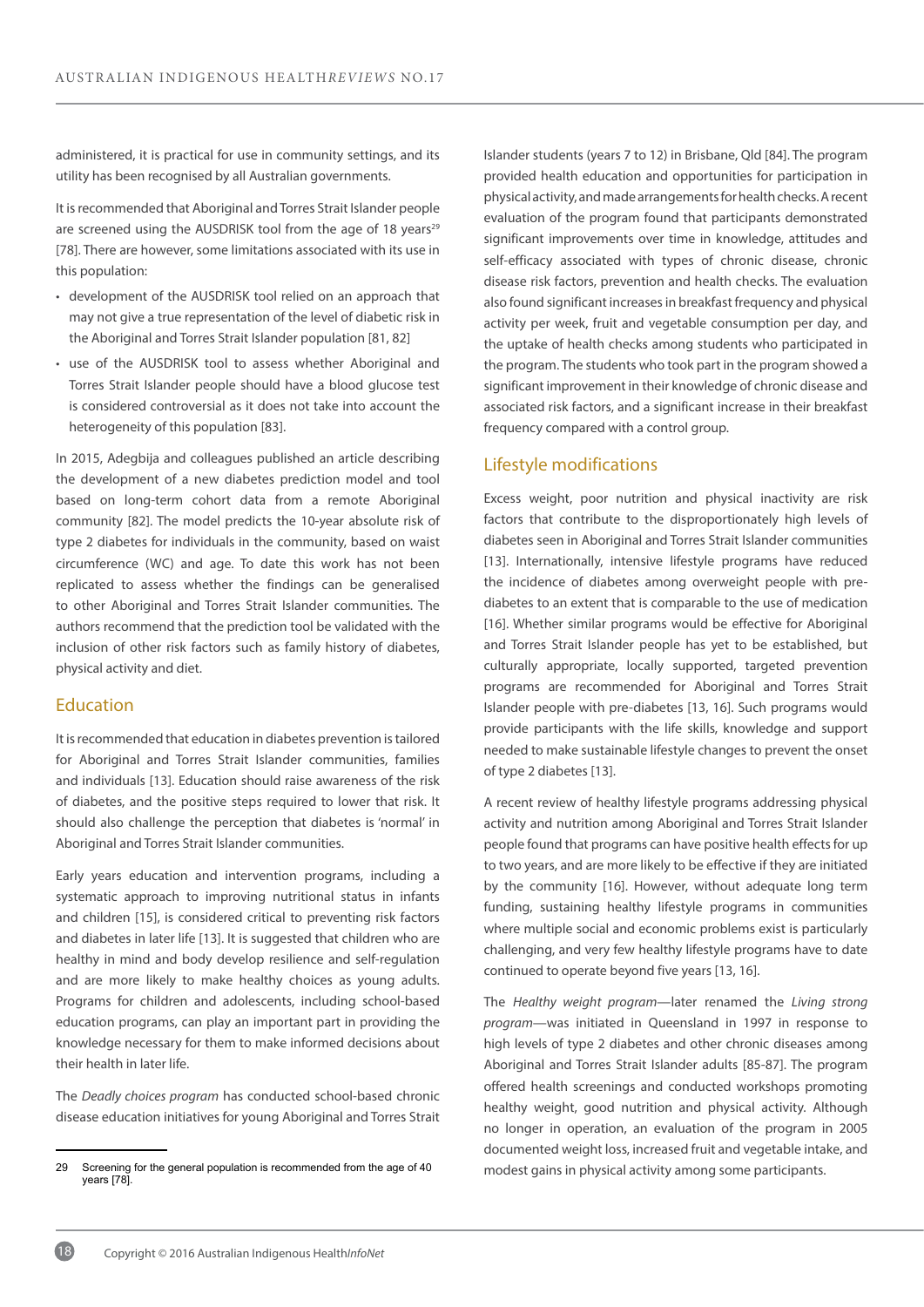A long-term program that has demonstrated considerable success is the *Looma healthy lifestyle project*. This project began in a remote WA community in 1993 and was still in operation 18 years after inception [16]. The community-directed project aimed to decrease the incidence of obesity, diabetes and coronary heart disease through strategies to increase physical activity and improve diet, such as promotion of traditional cooking methods, store management policy changes, and nutrition education. Although an initial evaluation found no significant changes in the prevalence of obesity or diabetes in the community [88] a subsequent health assessment, undertaken in 2009, found that the prevalence of diabetes in the community had not increased since 2003 [16].

A lifestyle modification program designed to help people reduce their risk of developing diabetes and cardiovascular disease, is currently funded by the Victorian Government and managed by Diabetes Australia — Victoria [89]. The *Life! program* offers a course specifically for Aboriginal people and their families called the *Road to good health* [90]. Run by Aboriginal Health Workers and other health professionals, this course supports participants to make long term, sustainable lifestyle changes, such as adopting a healthier diet and becoming more physically active [13]. A working group, that includes some Aboriginal and/or Torres Strait Islander members and organisations, has ensured that Indigenous values and health promotion practices are embedded in the course. Results suggest the course is culturally relevant and valuable to users, but published evaluations are not yet available.

Various programs have used sport to promote healthy lifestyles among Aboriginal and Torres Strait Islander children and adults, but further studies are required to establish their long-term impact [16]. Evaluation of short-term outcomes have demonstrated some positive results, such as those reported in 12-week exercise programs for Aboriginal and Torres Strait Islander men [91] and women [92].

• The men's program was conducted in a regional NSW community. The evaluation of the program found that sport and group-based physical activities reduced clinical risk factors for the development of type 2 diabetes among previously inactive, clinically obese Indigenous men [91]. The program led to improvements in various metabolic, anthropometric and fitness variables, including reduced WC, BMI and waist to hip ratio (WHR), and a decrease in insulin resistance. The observed improvements suggest there is potential for sports-based training programs to reduce the risk of developing type 2 diabetes in high risk Indigenous men.

• The women's program provided nutrition education and opportunities for physical activity to urban Aboriginal and Torres Strait Islander women in Adelaide, SA [92]. Modest reductions in weight, BMI and blood pressure were demonstrated at the completion of the program, and further improvements were observed at three-month follow-up. Changes in WC, fasting glucose and insulin, glycated haemoglobin (HbA1c), and other clinical measures were not significant. The positive intervention effects were observed despite low attendance at exercise classes and nutrition workshops. Analysis of the barriers to participation is currently underway and further follow-up is required to assess the longer-term results of the program.

Broader initiatives that extend beyond the immediate scope of the health sector have also been proposed to help reduce the incidence of type 2 diabetes in the Aboriginal and Torres Strait Islander population. They include [13]:

- increasing availability of and access to healthy foods (e.g. in stores and through community gardens and traditional food projects)
- limiting advertising and making healthy foods cheaper
- providing clearer food labelling and education regarding the nutritional value of foods
- use of taxation levers to reduce intake of sugary drinks (e.g. soft drinks)
- encouraging physical activity through partnerships with local councils
- improving housing.

## Management

Providing appropriate, effective diabetes management for Aboriginal and Torres Strait Islander people depends on: access to a broad range of health services in a broad range of settings [13]; and coordinated interaction between patients, healthcare providers and the healthcare system [78]. Recent recommendations for improving diabetes management for Aboriginal and Torres Strait Islander people include:

- earlier detection of undiagnosed diabetes
- good quality primary health care
- access to medications
- self-management education
- tertiary specialist treatment when complications develop.

The following sections refer mainly to the management of type 2 diabetes for Aboriginal and Torres Strait Islander people. Some information about managing diabetes in pregnancy is also provided.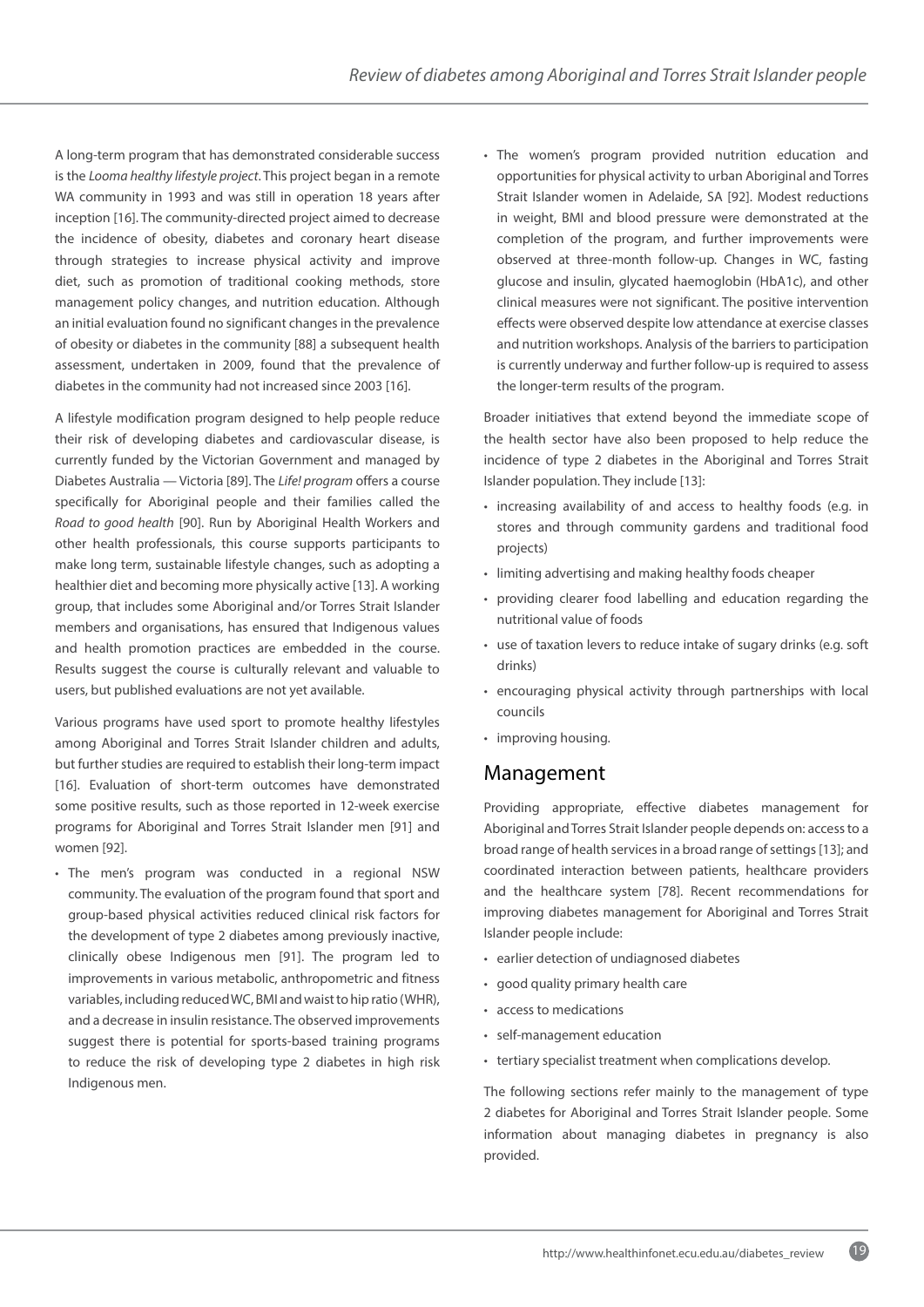### Early detection

Most primary health care services in Australia play a critical role in the early detection of diabetes [93]. Improvements in the early detection of undiagnosed diabetes in the primary health care setting are recommended to facilitate early intervention and management for Aboriginal and Torres Strait Islander people [13].

Current NHMRC guidelines for diagnosing diabetes involve a fasting plasma glucose test (FPG) or a random blood glucose test (RBG), followed by an oral glucose tolerance test if glucose results are equivocal [83]. It has been suggested that using HbA1c as a diagnostic test could be of particular benefit in rural and remote Aboriginal and Torres Strait Islander communities where the currently recommended testing is not always accepted or practical [13]. There is evidence that point-of-care (POC) capillary HbA1c testing in remote communities is an accurate alternative to laboratory testing [83] and may avoid the substantial delays that often occur when tests must be analysed in urban facilities [94]. The availability of immediate HbA1c results is likely to improve early detection and expedite the initiation of diabetes education and management. Since 1 November, 2014 a Medicare rebate (that can be claimed once every 12 months) has been available for HbA1c testing to diagnose diabetes in high risk patients [95]. It is anticipated that NHMRC guidelines may soon be changed to recommend HbA1c testing for the diagnosis of diabetes [83].

### Managing diabetes in the primary health care setting

The Royal Australian College of General Practitioners (RACGP) provides clear guidelines for the management of type 2 diabetes [78], but there are often large gaps between recommended diabetes care and the care patients actually receive [96]. Access to a range of different models of culturally appropriate care [13] and involvement of an Aboriginal and Torres Strait Islander Health Worker, liaison officer, outreach worker or care coordinator [78] is recommended to address the needs of Aboriginal and Torres Strait Islander people. Other recommendations for improved diabetes management for Aboriginal and Torres Strait Islander people include up-skilling GPs to help them manage more complex patients, and providing access to local services that offer specialised treatment (such as renal dialysis for those with diabetesrelated complications) [13]. It is proposed that this would reduce travel, ensure patients remain close to their support networks, and facilitate self-management.

Structured approaches to diabetes care are recommended to improve client outcomes [97, 98] and the processes of diabetes care planning, management and self-management in Aboriginal

and Torres Strait Islander communities are evolving [99, 100]. The RACGP recommends the use of written plans (see Box 8) to provide a structured approach to the management of diabetes [78].

#### **Box 8: Written plans to manage diabetes**

A *General practice management plan* (GPMP), typically developed by a GP in consultation with the patient, documents the patient's needs and goals, and the management strategies and resources used [78]. A *Team care arrangement* (TCA) is an expansion of the GPMP to include multidisciplinary, team-based care from at least two other healthcare professionals (e.g. allied health care workers).

Some chronic condition management strategies implemented in the general population have been successfully tailored to suit Aboriginal settings and clients [101]. In particular, those strategies that include structured and holistic client-centred care plans, point of care pathology testing and coordinated care arrangements with appropriate supports and training for staff—have produced positive health outcomes.

For clients, the benefits of such strategies have included [101]:

- improved understanding of chronic conditions and their management
- greater control and active involvement in managing their own health
- ability to set and achieve realistic personal goals
- reassurance and capacity to monitor progress
- improved health and wellbeing and seeking early intervention for potential complications.

There is evidence from Aboriginal and Torres Strait Islander communities that diabetes care and outcomes can be improved and maintained over an extended period. In a pilot study in three Aboriginal communities in SA, the involvement of Aboriginal people in structured management strategies for chronic conditions led to improvements in their overall health status and health outcomes [100, 101]. In the remote Kimberley region of northern WA, an Aboriginal community controlled health service demonstrated that diabetes care and outcomes can be improved and maintained over a 10 year period [98]. This was achieved despite the challenges associated with the recruitment and retention of health care professionals that are typically experienced by remote services.

As with studies of diabetes care in Aboriginal communities, studies undertaken with Torres Strait Islanders living in remote communities in Far North Queensland (FNQ) have demonstrated improvements in clinical services and some intermediate health

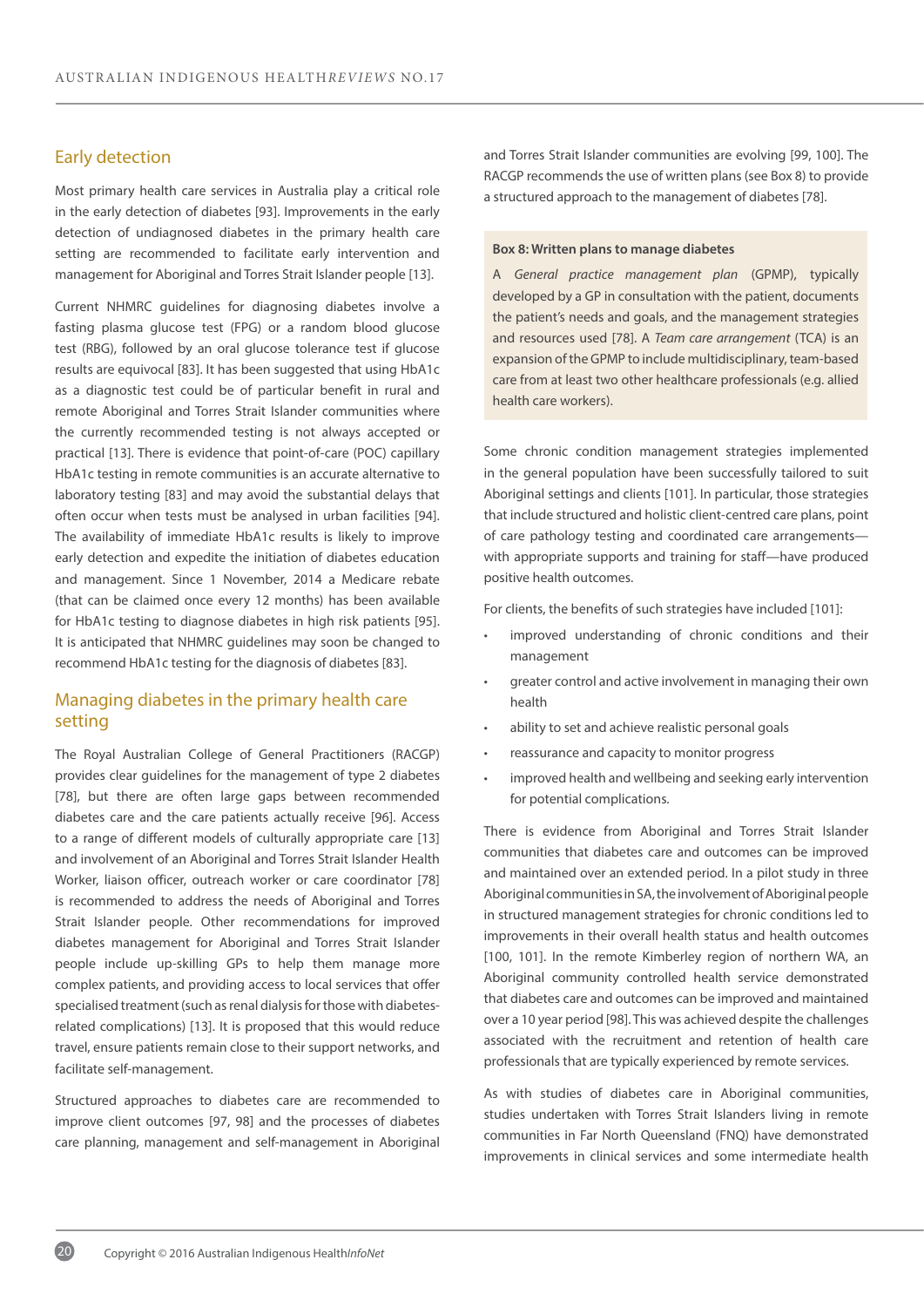outcomes [97, 102, 103]. Between 1999 and 2000, a one year trial of a simple recall system, managed by local Indigenous Health Workers and supported by a specialist outreach service achieved significant improvements in diabetes care and reductions in hospital admissions [97]. The improvements were sustained two years after the initial study [103], but weight gain and glycaemic control have remained a major challenge in the study population [102, 103].

In 2015, Gibson and colleagues published a systematic review that identified factors that support and inhibit the implementation of primary health care interventions for chronic diseases in indigenous populations from Australia, New Zealand, Canada and the United States [104]. They recommended that the following factors be considered when planning and implementing these interventions:

- intervention design community engagement, the policy and funding environment, leadership, staff approach to change, and sufficient resourcing
- workforce issues recruitment and retention of staff, adequate staff training, dedicated chronic disease positions with clear roles and responsibilities, employing Indigenous Health Workers, and including them in decision making
- health care provider skills and expertise understanding, supportive and empowering attitudes towards patients, the capacity to communicate sensitively, and the willingness to allow patients to be partners in their care
- clinical care pathways effective electronic support systems and clear referral pathways
- access issues the provision of culturally safe, consistent services and coordinated care.

### Access to primary health care services

It is generally accepted that inadequate access to primary health care services contributes to the poor health status of Aboriginal and Torres Strait Islander people [105]. Some of the barriers to accessing primary health care services that are experienced by Aboriginal and Torres Strait Islander people, include [106]:

- costs associated with consultation fees, medicines, transport, lost wages and time taken to access care
- distance and poor availability of services in remote areas
- poorer access to community controlled health organisations in metropolitan and regional areas compared to remote areas
- poor collaboration between different parts of the health system
- lack of cultural safety in mainstream services
- cultural misunderstandings, poor communication and experiences of discrimination with mainstream practitioners.

Research indicates that the current model of service delivery in remote communities in the NT has resulted in low rates of primary care use and high rates of hospitalisation for Indigenous people with diabetes [107]. The study concluded that improving access to primary health care services that provide diabetes care in remote communities would result in better health outcomes and be more cost effective.

### Access to medicines

To provide the most appropriate diabetes management regime, it is recommended that Aboriginal and Torres Strait Islander people have access to the broadest range of health services and medicines, in the broadest range of settings [13]. However, many Aboriginal and Torres Strait Islander people face difficulties that impact on their capacity to access and adhere to a medication regime [108]. Potential barriers to access and use of medicines by Aboriginal and Torres Strait Islander people include:

- lack of transport and access to services
- inability to afford medication and services
- difficulty interpreting labelling and consumer medicine information
- client beliefs and behaviour about filling scripts, taking medication, sharing medication and side effects.

Suggested strategies for improving access to and use of medicines for Aboriginal and Torres Strait Islander people include:

- changes to the *Pharmaceutical benefits scheme* (PBS) to allow prescriptions to be filled and supplied in hospitals [13]
- use of *Webster packs* [109]
- home medication reviews [109]
- initiatives to heighten awareness of the subsidised products, and information and support services available through the *National diabetes services scheme* (NDSS) [110]
- cultural awareness programs for pharmacists and their staff [108, 109]
- provision of medicine education programs for Aboriginal and Torres Strait Islander Health Workers (by pharmacists) [108]
- recruitment, employment and training of Aboriginal and Torres Strait Islander pharmacy staff [108]
- improved medicine information for consumers [108].

### Self-management

Self-management and support for self-management is essential to managing diabetes [78, 93]. The primary health system can support Aboriginal and Torres Strait Islander people with diabetes through improved self-management education, but the success of such programs is dependent on long term funding [13]. There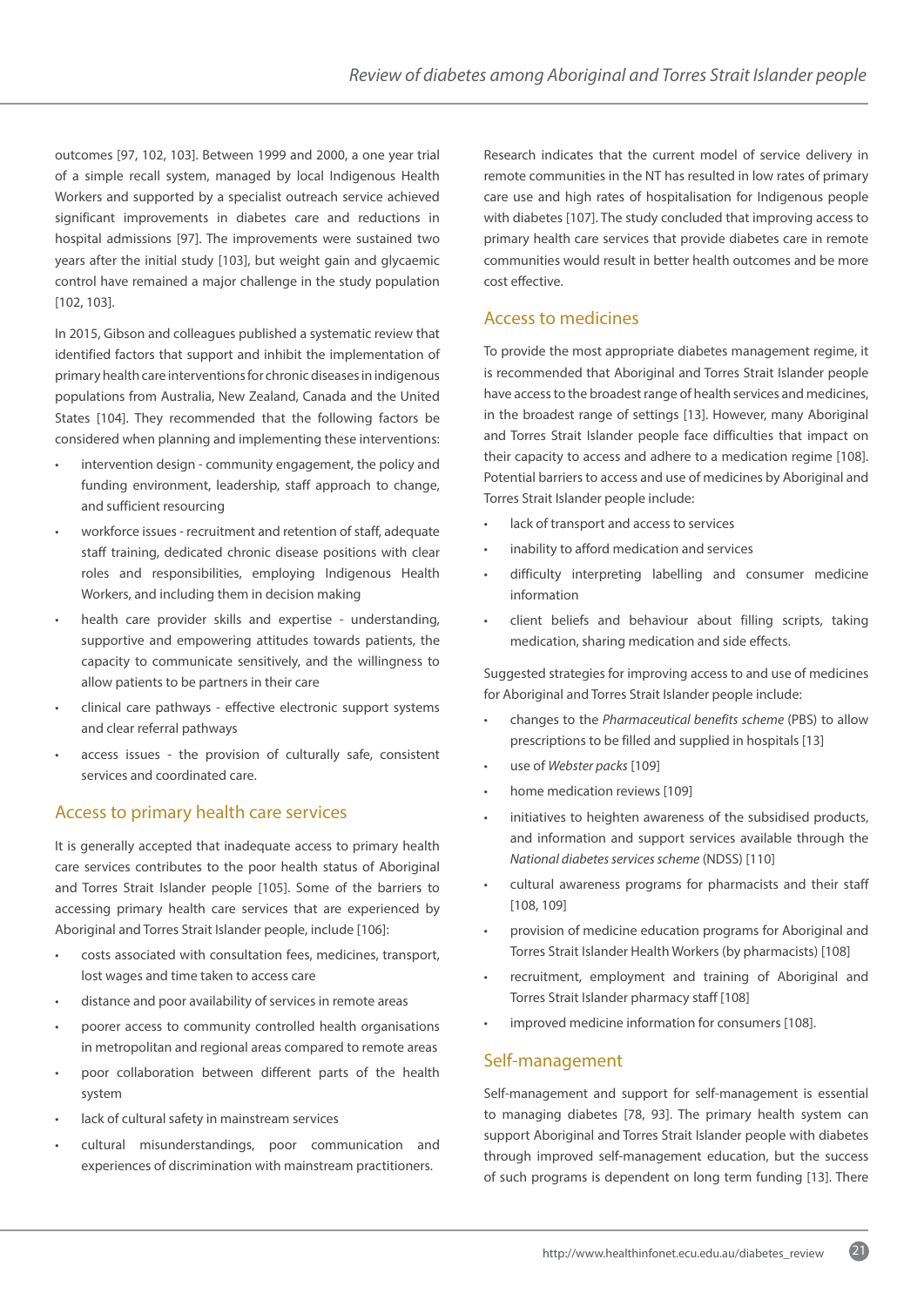is evidence that culturally appropriate self-management support for Aboriginal and Torres Strait Islander people is most effective when led by Aboriginal and Torres Strait Islander Health Workers [93]. Examples of culturally appropriate self-management support programs include the *Aunty Jean's good health team program* [111] and the *Wurli-Wurlinjang diabetes day program* [112].

#### **Box 9: Self-management**

Self-management involves the patient (and any carers they may have) working in partnership with health professionals to [78]:

- understand diabetes and its treatment options
- be actively involved in a plan of care
- undertake activities that protect and promote health
- monitor and manage the symptoms and signs of diabetes
- manage the impact of diabetes on the patient's physical, emotional and social wellbeing.

The RACGP recommends that patients (and their carers) receive structured, evidence-based diabetes education [78]. Diabetes education can be delivered in groups or individually, but should be culturally sensitive and tailored to the needs of the recipient. Identifying barriers that impact on an individual's capacity to self-manage their diabetes is also important. Such barriers include issues around cognition, physical disability, mental health, health literacy, socioeconomic constraints, location and access to services.

*Aunty Jean's good health team* was a pilot project to develop a combined model of health promotion, education and selfmanagement to support Aboriginal people with chronic and complex care needs [111]. The program was designed around a strong belief in the community's capacity to work together, and the importance given to the participation of Aboriginal Elders. It consisted of 12 modules, delivered one day per week for 12 weeks, combined with a self-managed and self-directed home program of activity. Evaluation of the program outcomes provided strong evidence of improvements in: self-management; appropriate and effective working partnerships; culturally acceptable and appropriate information-sharing; levels of physical activity; and selfmanagement strategies. Key factors in the success of the program included: the leadership, commitment and participation of Elders; the strength of existing relationships within the community and between the community and health professionals; the input of specialist knowledge and support; a commitment to developing culturally appropriate health promotion strategies and behaviours; and location of the program within a safe community space.

The *Wurli-Wurlinjang diabetes day program*, conducted by an Aboriginal community controlled health service in Katherine in the NT [113], has been operating since 2008 [112]. The program operates once a week with the aim of providing a supportive environment and culturally appropriate, comprehensive care that fosters empowerment and promotes self-management among clients with type 2 diabetes. Evaluation of the program outcomes demonstrated: a considerable improvement in social and emotional wellbeing; an overall improvement in the proportion of clients receiving GPMPs, health checks and HbA1c testing; and a small but significant improvement in clinical outcomes, including control of blood sugar, blood pressure, cholesterol levels and weight. Certain system failures—concerning recall, medication and education were also highlighted and subsequently addressed.

#### Tertiary care

Tertiary specialist services are required to treat the complications of diabetes, and many Aboriginal and Torres Strait Islander people access diabetes care in hospitals [13]. The *Aboriginal and Torres Strait Islanders and diabetes action plan* (2013), produced by Diabetes Australia, recognises that effective diabetes management requires high quality primary health care and support for selfmanagement, but also affordable and timely access to tertiary specialist services to treat and manage complications. The *Action plan* suggests that appropriate access to tertiary and specialist services may be facilitated through investment in telehealth, and recommends models of care that promote integration between the primary and tertiary care settings. More specifically the *Action plan* recommends:

- up-skilling GPs to help them manage more complex patients
- opportunistic risk assessment in hospitals (as well as in primary care settings)
- the supply of PBS prescriptions in hospitals.

A surgical approach to diabetes management for obese Aboriginal adults has recently been trialled and evaluated in a regional community in Central Victoria [114]. Obese Aboriginal participants (26 females and 4 males) with type 2 diabetes underwent laparoscopic adjustable gastric banding (LAGB) at the regional hospital and were followed for two years. The evaluation found that LAGB led to weight loss and diabetes remission in 20 of the original 30 participants, and that the outcomes were comparable with those observed in metropolitan non-Indigenous Australians who underwent the same treatment program. Rather than having participants attend a program in a metropolitan centre, the regional model of care relied on an initial period of developing trust, sharing information, and learning. This led to close collaboration between the research team, the regional hospital, the local Aboriginal health service and the local Indigenous community. The researchers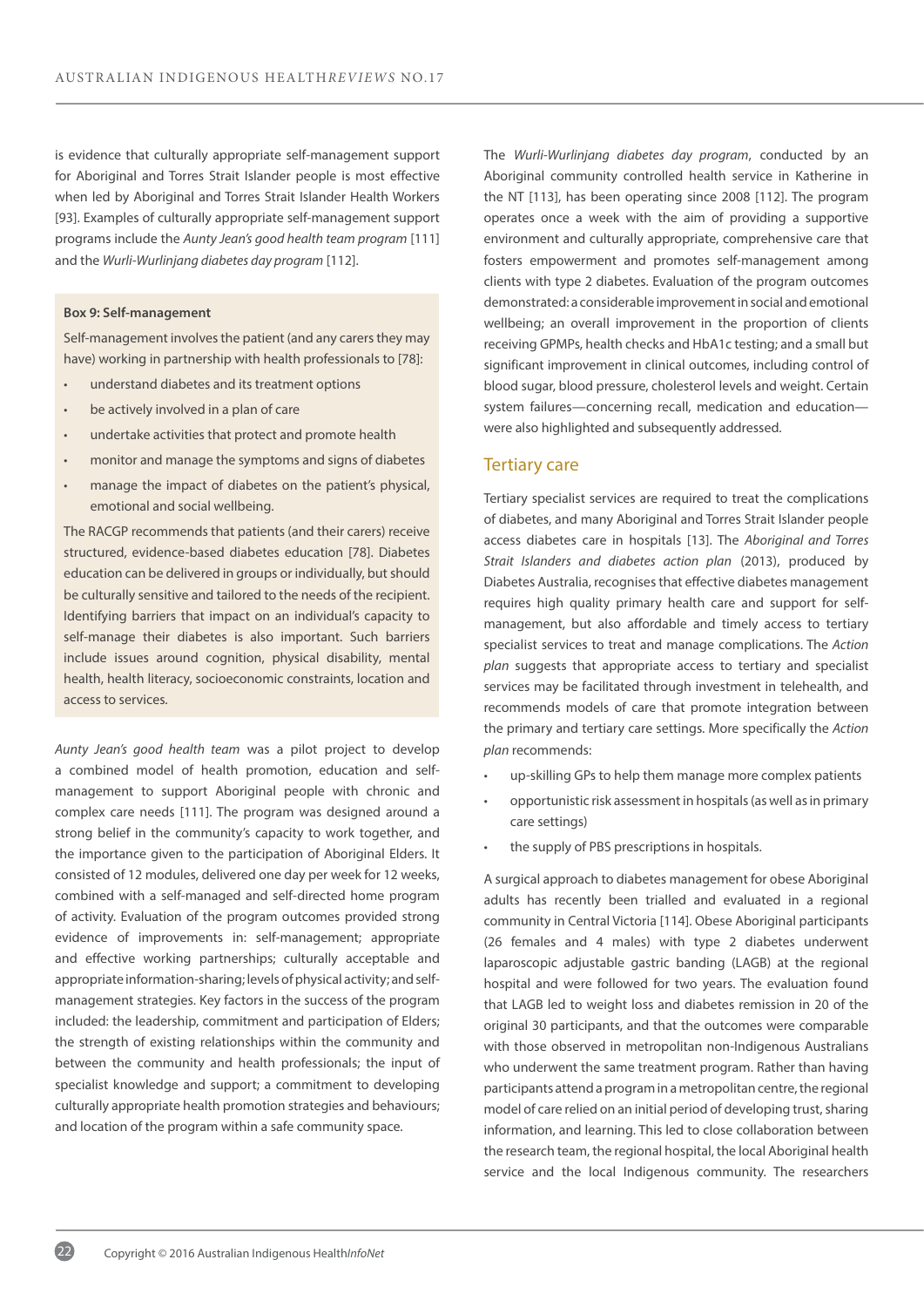concluded that a collaborative, regional model of care centred on the LAGB, was feasible and acceptable to obese Indigenous people in this community and an effective approach to diabetes management.

### Managing diabetes in pregnancy

The early detection and management of diabetes during pregnancy30 is important to reduce complications in both mothers and babies [13]. Management typically involves advice regarding diet and exercise, blood glucose monitoring, and insulin therapy as required. However, research is underway to explore the various demographic, clinical, biochemical, anthropometric and socioeconomic factors that may contribute to the high level of diabetes among Aboriginal and Torres Strait Islander women and their children [115]. The range of contributing factors suggests the need for comprehensive programs that may address:

- increasing women's access to health support before and during their pregnancy [13]
- improving control of diabetes in pregnancy [15]
- delivering healthy babies [13]
- encouraging breastfeeding (to reduce the risk of obesity and diabetes) [15]
- assisting mothers and families to establish healthy lifestyles [13].

The *Northern Territory diabetes in pregnancy partnership project*  commenced in 2012 to improve the clinical care and outcomes for women with diabetes in pregnancy (including high risk Aboriginal and Torres Strait Islander women) and their babies [116]. It involves a partnership between researchers, health care providers and policy organisations in the NT, to build evidence and improve practice in relation to screening, management and post-partum follow-up [13, 115]. The project has three key elements [116]:

- a review of current models of care in the NT to improve health service delivery for women with diabetes in pregnancy
- development of a NT clinical register of referred patients for use by health professionals
- a detailed research project to assess rates and outcomes of diabetes in pregnancy in the NT *(Pregnancy and adverse neonatal outcomes in remote Australia, PANDORA).*

The project aims to contribute to the development of policy and planning for the management of diabetes in pregnancy, and the follow-up of mother and baby, in urban, rural and remote regions throughout Australia [115, 116].

## Programs and services

A range of Australian Government Department of Health programs contribute to the prevention and management of diabetes and other chronic conditions among Aboriginal and Torres Strait Islander people at a national level [117, 118]. These programs include:

- the *Medicare benefits schedule* (MBS) provides subsidies for patient care and includes Medicare items for the planning and management of chronic conditions. GP health assessments are available for Aboriginal and Torres Strait Islander patients *(MBS Aboriginal and Torres Strait Islander health assessments)*, along with follow on care and incentive payments for GPs *(Practice incentive payment - Indigenous health incentive).* Eligible patients can also be referred by a GP for up to five Medicare subsidised allied health services that are directly related to the treatment of their chronic condition, including diabetes
- the *Pharmaceutical benefits scheme* (PBS) provides subsidies for medicines used in the treatment of diabetes *(PBS medicine co-payments)*
- the *National diabetes services scheme* (NDSS) provides subsidised diabetes products and services to persons with diagnosed diabetes who are registered with the scheme
- healthy lifestyle promotion programs including those that tackle smoking
- a care coordination, outreach and support workforce based in Medicare Locals (Medicare Locals were replaced by Primary Health Networks in 2015) and Aboriginal community controlled health organisations (ACCHOs)
- GP, specialist and allied health outreach services
- funding for research into diabetes conditions through the NHMRC
- funding for AIHW to support national surveillance and monitoring of vascular diseases including diabetes.

Despite government investment in these programs, and broader initiatives such as *Closing the gap,* disproportionately high levels of diabetes persist in Aboriginal and Torres Strait Islander communities [13]. Diabetes experts are calling for a nationwide, large scale, sustained effort to prevent type 2 diabetes, and the Australian Government's recent release of a new national diabetes strategy is considered an encouraging development [119].

## Primary health care services

At a local level, most mainstream and community controlled primary health care services in Australia play a critical role in the delivery of diabetes care [93]. To meet the needs of Aboriginal and Torres Strait Islander people, primary health care services need to

<sup>30</sup> Diabetes in pregnancy refers to pre-existing diabetes and GDM.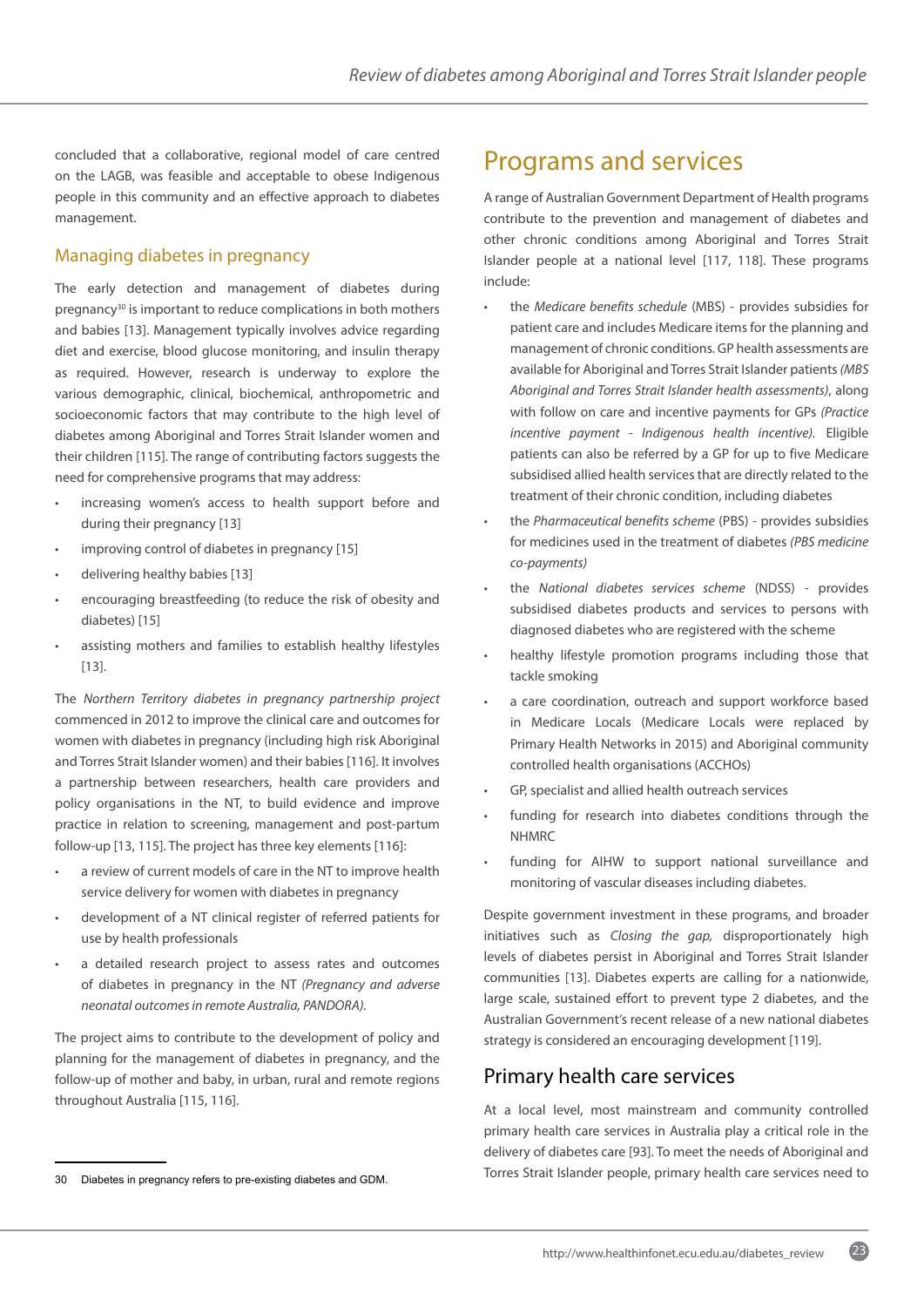deliver both competent and culturally appropriate chronic disease care [120].

### Culturally appropriate primary health care services

Culture and identity are central to Aboriginal and Torres Strait Islander perceptions of health, which encompass both the physical wellbeing of the individual, and the social, emotional and cultural wellbeing of the community [120]. It is important that services that deliver primary health care to Aboriginal and Torres Strait Islander people are culturally appropriate and recognise the importance of community values such as connection to culture, family and land, and opportunities for self-determination [107].

Culturally appropriate chronic disease services are typically characterised by [120]:

- a high level of Aboriginal and Torres Strait Islander community engagement and effective communication at all levels
- local knowledge about what works and what is acceptable
- strong Aboriginal and Torres Strait Islander leadership
- partnerships and community engagement that foster shared responsibilities
- sufficient sustainable resources and effective financial and project management
- integrated data and information systems to monitor the impacts of the intervention.

The involvement of Aboriginal and Torres Strait Islander Health Workers has been identified by health professionals and patients as an important factor in the delivery of good diabetes care to Aboriginal and Torres Strait Islander people [93, 121]. Aboriginal and Torres Strait Islander Health Workers have been shown to help patients feel comfortable, help break down communication and cultural barriers that may exist between patients and non-Indigenous health staff [93], and provide culturally appropriate self-management support [121].

A cluster randomised controlled trial, conducted between 2011 and 2013, found that an Indigenous Health Worker led case management approach to diabetes care (supported by an Indigenous clinical outreach team) was effective in improving diabetes care and control among Aboriginal and Torres Strait Islander adults in remote FNQ communities [121]. The health workers helped patients make and keep appointments, understand their medications, and learn about nutrition and the effects of smoking. Where appropriate, they also helped families to support the patient in self-management. Home visits and out of clinic care were provided, according to the patients' preferences.

However, there can be barriers to the involvement of Aboriginal and Torres Strait Islander Health Workers in diabetes care such as: inadequate training; lack of clear role divisions among health care professionals; lack of stable relationships with non-Indigenous staff; and high demands for acute care [122]. Workforce initiatives that have been implemented to address some of the training needs of Aboriginal and Torres Strait Islander Health Workers include: the development of the diabetes education tool 'Feltman' (a life-sized felt body showing relevant organs and body parts) [123]; and the delivery of accredited postgraduate diabetes educator courses [124]. However, primary health care services need more Aboriginal and Torres Strait Islander Health Workers (including males) [122] and more diabetes-trained Aboriginal and Torres Strait Islander staff at all levels (health and allied health professionals, and support workers) [13]. This will require greater access to training and mentoring [13], clarification and support for the role of the Health Worker [122], and the identification and promotion of structured career pathways in Aboriginal and Torres Strait Islander chronic disease management [13].

### Aboriginal and Torres Strait Islander community controlled primary health care services

Aboriginal and Torres Strait Islander community controlled primary health care services play a major role in delivering essential primary health care services to Aboriginal and Torres Strait Islander people in a culturally secure manner [125]. Health services run by Aboriginal and Torres Strait Islander communities provide holistic care that is relevant to the local community and addresses the physical, social, spiritual and emotional health of the clients [13]. Such services can deliver effective prevention and management programs that enable lifestyle changes that are maintained and supported by the community. In 2011-12, 80% of Aboriginal and Torres Strait Islander primary health care services that received funding from the Federal Government provided early detection activities for diabetes [126].

#### **Box 10: Aboriginal and Torres Strait Islander community controlled primary health care services**

Aboriginal and Torres Strait Islander community controlled primary health care services are located in all jurisdictions and funded by the federal, state and territory governments and other sources [126]. They are planned and governed by local Aboriginal and Torres Strait Islander communities and aim to deliver holistic and culturally appropriate health and health-related services. Aboriginal and Torres Strait Islander community controlled primary health care services vary in the primary health care activities they offer. Possible activities include: diagnosis and treatment of illness or disease; management of chronic illness; transportation to medical appointments; outreach clinic services; immunisations; dental services; and dialysis services.

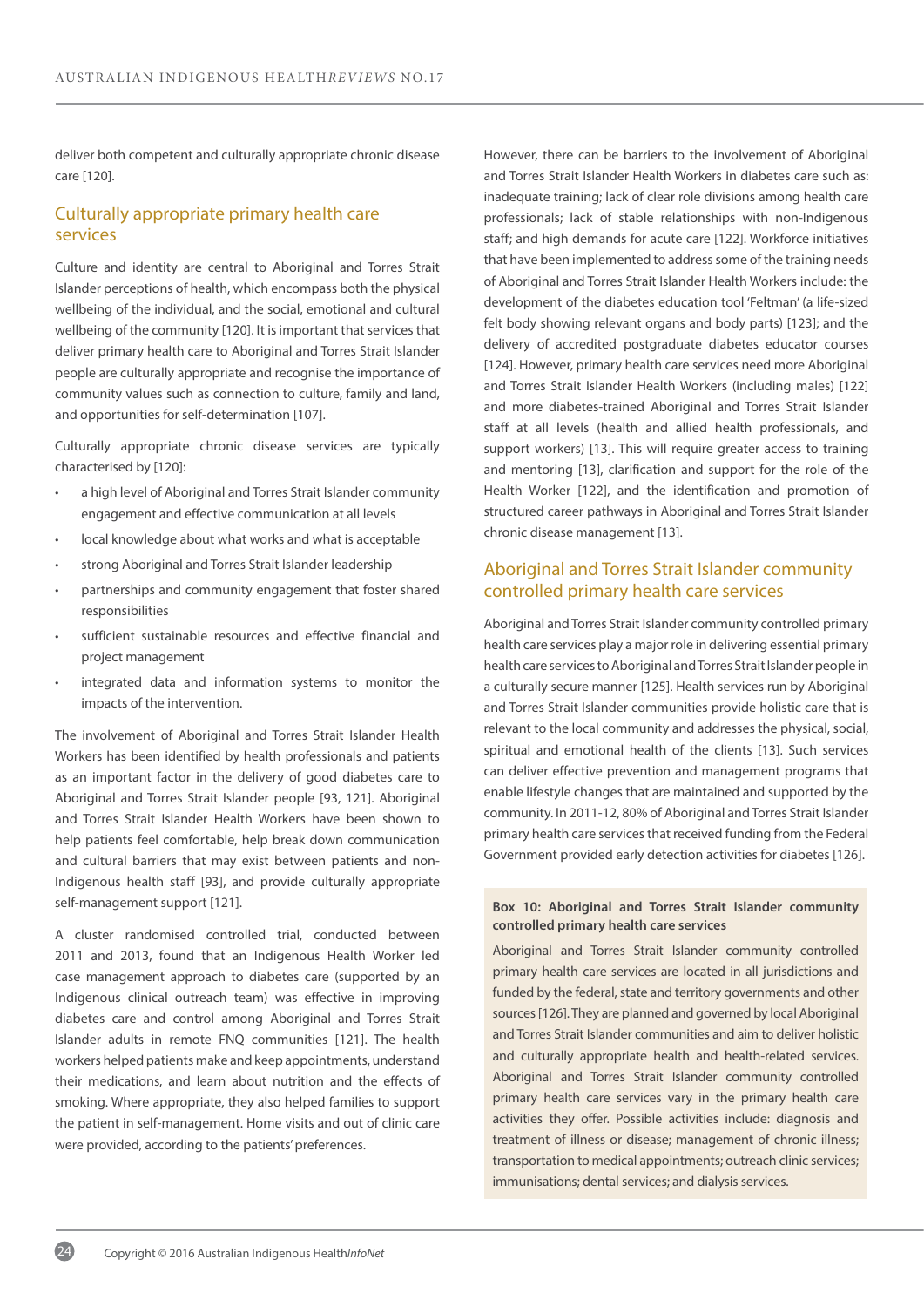## National initiatives to improve diabetes care in Aboriginal and Torres Strait Islander primary care settings

The disproportionately high level of diabetes experienced by Aboriginal and Torres Strait Islander people necessitates an understanding of how primary care services are organised to deliver diabetes care, monitor the quality of diabetes care, and improve systems for better diabetes care [127]. Continuous quality improvement (CQI)<sup>31</sup> can assist health services to identify and address poor quality of care [93].

Health services that deliver primary care to Aboriginal and Torres Strait Islander people are at the forefront of applying CQI [129]. In Aboriginal and Torres Strait Islander primary care settings CQI has been shown to improve service delivery rates and clinical outcome measures in patients with diabetes [93].

Over the past decade, the *Audit and best practice for chronic disease project* (ABCD) (and the subsequent extension project) has operated a wide-scale CQI program in Aboriginal and Torres Strait Islander community controlled and government health centres [130]. The project has, from its inception, included a focus on type 2 diabetes. Health centres participating in the project have shown substantial variations in the delivery of guidelines-scheduled services, medication management, and intermediate health outcomes associated with diabetes care [96]. However, Improvements in systems and processes of care have been demonstrated [127, 130], as have some improvements in intermediate health outcomes [127].

Adding to the body of knowledge regarding CQI and diabetes care, a recent study—conducted in 2011-12 with four Aboriginal community controlled health services in remote northern Western Australia—found that good diabetes care was facilitated by [93]:

- clearly defined staff roles for diabetes management
- support and involvement of Aboriginal Health Workers
- efficient recall systems
- well-coordinated allied health services.

The *Healthy for life program* (HfL) is funded by the Federal Government and includes a focus on early detection and management of chronic disease among Aboriginal and Torres Strait Islander people. It commenced data collection and reporting in 2007 and has a strong focus on CQI [131]. The program is available to Aboriginal community controlled health services and other primary health care services that provide health care to Aboriginal

and Torres Strait Islander people. Services participating in the program are located in every state and territory, and across urban and remote areas of Australia. The program collects and reports on service activity and health outcome data, including clinical outcomes for diabetes. HfL program data collected from most participating services has been reported for the period between July 2007 and June 2011. In this period there were improvements in various service activities, including:

- an increase in the proportion of clients who had a health assessment from 12% to 15% for those aged 15-54 years, and from 15% to 21% for those aged 55 and over $32$
- an increase in the proportion of clients with type 2 diabetes who had a GPMP from 25% to 32%
- an increase in the proportion of clients with type 2 diabetes who had a TCA from 16% to 22%
- an increase in the proportion of clients with type 2 diabetes who had a HbA1c test in the previous 6 months from 46% to 56%
- an increase in the proportion of clients with type 2 diabetes who had a blood pressure test in the last 6 months from 53% to 62%.

However clinical outcomes for diabetes have not yet shown an improvement [131]:

- the proportion of clients with type 2 diabetes whose HbA1c was less than or equal to 7% decreased from 34% to 30%
- the proportion of clients with type 2 diabetes who had a blood pressure result less than or equal to 130/80mmHg remained about the same at 41% and 42% respectively.

As a result of the generally positive findings from the HfL program the Australian Government has recently committed funding to expand the program into an additional 32 Aboriginal and Torres Strait Islander community controlled health services [132].

## Policies and strategies

There are few national policies and strategies that focus specifically on diabetes in the Aboriginal and Torres Strait Islander population. However, there are relevant policy developments that pertain to diabetes in the general population, chronic diseases in general, or broader aspects of Aboriginal and Torres Strait Islander health.

The recent national emphasis on addressing diabetes within broader chronic disease policies and strategies reflects the common risk factors and co-existence of chronic diseases (particularly cardiovascular disease, diabetes and kidney disease)

<sup>31</sup> CQI is a structured, ongoing process of improvement and evaluation. It involves a systematic approach to collecting and reviewing data to identify opportunities for improving the quality of services [128].

<sup>32</sup> There was a slight decrease in the proportion of clients aged 0-14 years who had a health assessment (from 16% to 14%) [131].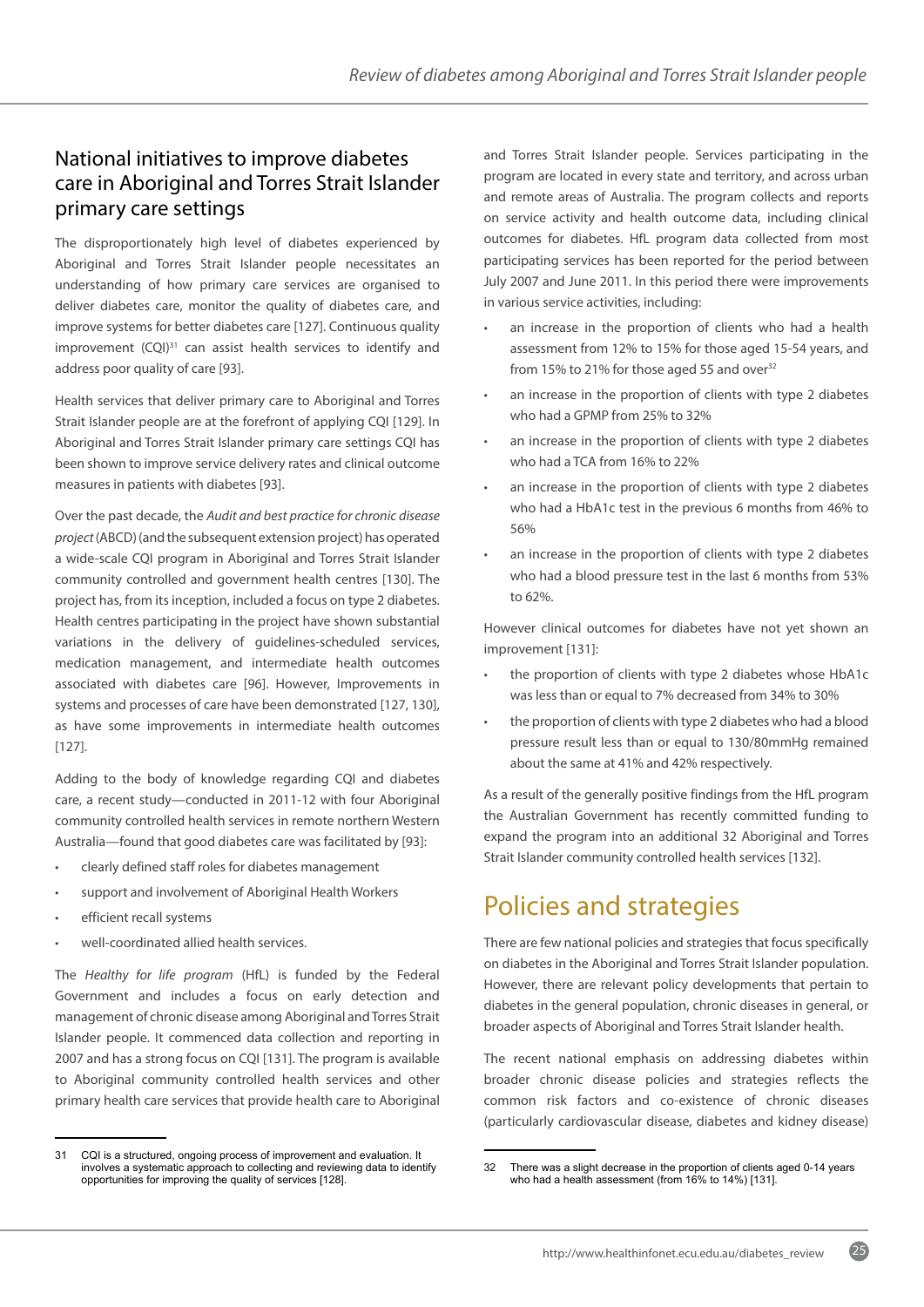[55, 133]. However, diabetes experts are concerned that without a specific emphasis on diabetes prevention and management the seriousness, complexity and challenge of diabetes will be underestimated [133]. Diabetes Australia released the *Aboriginal*  *and Torres Strait Islanders and diabetes action plan* in 2013 [13], and the Federal Government's recent release of a new *National diabetes strategy* is considered an encouraging development by diabetes experts [119].

|  |  |  | Figure 1. Selected national policy developments relevant to addressing diabetes among Aboriginal and Torres Strait Islander people |  |  |
|--|--|--|------------------------------------------------------------------------------------------------------------------------------------|--|--|
|--|--|--|------------------------------------------------------------------------------------------------------------------------------------|--|--|

|                                                                                                                                 | 1987 |                                                                                                                                                         |
|---------------------------------------------------------------------------------------------------------------------------------|------|---------------------------------------------------------------------------------------------------------------------------------------------------------|
| • National diabetes service scheme (NDSS) is<br>established                                                                     |      | 1996                                                                                                                                                    |
|                                                                                                                                 | 1998 | • Diabetes becomes a National health priority area<br>(NHPA)<br>• Ministerial Advisory Committee on Diabetes is                                         |
| • National diabetes strategy and implementation<br>plan report is published                                                     |      | established<br>1999                                                                                                                                     |
|                                                                                                                                 | 2000 | • National (insulin-treated) diabetes register (NDR) is<br>established                                                                                  |
| · National diabetes strategy 2000-2004 is signed                                                                                |      | 2002                                                                                                                                                    |
|                                                                                                                                 | 2006 | • Australian Health Ministers' Advisory Council<br>(AHMAC) agreed to the development of a national<br>policy approach to chronic disease prevention and |
| • National service improvement framework for<br>diabetes is released                                                            |      | care                                                                                                                                                    |
| • National chronic disease strategy is released                                                                                 |      | 2007                                                                                                                                                    |
| • Australian better health initiative is announced                                                                              | 2008 | • Diabetes is included in the National reform<br>agenda                                                                                                 |
| • Australian type 2 diabetes risk assessment tool<br>(AUSDRISK) is introduced                                                   |      | • A national package to prevent type 2 diabetes is<br>announced                                                                                         |
| • New Medicare item introduced to develop a<br>Diabetes risk plan for high risk individuals                                     |      |                                                                                                                                                         |
| • Close the gap statement of intent is signed                                                                                   |      |                                                                                                                                                         |
| • National partnership agreement on closing the<br>gap in Indigenous health outcomes is established                             |      | 2010                                                                                                                                                    |
| · Indigenous chronic disease package is announced                                                                               |      | • Practice incentives program - Indigenous health<br>incentive receives funding                                                                         |
|                                                                                                                                 | 2011 |                                                                                                                                                         |
| • NDSS introduces National development programs<br>that include initiatives for Aboriginal and Torres<br>Strait Islander people |      | 2013                                                                                                                                                    |
|                                                                                                                                 |      | • Aboriginal and Torres Strait Islanders and diabetes<br>action plan is released                                                                        |
|                                                                                                                                 | 2014 | • National Aboriginal and Torres Strait Islander<br>health plan 2013-2023 is released                                                                   |
| · Indigenous Australians' health programme is<br>established                                                                    |      | 2015                                                                                                                                                    |
|                                                                                                                                 |      | • New National diabetes strategy 2016-2020 is<br>released                                                                                               |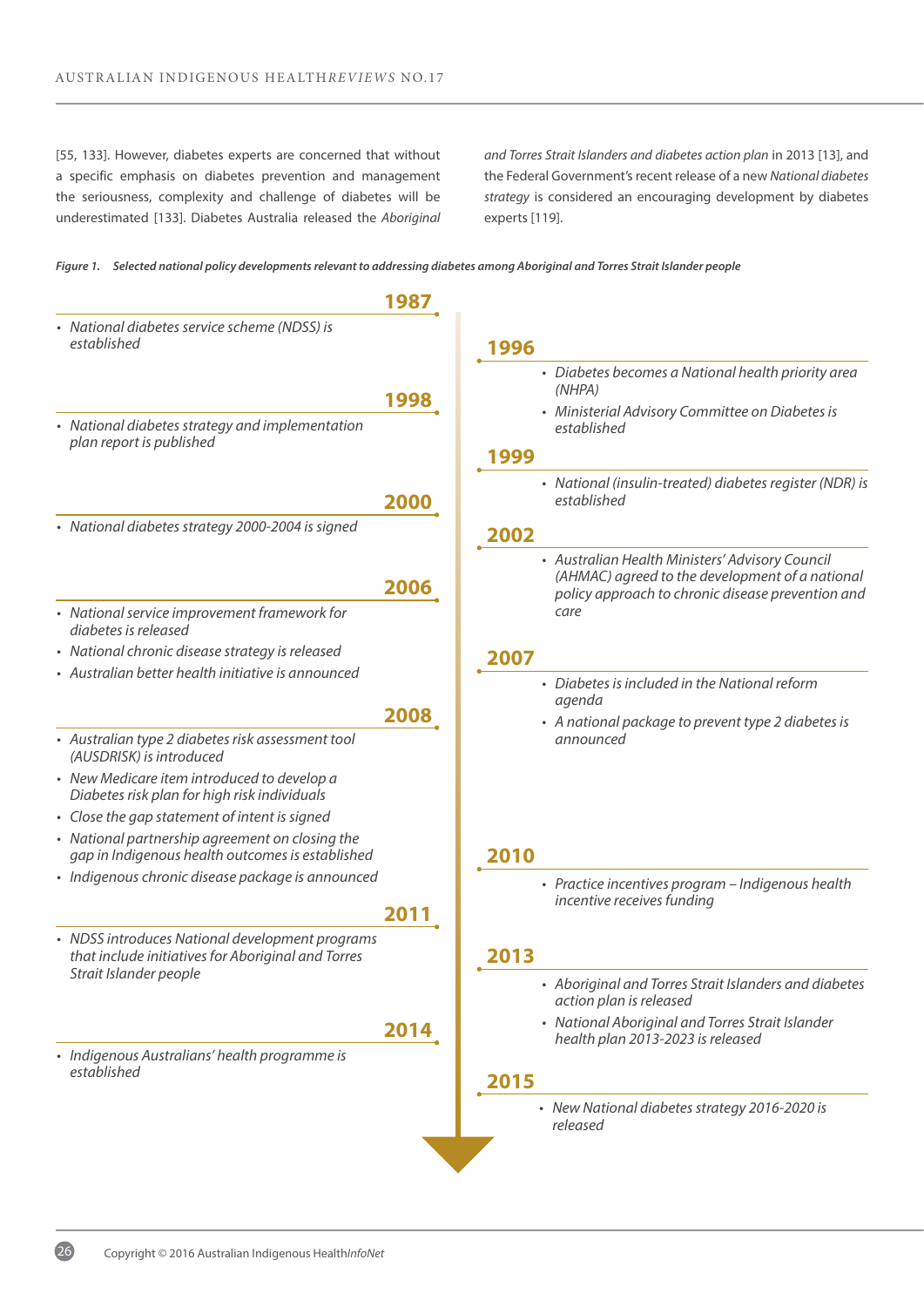Diabetes first became a *National health priority area* (NHPA) in 1996 [134], however, some national developments addressing diabetes were implemented prior to this. Selected national policy developments relevant to addressing diabetes among Aboriginal and Torres Strait Islander people are described briefly below.

- The NDSS was established in 1987 [135]. The NDSS is an initiative of the Federal Government administered by Diabetes Australia. It provides diabetes-related products at subsidised prices and offers information and support services to people with diabetes. The latest five year agreement (2011-2016) between the Federal Government and Diabetes Australia provides for the introduction of *National development programs* that place particular emphasis on increasing access and support for various population groups including Aboriginal and Torres Strait Islander communities [110].
- In mid-1996, Australian health ministers agreed to the inclusion of diabetes as the fifth NHPA [134]. In doing so they formally recognised the health burden imposed by diabetes, and the significant health gains that can be achieved through appropriate prevention and management [136]. Later that year, a report to the ministers outlined a future work program which included consideration of a national register of insulintreated diabetes [134].
- In the same year the Federal Minister for Health and Family Services announced the establishment of the Ministerial Advisory Committee on Diabetes to provide the Government with independent advice on the management of diabetes in Australia [137]. The *National diabetes strategy and implementation plan*, published in 1998, was an initiative of this committee. It made recommendations for reducing the burden of diabetes in Australia. Aboriginal and Torres Strait Islander people were highlighted among the groups within the Australian population who would require special consideration in the planning, delivery and coordination of diabetes prevention and care services.
- In 1999, the NDR was established. The NDR aims to record all new cases of people who use insulin to treat diabetes, including type 1, type 2, GDM and other forms of diabetes [10]. While there are various reasons why the NDR may underestimate the number of Aboriginal and Torres Strait Islander people with insulin-treated diabetes (see Appendix 1), it remains one of the main sources of information on the incidence of insulintreated diabetes in the Aboriginal and Torres Strait Islander population.
- In the year 2000, all Australian health ministers signed the *National diabetes strategy 2000-2004* [133]. It aimed to help reduce the personal and public burden of diabetes in Australia [138]. The *Strategy* identified five goals and a framework for action. Aboriginal and Torres Strait Islander people were

identified as a high-risk population who would require specific attention.

- In 2002, the Australian Health Ministers' Advisory Council (AHMAC) agreed to the development of a national policy approach to chronic disease prevention and care [139]. This led to the development of the *National service improvement frameworks* (one of which is for diabetes) [140], followed by the *National chronic disease strategy* in 2006 [139]. A blueprint for a national surveillance system was also developed [141]. There was an emphasis on improving access to services for Aboriginal and Torres Strait Islander people in each of these initiatives.
- In 2007, the Council of Australian Governments (COAG) announced that it would add diabetes to the 'human capital' stream of the *National reform agenda* and the Federal Government provided funding over four years for a national package to prevent type 2 diabetes [142]. This led to the introduction of a new Medicare item for GPs to develop a diabetes risk plan for high risk individuals aged 40-49 years. It also led to the development of a risk assessment tool (the AUSDRISK tool) that predicts the five year risk of type 2 diabetes [143]. Aboriginal and Torres Strait Islander people aged 15-54 years (inclusive) who receive a 'high' score on the AUSDRISK tool are eligible for a MBS health assessment [80].
- In 2007, COAG also agreed to a partnership between all levels of government to work with Aboriginal and Torres Strait Islander communities to 'close the gap' in Indigenous disadvantage [144]. COAG set targets to address the disadvantage faced by Aboriginal and Torres Strait Islander people : life expectancy, child mortality, education and employment [145]. In 2008, the Government and Opposition signed the *Close the gap statement of intent* [146], committing to closing the health and life expectancy gap between Aboriginal and Torres Strait Islander people and other Australians by 2030. By the end of 2010, most state and territory governments and oppositions had also signed the *Statement* [147].
- In 2009, all Australian governments committed to achieving the *Closing the gap* targets in the *National Indigenous reform agreement (Closing the gap)* [148]. COAG also agreed to the *National partnership agreement on closing the gap in Indigenous health outcomes* [149] which included a commitment to expanded primary health care and targeted prevention activities to reduce the burden of chronic disease. As part of this Agreement, the Federal Government committed funding to the *Indigenous chronic disease package* (ICDP) [144]. The ICPD aimed to reduce the burden of chronic diseases by: reducing chronic disease risk factors; improving chronic disease management and follow-up care; and increasing the capacity of the primary care workforce through expansion and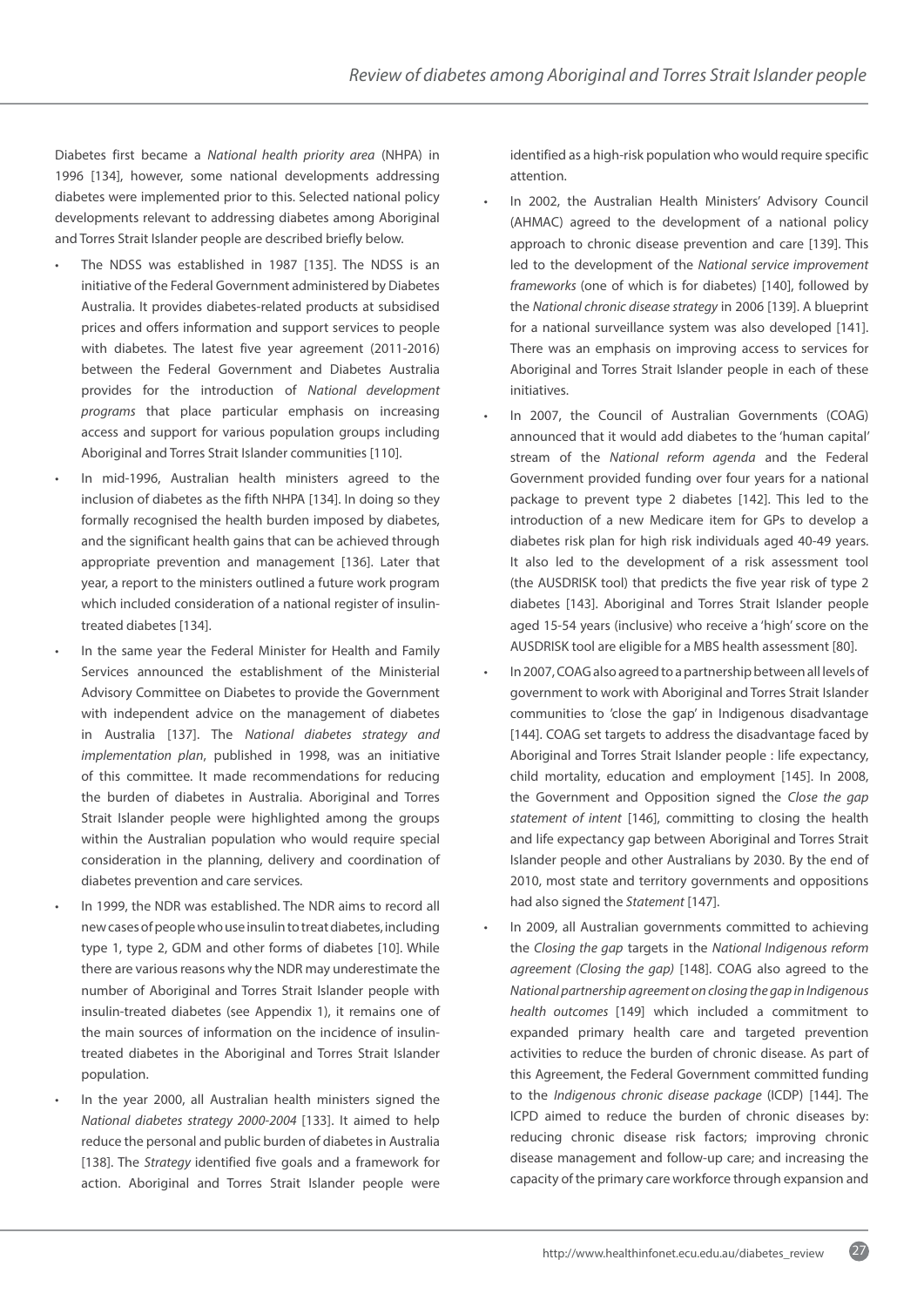support [144, 150]. The Federal Government's *Implementation plan* [151] was subsequently endorsed by the Australian Health Ministers' Conference [152].

- The *Practice incentives program Indigenous health incentive* commenced in 2010 [153]. Funding was allocated over four years to support primary health care services to provide better health care for Aboriginal and Torres Strait Islander people, including best practice management of chronic disease [150, 153]. The program offers incentives to: identify Aboriginal and Torres Strait Islander patients with chronic disease; undertake and review chronic disease management plans; and provide a targeted level of care.
- In 2013, Diabetes Australia developed the first national policy document specific to diabetes in the Aboriginal and Torres Strait Islander population. Titled the *Aboriginal and Torres Strait Islanders and diabetes action plan* [13], it seeks to address the disproportionate burden of mortality and morbidity that Aboriginal and Torres Strait Islander people experience due to diabetes.
- The *National Aboriginal and Torres Strait Islander health plan 2013-2023* (the *Health plan*) was also released in 2013 [147]. It is the latest evidence-based policy framework developed to guide policies and programs to improve Aboriginal and Torres Strait Islander health [154]. The *Health plan* [155] makes specific reference to the impact of chronic diseases, including diabetes, on the health of Aboriginal and Torres Strait Islander adults. Recommendations include strategies to review and improve the implementation of the ICDP, and to ensure best practice primary health care services are focused on chronic disease prevention and treatment. In mid-2014, the Federal Government announced it was beginning work on the *Implementation plan* [147].
- The *Indigenous Australians' health programme* was established in 2014, consolidating four existing Aboriginal and Torres Strait Islander health funding streams including the Aboriginal and Torres Strait Islander chronic disease fund (which replaced the ICDP) [156]. The majority of the original ICDP measures continue to be funded under the new program.
- The *Australian national diabetes strategy 2016-2020* was released at the end of 2015 [157]. It outlines a national response to diabetes that includes a specific goal to reduce the impact of diabetes among Aboriginal and Torres Strait Islander people. The strategy identifies potential areas for action and measures of progress, but notes that further work is required to develop policy options to implement the strategy. Collaboration across all levels of government, the health sector and relevant organisations will be required to develop an implementation plan.

## Future directions

In 2013, Diabetes Australia consulted with Aboriginal and Torres Strait Islander community groups, clinicians, peak health organisations and researchers to develop the *Aboriginal and Torres Strait Islanders and diabetes action pla*n for submission to the Federal Government [13]. The *Action plan* outlined a series of principles to guide future diabetes policy and program development for Aboriginal and Torres Strait Islander people. The principles were:

- prioritising children, family and community to address health across the lifespan
- engaging with Aboriginal and Torres Strait Islander communities and building trust
- improving health outcomes by focusing on diabetes as an intergenerational issue
- providing long term funding for interventions
- building on the effective and innovative Aboriginal and Torres Strait Islander programs that already exist
- addressing the broader determinants of Aboriginal and Torres Strait Islander health
- integrating cultural values into policy and program design and implementation.

The *Action plan* recommended that Australian governments address diabetes in the Aboriginal and Torres Strait Islander population by [13]:

- broadening access to clinical screening for diabetes and diabetes complications
- funding a national, high risk prevention program to address pre-diabetes
- funding a national diabetes self-management program
- allowing PBS prescriptions to be supplied in hospitals
- developing the Aboriginal and Torres Strait Islander health workforce
- funding programs that
	- enhance pre-conception and antenatal health
	- optimise early detection and management of diabetes in pregnancy
	- provide early years education and intervention
	- promote awareness about the seriousness of diabetes and its complications
	- enable early identification of risk factors and high risk individuals
	- improve access to healthy foods
	- offer clearer food labelling and better pricing mechanisms.

Many of the recommendations in the *Action plan* have been identified as potential areas for action in the recently released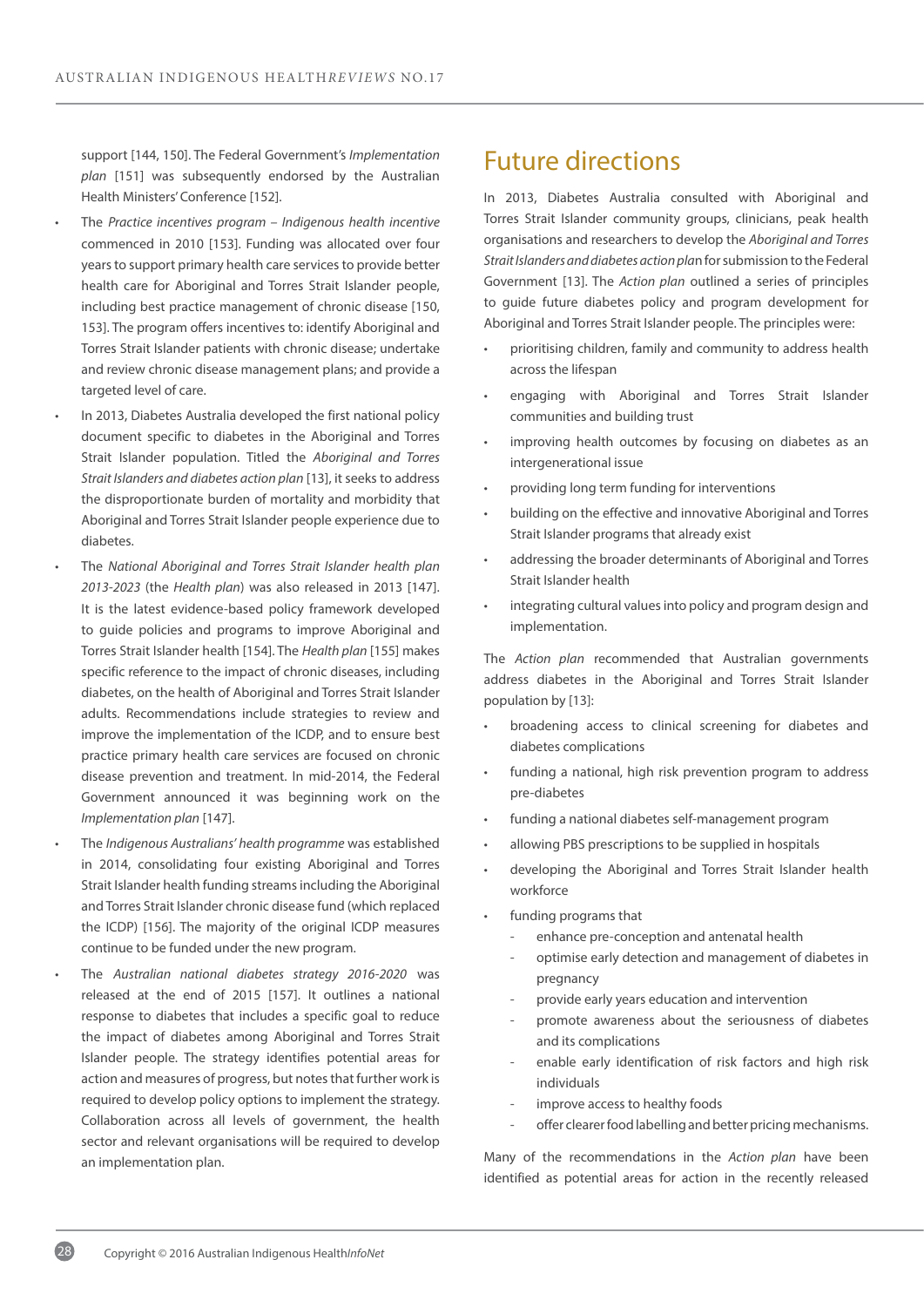*Australian national diabetes strategy 2016-2020* [157]. This new strategy prioritises a national response to diabetes and outlines seven high-level goals, one of which is to reduce the impact of diabetes among Aboriginal and Torres Strait Islander people.

Recommendations for specific actions associated with this goal include:

- developing and implementing community-wide, culturally relevant awareness programs
- promoting pre-conception, pregnancy and early years programs
- providing early years education and intervention programs that address the social and environmental determinants of Aboriginal and Torres Strait Islander health
- developing and implementing community-wide healthy eating interventions
- promoting access to specialist support services
- encouraging better identification and management of diabetes in primary care settings
- supporting diabetes workforce development in primary care settings
- encouraging use of the *My health record* among rural and remote health care providers.

Both the *Action plan* and the *National diabetes strategy* have identified the need for holistic, culturally appropriate diabetes programs that integrate cultural values and address the health of Aboriginal and Torres Strait Islander people across their lifespan [13]. A study undertaken in 2013 and 2014 has contributed to our understanding of how this can be achieved by investigating ways to deliver culturally appropriate chronic care to Aboriginal and Torres Strait Islander people. The study has developed a *Wellbeing framework* that seeks to incorporate not just the physical aspects of health and wellbeing, but also the social, emotional, cultural and spiritual aspects [158, 159]. The *Framework* consists of two core values considered fundamental to the provision of care for Aboriginal and Torres Strait Islander people, and four essential elements that can assist primary health care services to support the wellbeing of Aboriginal and Torres Strait Islander people living with chronic disease.

The core values highlight that wellbeing is supported by [158, 159]:

- upholding peoples' identities in connection to culture, spirituality, families, communities and country
- culturally safe primary health care services.

The four elements recommend that wellbeing be supported by [158, 159]:

- locally defined, culturally safe primary health care services
- appropriately skilled and culturally competent health care teams
- holistic care throughout the lifespan
- best practice care that addresses the particular needs of a community.

It is anticipated that primary health care services, in consultation with the communities they serve, may be able to use the *Wellbeing framework* to more effectively address the particular chronic care needs of their communities [158, 159].

## Concluding comments

Aboriginal and Torres Strait Islander people are disproportionately affected by the diabetes epidemic [5, 6, 9] and face particular challenges accessing effective chronic care [96, 107]. The high levels of diabetes in many Aboriginal and Torres Strait Islander communities reflect a broad range of historical, social and cultural determinants, and the contribution of lifestyle and other health risk factors [13, 15, 16]. The prevention and management of diabetes is vital for the current and future health of Aboriginal and Torres Strait Islander people, and will require programs that are tailored to community needs and are culturally appropriate [13, 15]. Action beyond the health service sector that addresses the broader historical, social and cultural determinants of health will also be required.

The importance of mitigating the impact of the diabetes epidemic is recognised by experts and Australian governments alike [119], but the high prevalence of type 2 diabetes, and the associated burden of early deaths and serious complications experienced by Aboriginal and Torres Strait Islander people persists [13]. Providing effective diabetes prevention and management for Aboriginal and Torres Strait Islander people will require improved access to both high quality primary health care services and tertiary specialist services. Effective and innovative programs for the prevention and management of diabetes among Aboriginal and Torres Strait Islander people do exist at the local level [16, 101], and much can be learned from the ways in which Aboriginal and Torres Strait Islander community controlled health services provide culturally appropriate care [125], but a coordinated national approach is also required [75, 133]. The release of the new *Australian national diabetes strategy 2016-2020* [157] may be an important first step toward this goal. Without a long term commitment to culturally appropriate prevention and management interventions that address diabetes across the lifespan, Aboriginal and Torres Strait Islander people will continue to suffer unacceptably high levels of diabetes.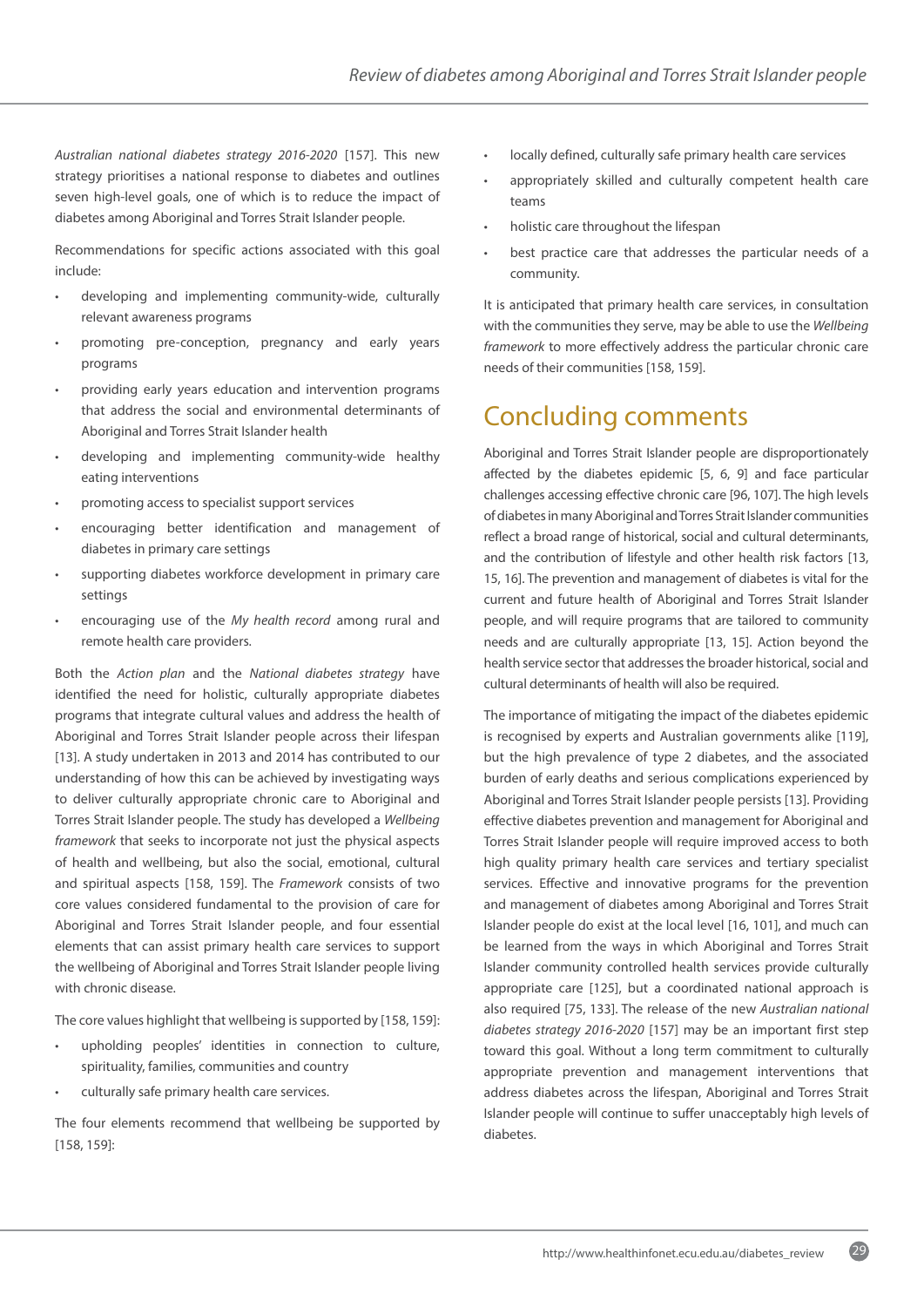## Appendix 1: data sources, limitations and methods

The statistical information provided in this review draws on data from a number of sources. The various limitations associated with the data are discussed briefly below:

#### *Defining diabetes*

Reported statistics on diabetes prevalence, incidence, health service utilisation, mortality and burden of disease may not clearly define which type (or combination of types) of diabetes is being analysed. Care should be taken to avoid assumptions and generalisations.

#### *Prevalence*

People who develop diabetes are often unaware they have the condition, and surveys that do not medically verify self-reported data may underestimate the true prevalence of diabetes [160].

#### *Incidence*

The *National (insulin-treated) diabetes register* (NDR) is a database established in 1999 to collect information on new cases of insulintreated diabetes [10, 161, 162]. The register is operated by the Australian Institute of Health and Welfare (AIHW), using data from the *National diabetes service scheme* (NDSS) and the Australasian Paediatric Endocrine Group (APEG). Information is only held for individuals who consent to be included. Cases of type 2 diabetes and GDM that do not require insulin treatment are not included in the register.

The NDR may underestimate the number of Aboriginal and Torres Strait Islander people with insulin-treated diabetes and incidence data should be interpreted with caution. Underestimates may result from non-identification of people of Aboriginal or Torres Strait Islander origin. Underestimates may also be due to low levels of registration with the NDSS, as Aboriginal and Torres Strait Islander people can access diabetes services and products through other programs (this is particularly true in rural and remote areas) [10].

The incidence of type 2 diabetes not requiring insulin treatment cannot be estimated with accuracy due to gaps in currently available data [162].

#### *Hospitalisations*

30

Hospitalisation figures can provide information about the impact of chronic diseases (such as diabetes) on a population, but should be interpreted with caution. Hospitalisation figures are for 'separations', and as there can be multiple separations for the same individual, hospital records do not necessarily reflect the prevalence of a disease in the population [56].

The overall quality of data provided for Indigenous status varies between states and territories [163]. For analysis and reporting purposes, Indigenous identification in hospital statistics has been considered adequate in all jurisdictions since 2010-11 [56, 164]. Between 2004-05 and 2009-10, Indigenous identification in hospital statistics was considered adequate for NSW, Vic, Qld, WA, SA and public hospitals in the NT [56].

#### *Mortality*

Indigenous status may be under-identified in death data. Death data for Aboriginal and Torres Strait Islander people is typically only available for NSW, Qld, WA, SA and the NT, as these jurisdictions have sufficient levels of identification and sufficient numbers of deaths to support analysis [56, 165].

Death data probably underestimates deaths due to diabetes as the condition is frequently under-reported on death certificates or not recorded as the underlying cause of death [166]. Death data may be aggregated over five year periods to account for the volatility associated with small numbers of deaths [56].

#### *Burden of disease*

The *Australian burden of disease study* uses the underlying cause of death to calculate estimates of fatal burden [57]. Use of the underlying cause of death alone (without consideration of associated causes) cannot reflect more complex situations where more than one disease contributes to death. Diabetes is often associated with other diseases and listed as an associated cause of death; therefore burden of disease estimates may not reflect the total fatal burden of diabetes.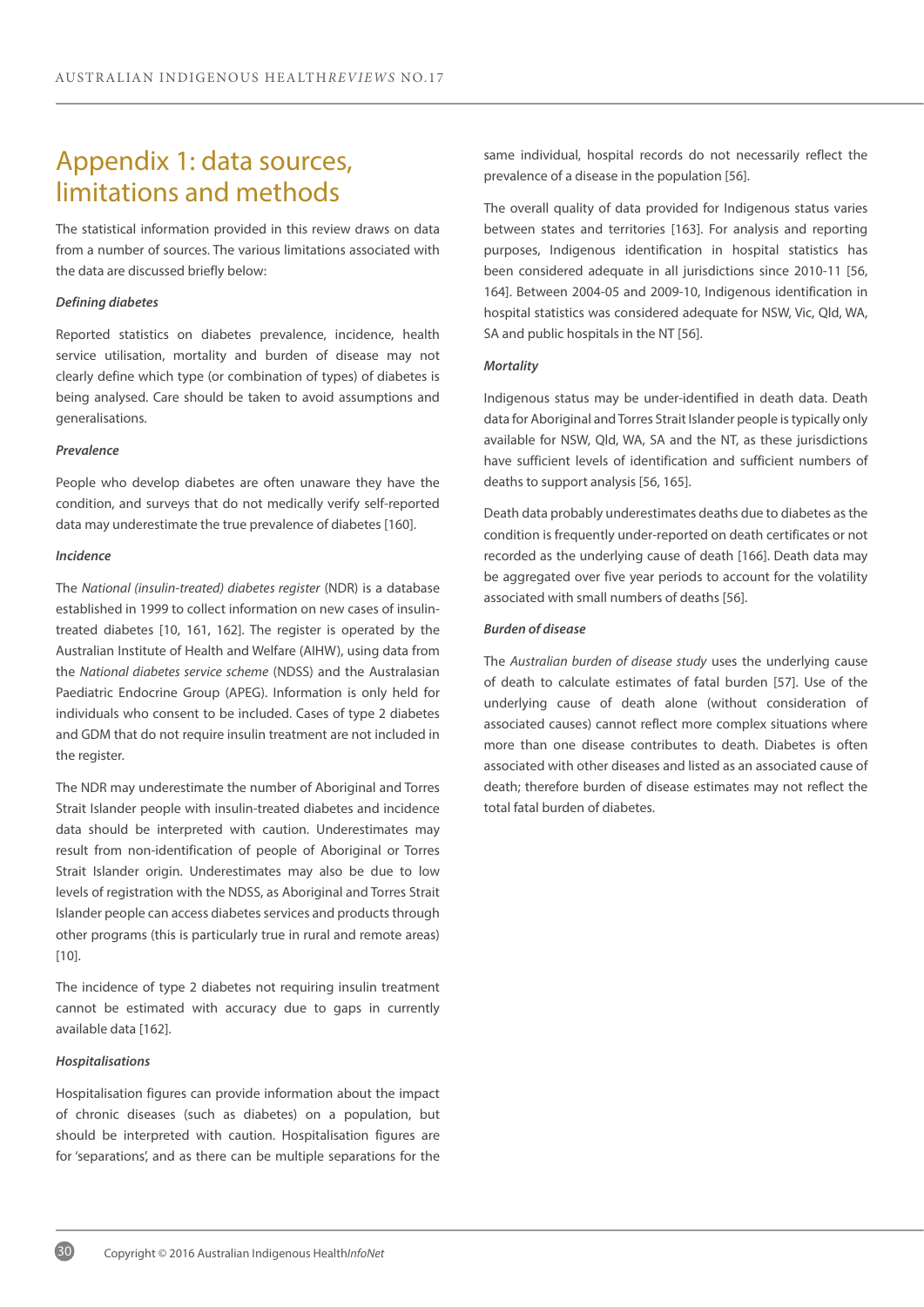## References

- 1. Diabetes Australia (2015) *Diabetes globally*. Retrieved 23 September 2015 from [http://www.diabetesaustralia.com.au/Understanding-](http://www.diabetesaustralia.com.au/Understanding-Diabetes/Diabetes-Globally/)[Diabetes/Diabetes-Globally/](http://www.diabetesaustralia.com.au/Understanding-Diabetes/Diabetes-Globally/)
- 2. Zimmet PZ, Magliano DJ, Herman WH, Shaw JE, (2014) Diabetes: a 21st century challenge. *The Lancet Diabetes & Endocrinology*;2(1):56 - 64
- 3. Shaw J, Tanamas S (2012) Diabetes: *the silent pandemic and its impact on Australia*. Canberra: Diabetes Australia
- 4. Diabetes Australia (2015) *About diabetes*. Retrieved 23 September 2015 from <https://www.diabetesaustralia.com.au/about-diabetes>
- 5. Australian Bureau of Statistics (2014) *Australian Aboriginal and Torres Strait Islander health survey: updated results, 2012–13*. (ABS Catalogue no. 4727.0.55.006) Canberra: Australian Bureau of Statistics
- 6. Australian Bureau of Statistics (2014) *Australian Aboriginal and Torres Strait Islander health survey: biomedical results, 2012-13.* (ABS Catalogue no 4727.0.55.003) Canberra: Australian Bureau of Statistics
- 7. Australian Institute of Health and Welfare (2010) *Diabetes in pregnancy: its impact on Australian women and their babies.* (AIHW Catalogue no CVD 52, diabetes series no. 14) Canberra: Australian Institute of Health and Welfare
- 8. Australian Institute of Health and Welfare (2014) *Type 2 diabetes in Australia's children and young people: a working paper.* (AIHW Catalogue no CVD 64, diabetes series no 21) Canberra: Australian Institute of Health and Welfare
- 9. Australian Bureau of Statistics (2015) *Causes of death, Australia, 2013.* (ABS Catalogue no 3303.0) Canberra: Australian Bureau of Statistics
- 10. Australian Institute of Health and Welfare (2014) *Incidence of insulintreated diabetes in Australia 2000-2011*. (AIHW Catalogue no CVD 66, diabetes series no 22) Canberra: Australian Institute of Health and Welfare
- 11. Diabetes Australia (2011) *What is diabetes?* Retrieved September 2011 from [http://www.diabetesaustralia.com.au/Understanding-Diabetes/](http://www.diabetesaustralia.com.au/Understanding-Diabetes/What-is-Diabetes/) [What-is-Diabetes/](http://www.diabetesaustralia.com.au/Understanding-Diabetes/What-is-Diabetes/)
- 12. Diabetes Australia (2015) *About diabetes: complications of diabetes.*  Retrieved 15 September 2015 from [http://www.who.int/diabetes/](http://www.who.int/diabetes/action_online/basics/en/index3.html) [action\\_online/basics/en/index3.html](http://www.who.int/diabetes/action_online/basics/en/index3.html)
- 13. Diabetes Australia (2013) *Aboriginal and Torres Strait Islanders and diabetes action plan*. Canberra: Diabetes Australia
- 14. Australian Institute of Health and Welfare (2015) *Cardiovascular disease, diabetes and chronic kidney disease - Australian facts: Aboriginal and Torres Strait Islander people.* Canberra: Australian Institute of Health and Welfare
- 15. O'Dea K, Rowley KG, Brown A (2007) Diabetes in Indigenous Australians: possible ways forward. *Medical Journal of Australia;*186(10):494-495
- 16. Closing the Gap Clearinghouse (2012) *Healthy lifestyle programs for physical activity and nutrition.* (Closing the Gap Clearinghouse resource sheet no. 9) Canberra: Closing the Gap Clearinghouse
- 17. Saggers S, Gray D (1991) A*boriginal health and society: the traditional and contemporary Aboriginal struggle for better health.* North Sydney: Allen and Unwin
- 18. Carson B, Dunbar T, Chenhall RD, Bailie R, eds. (2007) *Social determinants of Indigenous health.* Crows Nest, NSW: Allen and Unwin
- 19. Close the Gap Steering Committee (2012) *Submission to the National Aboriginal and Torres Strait Islander Health Plan.* Close the Gap campaign Steering Committee
- 20. Kamien M (1980) The Aboriginal Australian experience. In: Stanley NF, Joske RA, eds. *Changing disease patterns and human behaviour.*  London: Academic Press:254-270
- 21. Altman J (2003) The economic and social context of Indigenous health. In: Thomson N, ed. *The health of Indigenous Australians.* South Melbourne: Oxford University Press:25-43
- 22. Thomson N, ed. (2003) *The health of Indigenous Australians.* South Melbourne: Oxford University Press
- 23. Moodie PM (1981) Australian Aborigines. In: Trowell HC, Burkitt DP, eds. *Western diseases: their emergence and prevention.* London: Edward Arnold:154-167
- 24. Basedow H (1932) Diseases of the Australian Aborigines. *Journal of Tropical Medicine and Hygiene*;35(12 & 13)
- 25. Plomley NJB (1989) Disease among the Tasmanian Aborigines. *Medical Journal of Australia*;151(December 4/18):665-669
- 26. Irvine J, Kirov E, Thomson N (2003) Diabetes. In: Thomson N, ed. *The health of Indigenous Australians.* South Melbourne: Oxford University Press:93-126
- 27. Bastian P (1979) Coronary heart disease in tribal Aborigines: the West Kimberley Survey. *Australian and New Zealand Journal of Medicine*;9(3):284-92
- 28. Marmot M (2004) *The status syndrome: how social standing affects our health and longevity*. New York: Holt Paperbacks
- 29. Wilkinson R, Marmot M (2003) *Social determinants of health: the solid facts.* (2nd ed) Denmark: World Health Organization
- 30. Australian Epigenetics Alliance (2015) *So, what is Epigenetics?* Retrieved 28 September 2015 from<http://epialliance.org.au/what-is-epi/>
- 31. Australian Institute of Health and Welfare (2015) *Cardiovascular disease, diabetes and chronic kidney disease - Australian facts: risk factors.* (AIHW Catalogue no CDK 004, cardiovascular, diabetes and chronic kidney disease series no 4) Canberra: Australian Institute of Health and Welfare
- 32. Liu B, Jorm L, Banks E (2010) Parity, breastfeeding, and the subsequent risk of maternal type 2 diabetes. *Diabetes Care*;33(6):1239-1241
- 33. Australian Bureau of Statistics (2006) *National Aboriginal and Torres Strait Islander Health Survey: Australia, 2004-05.* (ABS Catalogue no. 4715.0) Canberra: Australian Bureau of Statistics
- 34. Australian Bureau of Statistics (2009) *National Aboriginal and Torres Strait Islander social survey, 2008*. Retrieved 11 April 2011 from [http://](http://www.abs.gov.au/ausstats/abs@.nsf/mf/4714.0?OpenDocument) [www.abs.gov.au/ausstats/abs@.nsf/mf/4714.0?OpenDocument](http://www.abs.gov.au/ausstats/abs@.nsf/mf/4714.0?OpenDocument)
- 35. Australian Institute of Health and Welfare (2014) *Cardiovascular disease, diabetes and chronic kidney disease: Australian facts: morbidity - hospital care.* (AIHW Catalogue no CDK 003, cardiovascular, diabetes and chronic kidney disease series no 3) Canberra: Australian Institute of Health and Welfare
- 36. Australian Bureau of Statistics (2014) *Australian Aboriginal and Torres Strait Islander health survey: biomedical results, 2012-13 - Australia: table 5.3 [data cube].* Retrieved 10 September 2014 from [http://www.abs.](http://www.abs.gov.au/AUSSTATS/subscriber.nsf/log?openagent&4727.0.55.003_5.xls&4727.0.55.003&Data%2) [gov.au/AUSSTATS/subscriber.nsf/log?openagent&4727.0.55.003\\_5.](http://www.abs.gov.au/AUSSTATS/subscriber.nsf/log?openagent&4727.0.55.003_5.xls&4727.0.55.003&Data%2) [xls&4727.0.55.003&Data%20Cubes&76FB2FC429853BA3CA257D4E0](http://www.abs.gov.au/AUSSTATS/subscriber.nsf/log?openagent&4727.0.55.003_5.xls&4727.0.55.003&Data%2) [01702E1&0&2012-13&10.09.2014&Latest](http://www.abs.gov.au/AUSSTATS/subscriber.nsf/log?openagent&4727.0.55.003_5.xls&4727.0.55.003&Data%2)
- 37. Australian Bureau of Statistics (2014) *Australian Aboriginal and Torres Strait Islander health survey: biomedical results, 2012-13 - Australia: table 6.3 [data cube].* Retrieved 10 September 2014 from [http://www.abs.](http://www.abs.gov.au/AUSSTATS/subscriber.nsf/log?openagent&4727.0.55.003_6.xls&4727.0.55.003&Data%2) [gov.au/AUSSTATS/subscriber.nsf/log?openagent&4727.0.55.003\\_6.](http://www.abs.gov.au/AUSSTATS/subscriber.nsf/log?openagent&4727.0.55.003_6.xls&4727.0.55.003&Data%2) [xls&4727.0.55.003&Data%20Cubes&F653985C855EA253CA257D](http://www.abs.gov.au/AUSSTATS/subscriber.nsf/log?openagent&4727.0.55.003_6.xls&4727.0.55.003&Data%2) [4E00170316&0&2012-13&10.09.2014&Latest](http://www.abs.gov.au/AUSSTATS/subscriber.nsf/log?openagent&4727.0.55.003_6.xls&4727.0.55.003&Data%2)
- 38. Australian Institute of Health and Welfare (2008) *Diabetes: Australian facts 2008.* (Diabetes series no. 8. Cat. no. CVD 40) Canberra: Australian Institute of Health and Welfare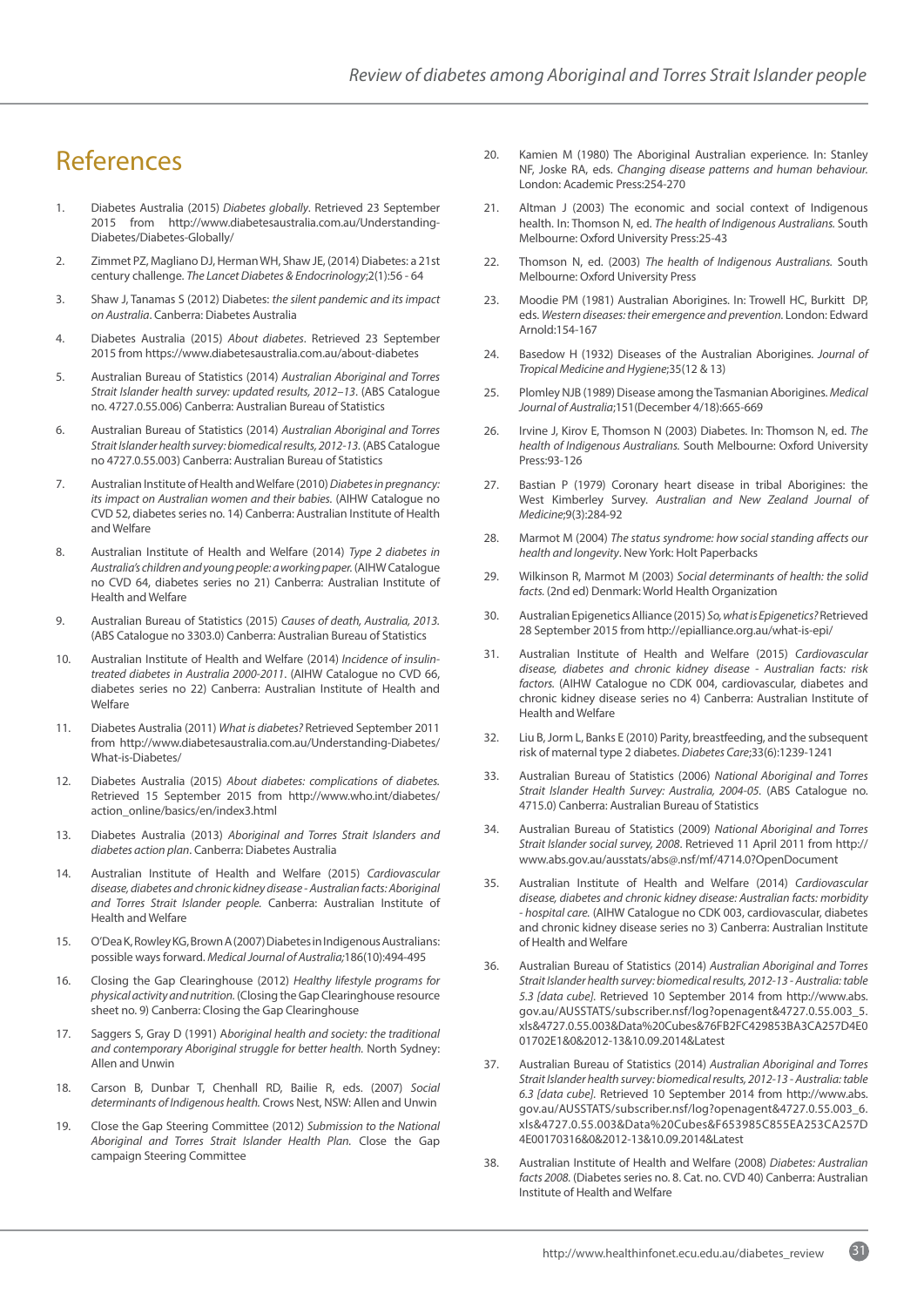- 39. Australian Institute of Health and Welfare (2012) *Risk factors contributing to chronic disease.* (AIHW Catalogue no PHE 157) Canberra: Australian Institute of Health and Welfare
- 40. Australian Bureau of Statistics (2014) *Australian Aboriginal and Torres Strait Islander health survey: updated results, 2012-13 - Australia: table 21.3 [data cube].* Retrieved 6 June 2014 from [http://www.abs.](http://www.abs.gov.au/AUSSTATS/subscriber.nsf/log?openagent&472705500621.xls&4727.0.55.006&Data%20Cu) [gov.au/AUSSTATS/subscriber.nsf/log?openagent&472705500621.](http://www.abs.gov.au/AUSSTATS/subscriber.nsf/log?openagent&472705500621.xls&4727.0.55.006&Data%20Cu) [xls&4727.0.55.006&Data%20Cubes&166861F2585F8D85CA257CEE00](http://www.abs.gov.au/AUSSTATS/subscriber.nsf/log?openagent&472705500621.xls&4727.0.55.006&Data%20Cu) [10DAE7&0&2012%9613&06.06.2014&Latest](http://www.abs.gov.au/AUSSTATS/subscriber.nsf/log?openagent&472705500621.xls&4727.0.55.006&Data%20Cu)
- 41. Australian Bureau of Statistics (2014) *Australian Aboriginal and Torres Strait Islander health survey: updated results, 2012-13: table 9 [data cube].* Retrieved 6 June 2014 from [http://www.abs.gov.](http://www.abs.gov.au/AUSSTATS/subscriber.nsf/log?openagent&472705500609.xls&4727.0.55.006&Data%20Cu) [au/AUSSTATS/subscriber.nsf/log?openagent&472705500609.](http://www.abs.gov.au/AUSSTATS/subscriber.nsf/log?openagent&472705500609.xls&4727.0.55.006&Data%20Cu) [xls&4727.0.55.006&Data%20Cubes&B726ABB3EEB45418CA257CEE0](http://www.abs.gov.au/AUSSTATS/subscriber.nsf/log?openagent&472705500609.xls&4727.0.55.006&Data%20Cu) [010D878&0&2012%9613&06.06.2014&Latest](http://www.abs.gov.au/AUSSTATS/subscriber.nsf/log?openagent&472705500609.xls&4727.0.55.006&Data%20Cu)
- 42. Australian Bureau of Statistics (2014) *Australian Aboriginal and Torres Strait Islander health survey: updated results, 2012-13: table 8 [data cube].* Retrieved 6 June 2014 from [http://www.abs.gov.](http://www.abs.gov.au/AUSSTATS/subscriber.nsf/log?openagent&472705500608.xls&4727.0.55.006&Data%20Cu) [au/AUSSTATS/subscriber.nsf/log?openagent&472705500608.](http://www.abs.gov.au/AUSSTATS/subscriber.nsf/log?openagent&472705500608.xls&4727.0.55.006&Data%20Cu) [xls&4727.0.55.006&Data%20Cubes&2414D8800A3A8364CA257CEE0](http://www.abs.gov.au/AUSSTATS/subscriber.nsf/log?openagent&472705500608.xls&4727.0.55.006&Data%20Cu) [010D832&0&2012%9613&06.06.2014&Latest](http://www.abs.gov.au/AUSSTATS/subscriber.nsf/log?openagent&472705500608.xls&4727.0.55.006&Data%20Cu)
- 43. Australian Bureau of Statistics (2014) *Australian Aboriginal and Torres Strait Islander health survey: updated results, 2012-13: table 15 [data cube].* Retrieved 6 June 2014 from [http://www.abs.gov.](http://www.abs.gov.au/AUSSTATS/subscriber.nsf/log?openagent&472705500615.xls&4727.0.55.006&Data%20Cu) [au/AUSSTATS/subscriber.nsf/log?openagent&472705500615.](http://www.abs.gov.au/AUSSTATS/subscriber.nsf/log?openagent&472705500615.xls&4727.0.55.006&Data%20Cu) [xls&4727.0.55.006&Data%20Cubes&E7DCEA1A354FE4C0CA257CEE0](http://www.abs.gov.au/AUSSTATS/subscriber.nsf/log?openagent&472705500615.xls&4727.0.55.006&Data%20Cu) [010D9D4&0&2012%9613&06.06.2014&Latest](http://www.abs.gov.au/AUSSTATS/subscriber.nsf/log?openagent&472705500615.xls&4727.0.55.006&Data%20Cu)
- 44. Australian Bureau of Statistics (2014) *Australian Aboriginal and Torres Strait Islander health survey: biomedical results, 2012-13 - Australia: table 8 [data cube].* Retrieved 10 September 2014 from [http://www.abs.](http://www.abs.gov.au/AUSSTATS/subscriber.nsf/log?openagent&4727.0.55.003_8.xls&4727.0.55.003&Data%2) [gov.au/AUSSTATS/subscriber.nsf/log?openagent&4727.0.55.003\\_8.](http://www.abs.gov.au/AUSSTATS/subscriber.nsf/log?openagent&4727.0.55.003_8.xls&4727.0.55.003&Data%2) [xls&4727.0.55.003&Data%20Cubes&47CDD17224282DD2CA257D](http://www.abs.gov.au/AUSSTATS/subscriber.nsf/log?openagent&4727.0.55.003_8.xls&4727.0.55.003&Data%2) [4E00170384&0&2012-13&10.09.2014&Latest](http://www.abs.gov.au/AUSSTATS/subscriber.nsf/log?openagent&4727.0.55.003_8.xls&4727.0.55.003&Data%2)
- 45. Australian Bureau of Statistics (2014) *Australian Aboriginal and Torres Strait Islander health survey: updated results, 2012-13 - Australia: table 3.3 [data cube].* Retrieved 6 June 2014 from [http://www.abs.](http://www.abs.gov.au/AUSSTATS/subscriber.nsf/log?openagent&472705500603.xls&4727.0.55.006&Data%20Cu) [gov.au/AUSSTATS/subscriber.nsf/log?openagent&472705500603.](http://www.abs.gov.au/AUSSTATS/subscriber.nsf/log?openagent&472705500603.xls&4727.0.55.006&Data%20Cu) [xls&4727.0.55.006&Data%20Cubes&EA7646604E728A2ECA257CEE0](http://www.abs.gov.au/AUSSTATS/subscriber.nsf/log?openagent&472705500603.xls&4727.0.55.006&Data%20Cu) [010D716&0&2012%9613&06.06.2014&Latest](http://www.abs.gov.au/AUSSTATS/subscriber.nsf/log?openagent&472705500603.xls&4727.0.55.006&Data%20Cu)
- 46. Australian Bureau of Statistics (2014) *Australian Aboriginal and Torres Strait Islander health survey: updated results, 2012–13: table 10 smoker status by age, Indigenous status and sex [data cube].* Retrieved 6 June 2014 from [http://www.abs.gov.au/AUSSTATS/subscriber.nsf/](http://www.abs.gov.au/AUSSTATS/subscriber.nsf/log?openagent&472705500610.xls&4727.0.55.006&Data%20Cu) [log?openagent&472705500610.xls&4727.0.55.006&Data%20Cubes&](http://www.abs.gov.au/AUSSTATS/subscriber.nsf/log?openagent&472705500610.xls&4727.0.55.006&Data%20Cu) [848805EF76A00F55CA257CEE0010D8F0&0&2012%9613&06.06.2014](http://www.abs.gov.au/AUSSTATS/subscriber.nsf/log?openagent&472705500610.xls&4727.0.55.006&Data%20Cu) [&Latest](http://www.abs.gov.au/AUSSTATS/subscriber.nsf/log?openagent&472705500610.xls&4727.0.55.006&Data%20Cu)
- 47. Australian Bureau of Statistics (2014) *Australian Aboriginal and Torres Strait Islander health survey: updated results, 2012-13: table 13 [data cube].* Retrieved 6 June 2014 from [http://www.abs.gov.](http://www.abs.gov.au/AUSSTATS/subscriber.nsf/log?openagent&472705500613.xls&4727.0.55.006&Data%20Cu) [au/AUSSTATS/subscriber.nsf/log?openagent&472705500613.](http://www.abs.gov.au/AUSSTATS/subscriber.nsf/log?openagent&472705500613.xls&4727.0.55.006&Data%20Cu) [xls&4727.0.55.006&Data%20Cubes&D751183318983C51CA257CEE0](http://www.abs.gov.au/AUSSTATS/subscriber.nsf/log?openagent&472705500613.xls&4727.0.55.006&Data%20Cu) [010D97D&0&2012%9613&06.06.2014&Latest](http://www.abs.gov.au/AUSSTATS/subscriber.nsf/log?openagent&472705500613.xls&4727.0.55.006&Data%20Cu)
- 48. Wang Z, Scott J, Wang Z, Hoy WE (2014) Trends in health status and chronic disease risk factors over 10–14 years in a remote Australian community: a matched pair study. *Australian and New Zealand Journal of Public Health*;38(1):73-77
- 49. Diabetes Australia (2013) *Diabetes in Australia*. Retrieved 2013 from [http://www.diabetesaustralia.com.au/Understanding-Diabetes/](http://www.diabetesaustralia.com.au/Understanding-Diabetes/Diabetes-in-Australia/) [Diabetes-in-Australia/](http://www.diabetesaustralia.com.au/Understanding-Diabetes/Diabetes-in-Australia/)
- 50. Lalor E, Cass A, Chew D, Craig M, Davis W, Grenfell R, Hoy W, McGlynn L, Mathew T, Parker D, Shaw J, Tonkin A, Towler B (2014) *Cardiovascular disease, diabetes and chronic kidney disease: Australian facts - mortality*. (AIHW Catalogue no CDK 1, cardiovascular, diabetes and chronic

kidney disease series no 1) Canberra: Australian Institute of Health and Welfare

- 51. Australian Institute of Health and Welfare (2010) *Australia's health 2010: the twelfth biennial report of the Australian Institute of Health and Welfare.* (AIHW Catalogue no AUS 122, Australia's health no. 12) Canberra: Australian Institute of Health and Welfare
- 52. Chamberlain C, Joshy G, Li H, Oats J, Eades S, Banks E (2015) The prevalence of gestational diabetes mellitus (GDM) among Aboriginal and Torres Strait Islander women in Australia: a systematic review and meta-analysis. *Diabetes/Metabolism Research and Reviews*;31(3):234–247
- 53. World Health Organization (2012) A*bout diabetes: definition, types of diabetes, complications.* Retrieved from [http://www.who.int/diabetes/](http://www.who.int/diabetes/action_online/basics/en/index.html) [action\\_online/basics/en/index.html](http://www.who.int/diabetes/action_online/basics/en/index.html)
- 54. Diabetes Australia (2015) *FAQs about Gestational Diabetes.* Retrieved 2015 from [http://www.diabetesaustralia.com.au/Living-with-](http://www.diabetesaustralia.com.au/Living-with-Diabetes/Gestational-Diabetes/FAQs/)[Diabetes/Gestational-Diabetes/FAQs/](http://www.diabetesaustralia.com.au/Living-with-Diabetes/Gestational-Diabetes/FAQs/)
- 55. Lee-Koo C, Henry E, Mathur S (2014) *Cardiovascular disease, diabetes and chronic kidney disease: Australian facts: prevalence and incidence.* (AIHW Catalogue no CDK 2, cardiovascular, diabetes and chronic kidney disease series no 2) Canberra: Australian Institute of Health and Welfare
- 56. Steering Committee for the Review of Government Service Provision (2014) *Overcoming Indigenous disadvantage: key indicators 2014.*  Canberra: Productivity Commission
- 57. Australian Institute of Health and Welfare (2015) *Australian Burden of Disease Study: fatal burden of disease in Aboriginal and Torres Strait Islander people 2010.* (Australian Burden of Disease Study series 2. Cat. no. BOD 02) Canberra: Australian Institute of Health and Welfare
- 58. Minges KE, Zimmet P, Magliano DJ, Dunstan DW, Brown A, Shaw JE (2011) Diabetes prevalence and determinants in Indigenous Australian populations: a systematic review. *Diabetes Research and Clinical Practice*;93(2):139-149
- 59. Australian Bureau of Statistics (2014) *Australian Aboriginal and Torres Strait Islander health survey: updated results, 2012-13 - Australia: table 6.3 [data cube].* Retrieved 6 June 2014 from [http://www.abs.](http://www.abs.gov.au/AUSSTATS/subscriber.nsf/log?openagent&472705500606.xls&4727.0.55.006&Data%20Cu) [gov.au/AUSSTATS/subscriber.nsf/log?openagent&472705500606.](http://www.abs.gov.au/AUSSTATS/subscriber.nsf/log?openagent&472705500606.xls&4727.0.55.006&Data%20Cu) [xls&4727.0.55.006&Data%20Cubes&7F2DBD07A515E7A2CA257CEE0](http://www.abs.gov.au/AUSSTATS/subscriber.nsf/log?openagent&472705500606.xls&4727.0.55.006&Data%20Cu) [010D7BF&0&2012%9613&06.06.2014&Latest](http://www.abs.gov.au/AUSSTATS/subscriber.nsf/log?openagent&472705500606.xls&4727.0.55.006&Data%20Cu)
- 60. Australian Bureau of Statistics (2014) *Australian Aboriginal and Torres Strait Islander health survey: updated results, 2012-13 - Australia: table 5.3 [data cube].* Retrieved 6 June 2014 from [http://www.abs.](http://www.abs.gov.au/AUSSTATS/subscriber.nsf/log?openagent&472705500605.xls&4727.0.55.006&Data%20Cu) [gov.au/AUSSTATS/subscriber.nsf/log?openagent&472705500605.](http://www.abs.gov.au/AUSSTATS/subscriber.nsf/log?openagent&472705500605.xls&4727.0.55.006&Data%20Cu) [xls&4727.0.55.006&Data%20Cubes&A95A701E3429A625CA257CEE0](http://www.abs.gov.au/AUSSTATS/subscriber.nsf/log?openagent&472705500605.xls&4727.0.55.006&Data%20Cu) [010D780&0&2012%9613&06.06.2014&Latest](http://www.abs.gov.au/AUSSTATS/subscriber.nsf/log?openagent&472705500605.xls&4727.0.55.006&Data%20Cu)
- 61. Australian Bureau of Statistics (2013) *Australian Aboriginal and Torres Strait Islander health survey: first results, Australia, 2012-13.* (ABS Catalogue no. 4727.0.55.001) Canberra: Australian Bureau of Statistics
- 62. Australian Bureau of Statistics (2014) *Australian Aboriginal and Torres Strait Islander health survey: biomedical results, 2012-13 - Australia: table 1.3 [data cube].* Retrieved 10 September 2014 from [http://www.abs.](http://www.abs.gov.au/AUSSTATS/subscriber.nsf/log?openagent&4727.0.55.003_1.xls&4727.0.55.003&Data%2) [gov.au/AUSSTATS/subscriber.nsf/log?openagent&4727.0.55.003\\_1.](http://www.abs.gov.au/AUSSTATS/subscriber.nsf/log?openagent&4727.0.55.003_1.xls&4727.0.55.003&Data%2) [xls&4727.0.55.003&Data%20Cubes&92FBF63F35F71948CA257D4E00](http://www.abs.gov.au/AUSSTATS/subscriber.nsf/log?openagent&4727.0.55.003_1.xls&4727.0.55.003&Data%2) [1700FC&0&2012-13&10.09.2014&Latest](http://www.abs.gov.au/AUSSTATS/subscriber.nsf/log?openagent&4727.0.55.003_1.xls&4727.0.55.003&Data%2)
- 63. Australian Bureau of Statistics (2014) *Australian Aboriginal and Torres Strait Islander health survey: biomedical results, 2012-13 - Australia: table 3.3 [data cube].* Retrieved 10 September 2014 from [http://www.abs.](http://www.abs.gov.au/AUSSTATS/subscriber.nsf/log?openagent&4727.0.55.003_3.xls&4727.0.55.003&Data%2) [gov.au/AUSSTATS/subscriber.nsf/log?openagent&4727.0.55.003\\_3.](http://www.abs.gov.au/AUSSTATS/subscriber.nsf/log?openagent&4727.0.55.003_3.xls&4727.0.55.003&Data%2) [xls&4727.0.55.003&Data%20Cubes&FE28D6D39E8ED1FACA257D4E0](http://www.abs.gov.au/AUSSTATS/subscriber.nsf/log?openagent&4727.0.55.003_3.xls&4727.0.55.003&Data%2) [017027A&0&2012-13&10.09.2014&Latest](http://www.abs.gov.au/AUSSTATS/subscriber.nsf/log?openagent&4727.0.55.003_3.xls&4727.0.55.003&Data%2)

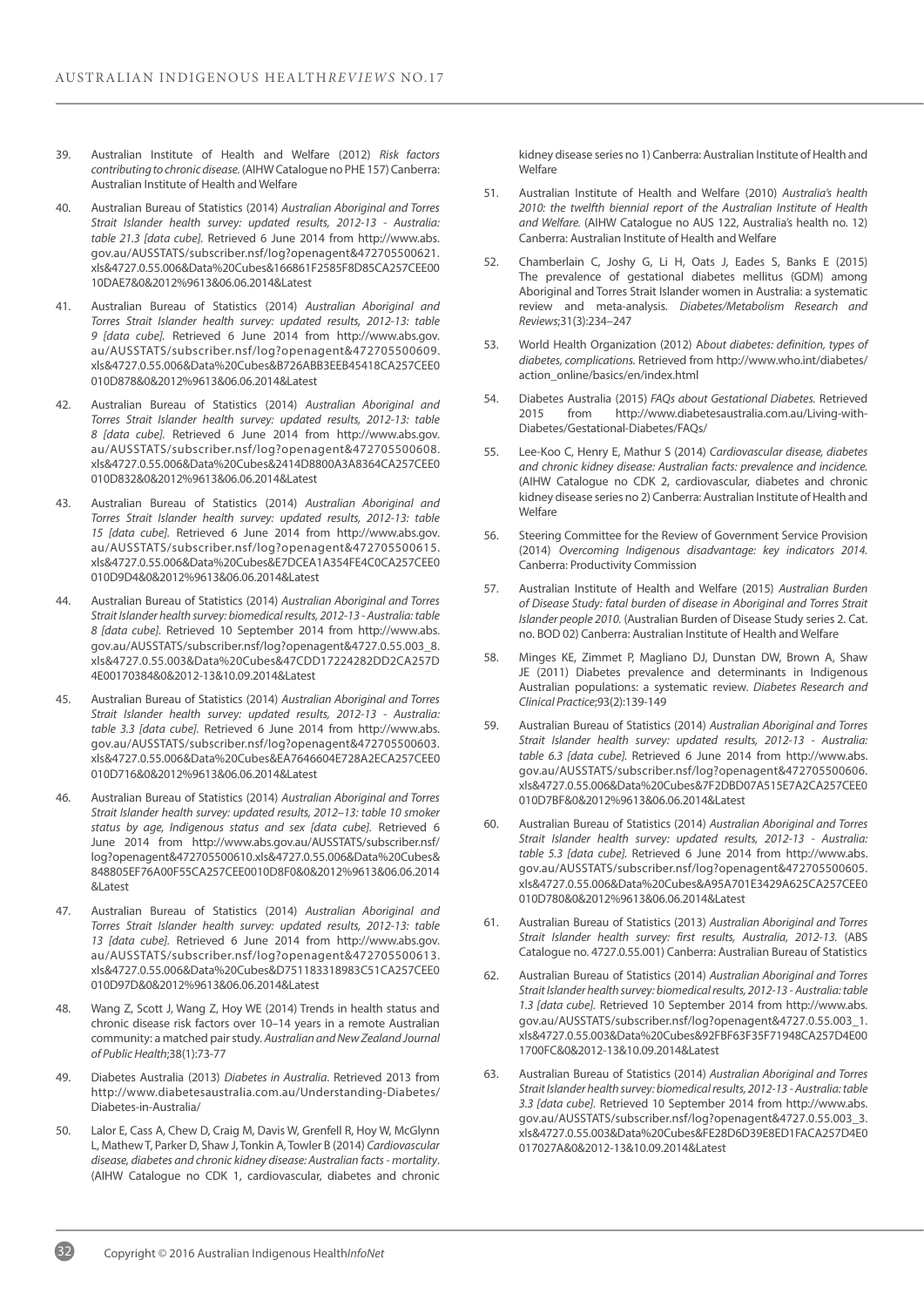- 64. Australian Bureau of Statistics (2014) *Australian Aboriginal and Torres Strait Islander health survey: biomedical results, 2012-13 - Australia: table 4.3 [data cube].* Retrieved 10 September 2014 from [http://www.abs.](http://www.abs.gov.au/AUSSTATS/subscriber.nsf/log?openagent&4727.0.55.003_4.xls&4727.0.55.003&Data%2) [gov.au/AUSSTATS/subscriber.nsf/log?openagent&4727.0.55.003\\_4.](http://www.abs.gov.au/AUSSTATS/subscriber.nsf/log?openagent&4727.0.55.003_4.xls&4727.0.55.003&Data%2) [xls&4727.0.55.003&Data%20Cubes&B80B0E57A2672E00CA257D4E0](http://www.abs.gov.au/AUSSTATS/subscriber.nsf/log?openagent&4727.0.55.003_4.xls&4727.0.55.003&Data%2) [01702AE&0&2012-13&10.09.2014&Latest](http://www.abs.gov.au/AUSSTATS/subscriber.nsf/log?openagent&4727.0.55.003_4.xls&4727.0.55.003&Data%2)
- 65. Australian Institute of Health and Welfare (2015) *Incidence of type 1 diabetes in Australia 2000-2013.* (AIHW Catalogue no CVD 69, diabetes series no 23) Canberra: Australian Institute of Health and Welfare
- 66. Azzopardi P, Brown AD, Zimmet P, Fahy RE, Dent GA, Kelly MJ, Kranzusch K, Maple-Brown LJ, Nossar V, Silink M, Sinha AK, Stone ML, Wren SJ (2012) Type 2 diabetes in young Indigenous Australians in rural and remote areas: diagnosis, screening, management and prevention. *Medical Journal of Australia*;197(1):32-36
- 67. Maple-Brown LJ, Sinha AK, Davis EA (2010) Type 2 diabetes in Indigenous Australian children and adolescents. *Journal of Paediatrics and Child Health*;46(9):487-490
- 68. Tran F, Stone M, Huang CY, Lloyd M, Woodhead HJ, Elliott KD, Crock PA, Howard NJ, Craig ME (2014) Population-based incidence of diabetes in Australian youth aged 10-18yr: increase in type 1 diabetes but not type 2 diabetes. *Pediatric Diabetes*;15(8):585–590
- 69. Australian Institute of Health and Welfare (2014) A*ustralia's health 2014: the 14th biennial health report of the Australian Institute of Health and Welfare.* (AIHW Catalogue no AUS 181) Canberra: Australian Institute of Health and Welfare
- 70. Britt HC, Miller GC (2013) The Bettering the Evaluation and Care of Health (BEACH) program: where to from here? *Medical Journal of Australia*;198(3):125-126
- 71. Zhang C, Valenti L, Britt H (2014) General practice encounters with Aboriginal and Torres Strait Islander people. *Australian Family Physician*;43(1/2):15
- 72. Australian Institute of Health and Welfare (2013) *Aboriginal and Torres Strait Islander health performance framework 2012: detailed analyses.*  (AIHW Cat. no. IHW 94) Canberra: Australian Institute of Health and Welfare
- 73. Australian Bureau of Statistics (2015) *Causes of death, Australia, 2013: Deaths of Aboriginal and Torres Strait Islander Australians [data cube].* Retrieved 31 March 2015 from [http://www.abs.gov.au/ausstats/](http://www.abs.gov.au/ausstats/subscriber.nsf/log?openagent&3303_12%20%20deaths%20of%20aboriginal%20) [subscriber.nsf/log?openagent&3303\\_12%20%20deaths%20of%20](http://www.abs.gov.au/ausstats/subscriber.nsf/log?openagent&3303_12%20%20deaths%20of%20aboriginal%20) [aboriginal%20and%20torres%20strait%20islander%20australians.](http://www.abs.gov.au/ausstats/subscriber.nsf/log?openagent&3303_12%20%20deaths%20of%20aboriginal%20) [xls&3303.0&Data%20Cubes&4D9A9ADDB3C2F0ACCA257E18000F91](http://www.abs.gov.au/ausstats/subscriber.nsf/log?openagent&3303_12%20%20deaths%20of%20aboriginal%20) [3C&0&2013&31.03.2015&Latest](http://www.abs.gov.au/ausstats/subscriber.nsf/log?openagent&3303_12%20%20deaths%20of%20aboriginal%20)
- 74. Australian Institute of Health and Welfare (2011) *Prevalence of Type 1 diabetes in Australian children, 2008*. (AIHW Catalogue no CVD 54, Diabetes series no.15) Canberra: Australian Institute of Health and Welfare
- 75. O'Dea K (2005) *Preventable chronic diseases among Indigenous Australians: the need for a comprehensive national approach.* Presented at *Australian Judges Conference* January 2005, Darwin
- 76. Diabetes Australia (2015) *Type 1 Diabetes*. Retrieved 2015 from [http://www.diabetesaustralia.com.au/Living-with-Diabetes/Type-1-](http://www.diabetesaustralia.com.au/Living-with-Diabetes/Type-1-Diabetes/) [Diabetes/](http://www.diabetesaustralia.com.au/Living-with-Diabetes/Type-1-Diabetes/)
- 77. Mayo Clinic (2015) *Diseases and conditions: gestational diabetes.*  Retrieved 2015 from [http://www.mayoclinic.org/diseases-conditions/](http://www.mayoclinic.org/diseases-conditions/gestational-diabetes/basics/definition/con-20014854) [gestational-diabetes/basics/definition/con-20014854](http://www.mayoclinic.org/diseases-conditions/gestational-diabetes/basics/definition/con-20014854)
- 78. Royal Australian College of General Practitioners (2014) *General practice management of type 2 diabetes: 2014-2015*. Melbourne: Royal Australian College of General Practitioners
- 79. Colagiuri R, Girgis S, Gomez M, Walker K, Colagiuri S, O'Dea K (2009) *National evidence based guideline for the primary prevention of type 2 diabetes.* Canberra: National Health and Medical Research Council
- 80. Department of Health (2015) *Australian type 2 diabetes risk assessment tool (AUSDRISK)*. Retrieved 3 February 2015 from http://www.health. gov.au/preventionoftype2diabetes
- 81. Chen L, Magliano DJ, Balkau B, Colagiuri S, Zimmet PZ, Tonkin AM, Mitchell P, Phillips PJ, Shaw JE (2010) AUSDRISK: an Australian Type 2 Diabetes Risk Assessment Tool based on demographic, lifestyle and simple anthropometric measures. *Medical Journal of Australia*;192(4):197-202
- 82. Adegbija O, Hoy W, Wang Z (2015) Predicting absolute risk of type 2 diabetes using age and waist circumference values in an Aboriginal Australian community. *PLOS ONE*;10(4):1-10
- 83. National Aboriginal Community Controlled Health Organisation, Royal Australian College of General Practitioners (2012) *National guide to a preventive health assessment for Aboriginal and Torres Strait Islander people: second edition.* Retrieved May 2012 from [http://www.racgp.](http://www.racgp.org.au/your-practice/guidelines/national-guide/type-2-diabetes-prevention-and-early) [org.au/your-practice/guidelines/national-guide/type-2-diabetes](http://www.racgp.org.au/your-practice/guidelines/national-guide/type-2-diabetes-prevention-and-early)[prevention-and-early-detection/](http://www.racgp.org.au/your-practice/guidelines/national-guide/type-2-diabetes-prevention-and-early)
- 84. Malseed C, Nelson A, Ware R (2014) Evaluation of a school-based health education program for urban Indigenous young people in Australia. *Scientific Research*;6(7):587 - 597
- 85. Dunn S, Dewis E (2001) Healthy weight program evaluation, Queensland 1996-1999. *Aboriginal and Islander Health Worker Journal*;25(4):26-28
- 86. Queensland Health (2012) *The health of Queenslanders 2012: advancing good health. Fourth report of the Chief Health Officer Queensland.* Brisbane: Queensland Health
- 87. Queensland Health (2005) *2005 Evaluation of the Healthy Weight Program: summary report.* Brisbane: Queensland Health
- 88. Rowley KG, Daniel M, Skinner K, Skinner M, White GA, O'Dea K (2000) Effectiveness of a community-directed 'healthy lifestyle' program in a remote Australian Aboriginal community. *Australian and New Zealand Journal of Public Health*;24(2):136-44
- 89. Life! (2015) *About the Life! program.* Retrieved 2015 from [http://www.](http://www.lifeprogram.org.au/about-the-life-program/about-the-program) [lifeprogram.org.au/about-the-life-program/about-the-program](http://www.lifeprogram.org.au/about-the-life-program/about-the-program)
- 90. Life! (2015) *What is the Aboriginal Life! program?* Retrieved 2015 from [http://www.lifeprogram.org.au/contact/9-site/how-to-get](http://www.lifeprogram.org.au/contact/9-site/how-to-get-involved/42-what-is-the-aboriginal-and-torre)[involved/42-what-is-the-aboriginal-and-torres-strait-island-life](http://www.lifeprogram.org.au/contact/9-site/how-to-get-involved/42-what-is-the-aboriginal-and-torre)[program](http://www.lifeprogram.org.au/contact/9-site/how-to-get-involved/42-what-is-the-aboriginal-and-torre)
- 91. Mendham AE, Duffield R, Marino F, Coutts AJ (2015) A 12-week sportsbased exercise programme for inactive Indigenous Australian men improved clinical risk factors associated with type 2 diabetes mellitus. *Journal of Science and Medicine in Sport*;18(4):438–443
- 92. Canuto K, Cargo M, Li M, D'Onise K, Esterman A, McDermott R (2012) Pragmatic randomised trial of a 12-week exercise and nutrition program for Aboriginal and Torres Strait Islander women: clinical results immediate post and 3 months follow-up. *BMC Public Health* 12.
- 93. Stoneman A, Atkinson D, Davey M, Marley JV (2014) Quality improvement in practice: improving diabetes care and patient outcomes in Aboriginal Community Controlled Health Services. *BMC Health Services Research* 14.
- 94. Marley JV, Oh MS, Hadgraft N, Singleton S, Isaacs K, Atkinson D (2015) Cross-sectional comparison of point-of-care with laboratory HbA1c in detecting diabetes in real-world remote Aboriginal settings. *BMJ Open*  5.
- 95. Australian Department of Health (2014) *Medicare Benefits Schedule book: operating from 1 November 2014.* Canberra: Australian Department of Health
- 96. Si D, Bailie R, Dowden M, Kennedy C, Cox R, O'Donoghue L, Liddle H, Kwedza R, Connors C, Thompson S, Burke H, Brown A, Weeramanthri T (2010) Assessing quality of diabetes care and its variation in Aboriginal community health centres in Australia. *Diabetes/Metabolism Research*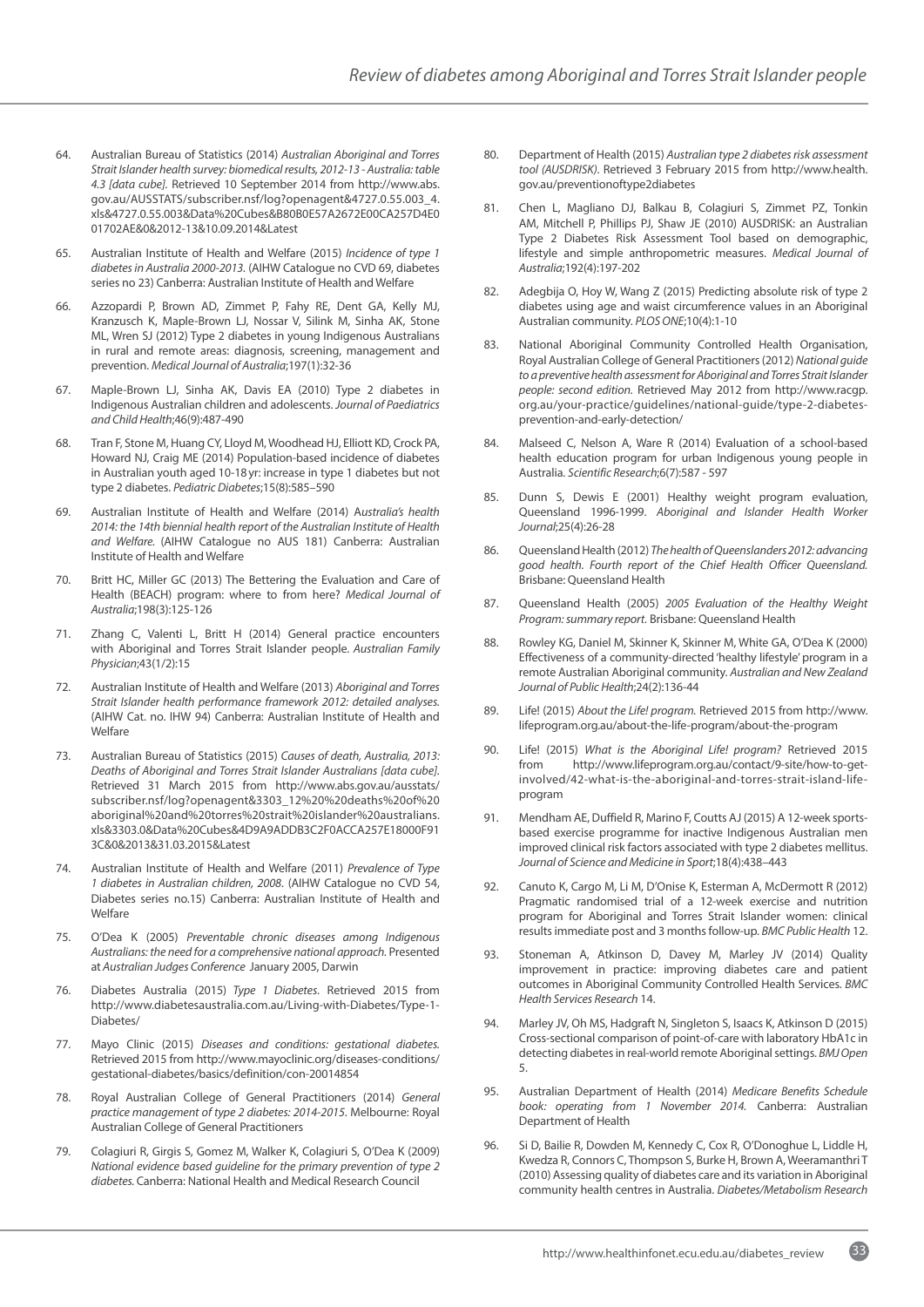*and Reviews*;26(6):464–473

- 97. McDermott RA, Schmidt BA, Sinha A, Mills P (2001) Improving diabetes care in the primary healthcare setting: a randomised cluster trial in remote Indigenous communities. *Medical Journal of Australia*;174:497-502
- 98. Marley JV, Nelson C, O'Donnell V, Atkinson D (2012) Quality indicators of diabetes care: an example of remote-area Aboriginal primary health care over 10 years. *Medical Journal of Australia*;197(7):404-408
- 99. Ah Kit J, Prideaux P, Harvey PW, Collins J, Battersby M, Mills PD, Dansie S (2003) Chronic disease self-management in Aboriginal communities: towards a sustainable program of care in rural communities. *Australian Journal of Primary Health*;9(2-3):168-176
- 100. Harvey PW, Petkov J, Kowanko I, Helps Y, Battersby M (2013) Chronic condition management and self-management in Aboriginal communities in South Australia: outcomes of a longitudinal study*. Australian Health Review;*37(2):246-250
- 101. Kowanko I, Helps Y, Harvey P, Battersby M, McCurry B, Carbine R, Boyd J, Abdulla O (2012) *Chronic condition management strategies in Aboriginal communities: final report 2011*. Adelaide: Flinders University and the Aboriginal Health Council of South Australia
- 102. McDermott RA, McCulloch BG, Campbell SK, Young DM (2007) Diabetes in the Torres Strait Islands of Australia: better clinical systems but significant increase in weight and other risk conditions among adults, 1999-2005. *Medical Journal of Australia*;186(10):505-508
- 103. McDermott R, Tulip F, Schmidt B, Sinha A (2003) Sustaining better diabetes care in remote Indigenous Australian communities. *British Medical Journal*;327(7412):428-430
- 104. Gibson O, Lisy K, Davy C, Aromataris E, Kite E, Lockwood C, Riitano D, McBride K, Brown A (2015) Enablers and barriers to the implementation of primary health care interventions for Indigenous people with chronic diseases: a systematic review. *Implementation Science* 10.
- 105. Steering Committee for the Review of Government Service Provision (2012) *Report on government services 2012: Indigenous compendium.*  Canberra: Productivity Commission
- 106. Bywood P, Katterl R, Lunnay B (2011) *Disparities in primary health care utilisation: Who are the disadvantaged groups? How are they disadvantaged? What interventions work?* Adelaide: Primary Health Care Research & Information Service
- 107. Thomas SL, Zhao Y, Guthridge SL, Wakeman J (2014) The costeffectiveness of primary care for Indigenous Australians with diabetes living in remote Northern Territory communities. *Medical Journal of Australia*;200(11):658-662
- 108. Hamrosi K, Taylor SJ, Aslani P (2006) Issues with prescribed medications in Aboriginal communities: Aboriginal Health Workers' perspectives. *Rural and Remote Health* 6.
- 109. Northern Rivers University Department of Rural Health (2008) *Mapping Aboriginal health partnerships (MAHPET)*. Lismore, NSW: Northern Rivers University Department of Rural Health
- 110. Department of Health (2015) *Information relating to the National Diabetes Services Scheme.* Retrieved 4 February 2015 from [http://](http://www.health.gov.au/internet/main/publishing.nsf/Content/health-pbs-healthpro-supply-ndss.htm) [www.health.gov.au/internet/main/publishing.nsf/Content/health](http://www.health.gov.au/internet/main/publishing.nsf/Content/health-pbs-healthpro-supply-ndss.htm)[pbs-healthpro-supply-ndss.htm](http://www.health.gov.au/internet/main/publishing.nsf/Content/health-pbs-healthpro-supply-ndss.htm)
- 111. Illawarra Health (2004) *Aunty Jean's Good Health Team: listening to the voices of the Elders to create an Aboriginal chronic and complex care program.* Unanderra, NSW: Illawarra Health
- 112. Entwistle P, Entwistle D, Stothers K (2011) W*urli-Wurlinjang Diabetes Day Program: evaluation report.* Katherine, NT: Centre for Remote Health, Flinders University and Charles Darwin University
- 113. Wurli-Wurlinjang Health Service (2015) W*urli-Wurlinjang Health*

*Service.* Retrieved 2015 from<http://www.wurli.org.au/>

- 114. O'Brien PE, DeWitt DE, Laurie C, Brennan L, Wentworth JM, Anderson M, O'Dea K, Dean F, Smith A, Dalton DP (2015) The effect of weight loss on Indigenous Australians with diabetes: a study of feasibility, acceptability and effectiveness of laparoscopic adjustable gastric banding. *Obesity Surgery*;OnlineFirst[\(http://dx.doi.org/10.1007/](http://dx.doi.org/10.1007/s11695-015-1733-4) [s11695-015-1733-4](http://dx.doi.org/10.1007/s11695-015-1733-4))
- 115. Maple-Brown LJ, Brown A, Lee IL, Connors C, Oats J, McIntyre HD, Whitbread C, Moore E, Longmore D, Dent G, Corpus S, Kirkwood M, Svenson S, van Dokkum P, Chitturi S, Thomas S, Eades S, Stone M, Harris M, Inglis C, Dempsey K, Dowden M, Lynch M, Boyle J, Sayers S, Shaw J, Zimmet P, O'Dea K (2013) Pregnancy and neonatal diabetes outcomes in remote Australia (PANDORA) study. *BMC Pregnancy and Childbirth* 13.
- 116. Menzies School of Health Research (2015) *NT Diabetes in Pregnancy Partnership Project.* Retrieved 2015 from [http://www.menzies.edu.](http://www.menzies.edu.au/page/Research/Projects/Diabetes/The_Northern_Territory_Diabetes_in_Pregnan) [au/page/Research/Projects/Diabetes/The\\_Northern\\_Territory\\_](http://www.menzies.edu.au/page/Research/Projects/Diabetes/The_Northern_Territory_Diabetes_in_Pregnan) [Diabetes\\_in\\_Pregnancy\\_Partnership\\_Project/](http://www.menzies.edu.au/page/Research/Projects/Diabetes/The_Northern_Territory_Diabetes_in_Pregnan)
- 117. Department of Health (2015) *Chronic disease health programmes.*  Retrieved 3 February 2015 from [http://www.health.gov.au/internet/](http://www.health.gov.au/internet/main/publishing.nsf/Content/irhd-chronic-disease) [main/publishing.nsf/Content/irhd-chronic-disease](http://www.health.gov.au/internet/main/publishing.nsf/Content/irhd-chronic-disease)
- 118. Department of Health (2015) *Diabetes.* Retrieved 11 February 2015 from [http://www.health.gov.au/internet/main/publishing.nsf/](http://www.health.gov.au/internet/main/publishing.nsf/content/chronic-diabetes) [content/chronic-diabetes](http://www.health.gov.au/internet/main/publishing.nsf/content/chronic-diabetes)
- 119. Johnson G, Martin JE, Timoshanko A (2015) Preventing type 2 diabetes: scaling up to create a prevention system. *Medical Journal of Australia*;202(1):24-26
- 120. Liaw ST, Lau P, Pyett P, Furler J, Burchill M, Rowley K, Kelaher M (2011) Successful chronic disease care for Aboriginal Australians requires cultural competence. *Australian and New Zealand Journal of Public Health*;35(3):238-248
- 121. McDermott RA, Schmidt B, Preece C, Owens V, Taylor S, Li M, Esterman A (2015) Community health workers improve diabetes care in remote Australian Indigenous communities: results of a pragmatic cluster randomized controlled trial. *BMC Health Services Research* 15.
- 122. Si D, Bailie RS, Togni SJ, d'Abbs PHN, Robinson GW (2006) Aboriginal health workers and diabetes care in remote community health centres: a mixed method analysis. *Medical Journal of Australia*;185(1):40-45
- 123. Browne J, D'Amico E, Thorpe S, Mitchell C (2014) Feltman: evaluating the acceptability of a diabetes education tool for Aboriginal health workers. *Australian Journal of Primary Health*;20(4):319-322
- 124. Newton King M (2006) T*he relevance of an accredited Australian diabetes educators association course to Aboriginal health workers, supervisors and Aboriginal people in South Australia*. Casuarina, NT: Cooperative Research Centre for Aboriginal Health
- 125. Australian Institute of Health and Welfare (2013) *Healthy for Life: Aboriginal Community Controlled Health Services: report card*. (AIHW Catalogue no IHW 97) Canberra: Australian Institute of Health and Welfare
- 126. Steering Committee for the Review of Government Service Provision (2014) *Report on government services 2014: Indigenous compendium.* Canberra: Productivity Commission
- 127. Bailie R, Si D, Dowden M, O'Donoghue L, Connors C, Robinson G, Cunningham J, Weeramanthri T (2007) Improving organisational systems for diabetes care in Australian Indigenous communities. *BMC Health Services Research* 7.
- 128. Australian Department of Health (2015) *Continuous quality improvement*. Retrieved 2015 from [http://www.health.gov.au/](http://www.health.gov.au/internet/publications/publishing.nsf/Content/oatish-accreditation-manual_to) [internet/publications/publishing.nsf/Content/oatish-accreditation](http://www.health.gov.au/internet/publications/publishing.nsf/Content/oatish-accreditation-manual_to)[manual\\_toc~sn1%3Aterms\\_definitions~cont-qty-improvement](http://www.health.gov.au/internet/publications/publishing.nsf/Content/oatish-accreditation-manual_to)

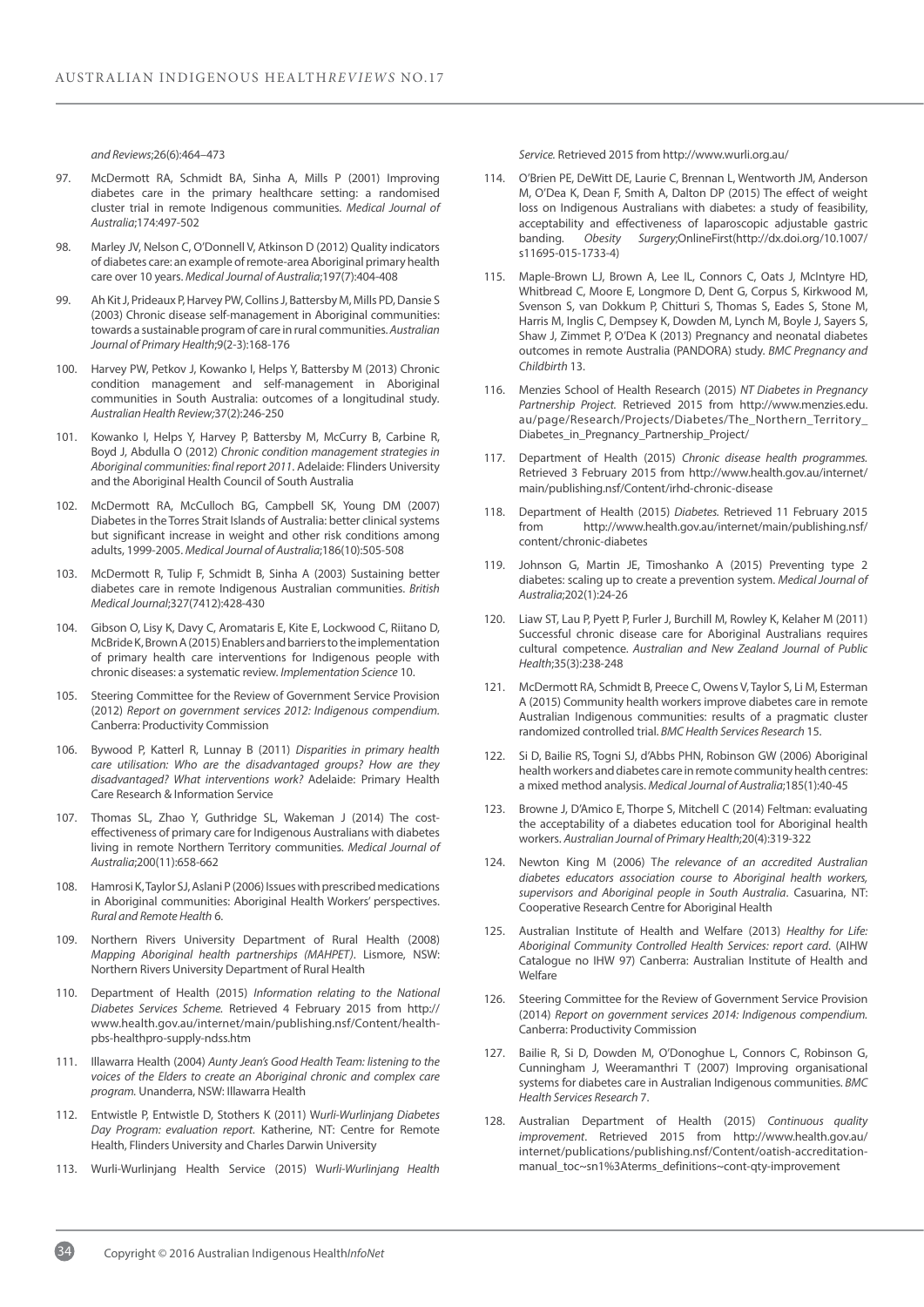- 129. The Lowitja Institute (2014) *Recommendations for a national CQI framework for Aboriginal and Torres Strait Islander primary health care: final report.* (Health/098/1314) Canberra: Australian Government Department of Health
- 130. Matthews V, Schierhout G, McBroom J, Connors C, Kennedy C, Kwedza R, Larkins S, Moore E, Thompson S, Scrimgeour D, Bailie R (2014) Duration of participation in continuous quality improvement: a key factor explaining improved delivery of type 2 diabetes services. *BMC Health Services Research* 14.
- 131. Australian Institute of Health and Welfare (2013) *Healthy for life: results for July 2007-June 2011.* (AIHW Catalogue no IHW 84) Canberra: Australian Institute of Health and Welfare
- 132. Department of Health (2015) *Indigenous health.* Retrieved 3 February 2015 from <http://www.health.gov.au/indigenous>
- 133. Diabetes Australia (2013) *A national diabetes strategy and action plan.* Canberra: Diabetes Australia
- 134. Australian Institute of Health and Welfare, Commonwealth Department of Health and Family Services (1997) *First report on national health priority areas 1996: cardiovascular health, cancer control, injury prevention and control, mental health, diabetes mellitus.* Canberra: Australian Institute of Health and Welfare, Commonwealth Department of Health and Family Services,
- 135. Australian Government (2015) *National Diabetes Services Scheme.*  Retrieved 5 February 2015 from <http://www.ndss.com.au/>
- 136. Australian Institute of Health and Welfare (2015) *National health priority areas.* Retrieved 2015 from [http://www.aihw.gov.au/national](http://www.aihw.gov.au/national-health-priority-areas/)[health-priority-areas/](http://www.aihw.gov.au/national-health-priority-areas/)
- 137. Colagiuri S, Colagiuri R, Ward J (1998) *National diabetes strategy and implementation plan.* Canberra: Commonwealth Department of Health and Family Services
- 138. Commonwealth Department of Health and Aged Care (1999) *National diabetes strategy 2000-2004.* Canberra: Commonwealth of Australia
- 139. National Health Priority Action Council (2006) *National chronic disease strategy.* Canberra: Australian Government Department of Health and Ageing
- 140. National Health Priority Action Council (2005) *National Service Improvement Framework for Diabetes.* Australian Government Department of Health and Ageing
- 141. Department of Health (2015) C*hronic disease historical documents.*  Retrieved 3 February 2015 from [http://www.health.gov.au/internet/](http://www.health.gov.au/internet/main/publishing.nsf/Content/pq-ncds) [main/publishing.nsf/Content/pq-ncds](http://www.health.gov.au/internet/main/publishing.nsf/Content/pq-ncds)
- 142. National Partnership Agreement on Preventive Health Implementation Working Group (2009) *National Partnership Agreement on Preventive Health national implementation plan 2009-2015.* Canberra: Council on Federal Financial Relations
- 143. Department of Health (2015) *Background to the Australian type 2 diabetes risk assessment tool (AUSDRISK).* Retrieved 12 February 2015 from [http://www.health.gov.au/internet/main/publishing.nsf/](http://www.health.gov.au/internet/main/publishing.nsf/Content/chronic-diab-prev-aus-exp) [Content/chronic-diab-prev-aus-exp](http://www.health.gov.au/internet/main/publishing.nsf/Content/chronic-diab-prev-aus-exp)
- 144. Department of Health (2012) *National health policies and strategies.*  Retrieved 3 February 2015 from [http://www.health.gov.au/internet/](http://www.health.gov.au/internet/publications/publishing.nsf/Content/oatsih-hpf-2012-toc~nhps) [publications/publishing.nsf/Content/oatsih-hpf-2012-toc~nhps](http://www.health.gov.au/internet/publications/publishing.nsf/Content/oatsih-hpf-2012-toc~nhps)
- 145. Council of Australian Governments (2015) *Closing the gap in Indigenous disadvantage.* Retrieved 11 February 2015 from [https://www.coag.](https://www.coag.gov.au/closing_the_gap_in_indigenous_disadvantage) [gov.au/closing\\_the\\_gap\\_in\\_indigenous\\_disadvantage](https://www.coag.gov.au/closing_the_gap_in_indigenous_disadvantage)
- 146. Human Rights and Equal Opportunity Commission (2008) *Close the gap: Indigenous health equality summit, statement of intent.* Canberra: Human Rights and Equal Opportunity Commission
- 147. Holland C (2015) *Close the gap: progress and priorities report 2015.* Sydney: Australian Human Rights Commission
- 148. Council of Australian Governments (2009) *National integrated strategy for closing the gap in Indigenous disadvantage.* Canberra: Council of Australian Governments
- 149. Council of Australian Governments (2009) *National partnership agreement on closing the gap in Indigenous health outcomes.* Canberra: Council of Australian Governments
- 150. Department of Health and Ageing (2013) *National Aboriginal and Torres Strait Islander health plan: companion document on Commonwealth Government strategies and reforms - July 2013.* Canberra: Department of Health and Ageing
- 151. Commonwealth of Australia (2009) *National partnership agreement on closing the gap in Indigenous health outcomes: implementation plan. Jurisdiction: Commonwealth.* Canberra: Ministerial Council for Federal Financial Relations
- 152. Macklin J (2010) *Closing the Gap building momentum.* Canberra: Government of Australia, Budget 2010-11
- 153. Couzos S, Thiele DD (2010) The new "Indigenous health" incentive payment: issues and challenges. *Medical Journal of Australia*;192(3):154-157
- 154. Australian Department of Health (2015) *National Aboriginal and Torres Strait Islander Health Plan 2013-2023 [webpage]*. Retrieved 2015 from <http://www.health.gov.au/natsihp>
- 155. Australian Department of Health and Ageing (2013) *National Aboriginal and Torres Strait Islander Health Plan 2013-2023.* Canberra: Australian Department of Health and Ageing
- 156. Department of Health (2015) *Indigenous Australians' Health Programme (chronic disease activities)*. Retrieved 3 February 2015 from http://www.health.gov.au/internet/main/publishing.nsf/Content/ IAHP-chronic-disease
- 157. Australian Department of Health (2015) *Australian National Diabetes Strategy 2016-2020.* Canberra: Australian Department of Health
- 158. Australian Primary Health Care Research Institute (2015) *A 'Wellbeing Framework' for Aboriginal and Torres Strait Islander peoples living with chronic disease.* Sydney: Kanyini Vascular Collaboration
- 159. O'Brien M, Stewart M (2015) *A 'Wellbeing Framework' for Aboriginal and Torres Strait Islander peoples living with chronic disease.* Presented at 13th National Rural Health Conference 24-27 May 2015, Darwin
- 160. Australian Institute of Health and Welfare (2011) *Key indicators of progress for chronic disease and associated determinants: data report.* (AIHW Catalogue no PHE 142) Canberra: Australian Institute of Health and Welfare
- 161. Australian Institute of Health and Welfare (2009) *Insulin-treated diabetes in Australia 2000–2007.* (AIHW Catalogue no. CVD 45) Canberra: Australian Institute of Health and Welfare
- 162. Australian Institute of Health and Welfare (2015) *Incidence of diabetes.* Retrieved 2015 from [http://www.aihw.gov.au/diabetes-indicators/](http://www.aihw.gov.au/diabetes-indicators/incidence/) [incidence/](http://www.aihw.gov.au/diabetes-indicators/incidence/)
- 163. Steering Committee for the Review of Government Service Provision (2009) *Overcoming Indigenous disadvantage: key indicators 2009.*  Canberra: Productivity Commission, Australia
- 164. Australian Institute of Health and Welfare (2014) *Australian hospital statistics 2012-13.* (AIHW Catalogue no HSE 145) Canberra: Australian Institute of Health and Welfare
- 165. Australian Bureau of Statistics (2015) *Causes of Death, Australia, 2013: explanatory notes.* Retrieved 31 March 2015 from [http://www.abs.gov.](http://www.abs.gov.au/AUSSTATS/abs@.nsf/Lookup/3303.0Explanatory+Notes12013) [au/AUSSTATS/abs@.nsf/Lookup/3303.0Explanatory+Notes12013](http://www.abs.gov.au/AUSSTATS/abs@.nsf/Lookup/3303.0Explanatory+Notes12013)
- 166. International Diabetes Federation (2013) *IDF diabetes atlas.* 6th ed. Brussels, Belgium: International Diabetes Federation